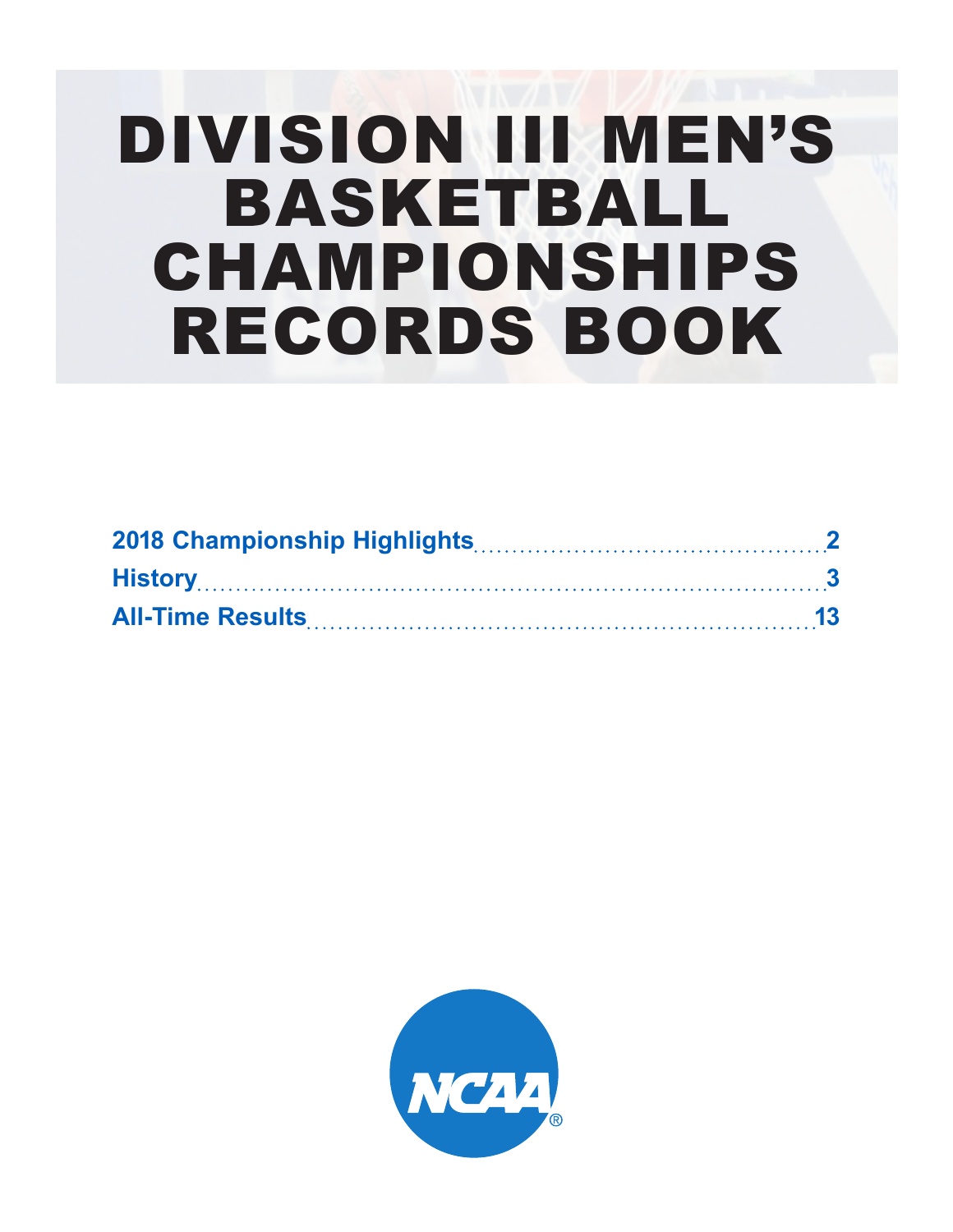## <span id="page-1-0"></span>2018 CHAMPIONSHIP HIGHLIGHTS

[Nebraska Wesleyan wins program's first national championship](https://www.ncaa.com/news/basketball-men/article/2018-03-17/nebraska-wesleyan-wins-78-72-thriller-over-uw-oshkosh)[:](http://www.ncaa.com/video/basketball-men/2017-03-18/diii-mens-basketball-augustana-babson-championship-recap-0) Nebraska Wesleyan is bringing a trophy back to Lincoln as the Prairie Wolves men's basketball team claimed the program's first ever national championship with a 78-72 victory over Wisconsin-Oshkosh in the NCAA III Men's Basketball National Championship game on Saturday night (March 17) at the Salem Civic Center in Salem, Virginia.

Head Coach Dale Wellman, earlier named the National Coach of the Year, led his Prairie Wolves squad to a school record 30-3 overall record in their historic run through the NCAA III National Tournament knocking off three nationally-ranked opponents.

It was a 3-point shootout between the two teams as they combined to make 18 3-pointers in the first half alone. The biggest of those 3-pointers came as the buzzer sounded when Nate Schimonitz connected giving NWU their first lead of the game at 45-43.

In the second half, the hot shooting kept up for the Prairie Wolves as they made 6-10 from long range compared to only 7-24 for the Titans.

NWU built up a 10 point advantage at 68-58 with 8:27 remaining, but UW-Oshkosh came storming back. Ben Boots scored six straight points to cut the lead down to seven points. A pair of Titan free throws pulled them back within six with just under four minutes to play. Boots then knocked in two more 3-pointers, including one with 2:52 left to tie the game at 72-72.

On the Prairie Wolves next possession, Nate Schimonitz found Jack Hiller open in the corner and he knocked in one of the biggest shots of his career as the 3-pointer lifted NWU to a 75-72 advantage.

Schimonitz then sealed the victory as he hit a spinning shot inside the lane with 32 seconds remaining to put the Prairie Wolves up by five points.

The Titans had a couple 3-point chances but they couldn't connect and the Prairie Wolves grabbed the rebound and allowed the celebration to begin.

Junior Cooper Cook was named the tournament MVP as he led the Prairie Wolves in scoring for a second straight night. Cook scored 16 points, making 4-6 from 3-point range.

Nate Schimonitz was named to the All-Tournament team as he finished with 15 points and six assists, hitting 3-4 from long range.

Jack Hiller was also 4-6 on 3-pointers and ended with 14 points, while Ryan Garver and Deion Wells-Ross each scored 11. All five Prairie Wolves starters scored in double figures for a second consecutive game.

NWU ended the game 14-22 from 3-point range and set the NCAA III Tournament record with 73 made 3-pointers in six games. They shot 52.1 percent as a team.

UW-Oshkosh was 17-40 from 3-point range and was led by Ben Boots with 24 points.

## 2018 RESULTS

## **FIRST ROUND**

[Williams 56, Bridgewater St. 45](https://stats.ncaa.org/contests/25747/box_score) [Ramapo 86, Moravian 61](https://stats.ncaa.org/contests/25773/box_score) [Chris. Newport 68, Lancaster Bible 65](https://stats.ncaa.org/contests/25748/box_score) [Franklin & Marshall 73, Emory & Henry 59](https://stats.ncaa.org/contests/25802/box_score) [Eastern Conn. St. 75, Johnson & Wales \(RI\) 59](https://stats.ncaa.org/contests/25749/box_score) [Middlebury 83, Lebanon Valley 63](https://stats.ncaa.org/contests/25825/box_score) [Johns Hopkins 52, La Roche 39](https://stats.ncaa.org/contests/25750/box_score) [MIT 81, Brockport 67](https://stats.ncaa.org/contests/25767/box_score) [Wittenberg 91, Misericordia 61](https://stats.ncaa.org/contests/25751/box_score) [Wis.-Oshkosh 74, Marietta 67](https://stats.ncaa.org/contests/25816/box_score) [Emory 91, Berry 72](https://stats.ncaa.org/contests/25752/box_score) [LeTourneau 85, Hanover 77](https://stats.ncaa.org/contests/25766/box_score) [Augustana \(IL\) 123, Greenville 111](https://stats.ncaa.org/contests/25753/box_score) [Hope 93, Augsburg 91](https://stats.ncaa.org/contests/25807/box_score) [John Carroll 95, Thomas More 72](https://stats.ncaa.org/contests/25754/box_score) [Wooster 72, Ill. Wesleyan 68](https://stats.ncaa.org/contests/25778/box_score) [Whitman 87, Schreiner 77](https://stats.ncaa.org/contests/25758/box_score) [Claremont-M-S 83, Whitworth 82](https://stats.ncaa.org/contests/25813/box_score) [Bethany Lutheran 102, Saint John's \(MN\) 92](https://stats.ncaa.org/contests/25759/box_score) [Wis.-Stevens Point 72, North Central \(IL\) 55](https://stats.ncaa.org/contests/25812/box_score) [Aurora 82, Washington-St. Louis 80](https://stats.ncaa.org/contests/25760/box_score) [Neb. Wesleyan 94, Maryville \(TN\) 70](https://stats.ncaa.org/contests/25817/box_score) [Wis.-Platteville 91, Monmouth \(IL\) 76](https://stats.ncaa.org/contests/25761/box_score) [St. Olaf 88, Sul Ross St. 75](https://stats.ncaa.org/contests/25830/box_score) [Wesleyan \(CT\) 101, Southern Vt. 71](https://stats.ncaa.org/contests/25755/box_score) [Swarthmore 90, New England Col. 63](https://stats.ncaa.org/contests/25829/box_score) [Plattsburgh St. 103, Nichols 86](https://stats.ncaa.org/contests/25756/box_score) [Union \(NY\) 76, New Jersey City 72](https://stats.ncaa.org/contests/25805/box_score) [York \(PA\) 81, Yeshiva 67](https://stats.ncaa.org/contests/25826/box_score) [Hamilton 86, Nazareth 72](https://stats.ncaa.org/contests/25831/box_score)

[Cabrini 88, Staten Island 86](https://stats.ncaa.org/contests/25757/box_score) [Springfield 88, Albright 86](https://stats.ncaa.org/contests/25800/box_score)

## **SECOND ROUND**

[Ramapo 66, Williams 62](https://stats.ncaa.org/contests/25924/box_score) [Franklin & Marshall 66, Chris. Newport 52](https://stats.ncaa.org/contests/25925/box_score) [Middlebury 83, Eastern Conn. St. 58](https://stats.ncaa.org/contests/25927/box_score) [MIT 62, Johns Hopkins 54](https://stats.ncaa.org/contests/25928/box_score) [Wis.-Oshkosh 68, Wittenberg 60](https://stats.ncaa.org/contests/25930/box_score) [Emory 83, LeTourneau 82](https://stats.ncaa.org/contests/25931/box_score) [Augustanta \(IL\) 95, Hope 83](https://stats.ncaa.org/contests/25934/box_score) [John Carroll 91, Wooster 85](https://stats.ncaa.org/contests/25935/box_score) [Whitman 89, Claremont-M-S 84](https://stats.ncaa.org/contests/25926/box_score) [Wis.-Stevens Point 82, Bethany Lutheran 44](https://stats.ncaa.org/contests/25974/box_score) [Neb. Wesleyan 82, Aurora 61](https://stats.ncaa.org/contests/25976/box_score) [Wis.-Platteville 74, St. Olaf 68](https://stats.ncaa.org/contests/25929/box_score) [Swarthmore 97, Wesleyan \(CT\) 75](https://stats.ncaa.org/contests/25932/box_score) [Plattsburgh St. 87, Union \(NY\) 75](https://stats.ncaa.org/contests/25933/box_score) [Hamilton 69, York \(PA\) 66](https://stats.ncaa.org/contests/25936/box_score) [Springfield 96, Cabrini 88](https://stats.ncaa.org/contests/25937/box_score)

## **SECTIONALS**

[Ramapo 72, Franklin & Marshall 62](https://stats.ncaa.org/contests/26168/box_score) [MIT 79, Middlebury 76](https://stats.ncaa.org/contests/26203/box_score) [Wis.-Oshkosh 93, Emory 72](https://stats.ncaa.org/contests/26211/box_score) [Augustana \(IL\) 86, John Carroll 78](https://stats.ncaa.org/contests/26169/box_score) [Whitman 65, Wis.-Stevens Point 55](https://stats.ncaa.org/contests/26181/box_score) [Neb. Wesleyan 79, Wis.-Platteville 78](https://stats.ncaa.org/contests/26170/box_score) [Springfield 92, Hamilton 90](https://stats.ncaa.org/contests/26216/box_score) [Swarthmore 93, Plattsburgh St. 63](https://stats.ncaa.org/contests/26171/box_score)

## Sectional Finals

[Ramapo 68, MIT 66](https://stats.ncaa.org/contests/26279/box_score)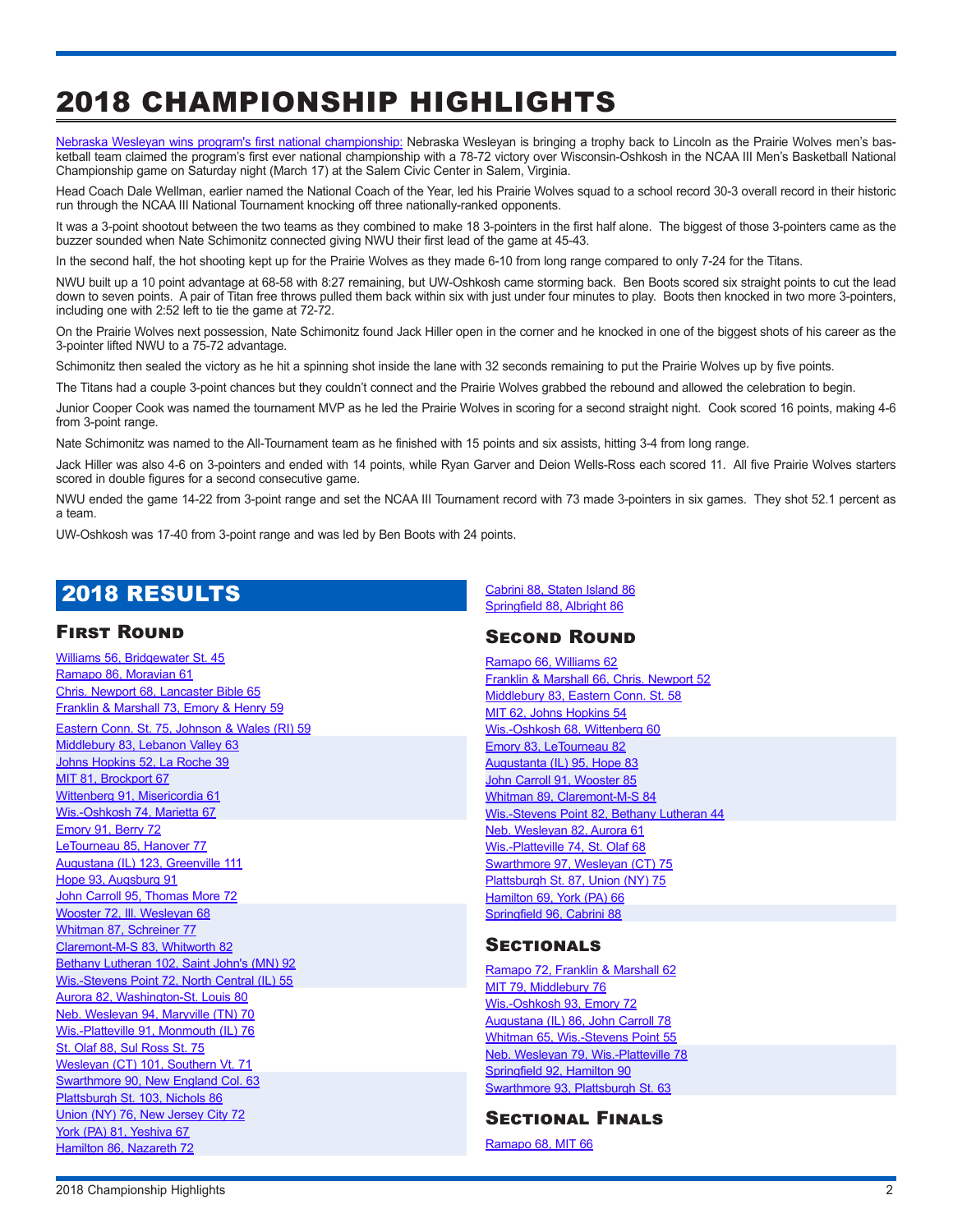<span id="page-2-0"></span>[Wis.-Oshkosh 95, Augustana \(IL\) 88](https://stats.ncaa.org/contests/26280/box_score) [Neb. Wesleyan 130, Whitman 97](https://stats.ncaa.org/contests/26282/box_score) [Springfield 74, Swarthmore 62](https://stats.ncaa.org/contests/26278/box_score)

## **SEMIFINALS**

[Wis.-Oshkosh 73, Ramapo 57](https://stats.ncaa.org/contests/26376/box_score) [Neb. Wesleyan 90, Springfield 78](https://stats.ncaa.org/contests/26377/box_score)

## **CHAMPIONSHIP**

[Neb. Wesleyan 78, Wis.-Oshkosh 72](https://stats.ncaa.org/contests/26392/box_score)

## **HISTORY**

## RESULTS

| Year | <b>Champion (Record)</b>    | Score      | <b>Runner-Up</b>      | <b>Third Place</b>   | <b>Fourth Place</b>    | Championship Championship<br>Game<br><b>Attendance</b> | <b>Total</b><br><b>Attendance</b> |
|------|-----------------------------|------------|-----------------------|----------------------|------------------------|--------------------------------------------------------|-----------------------------------|
| 1975 | LeMoyne-Owen (27-5)         | 57-54      | Rowan                 | Augustana (IL)       | <b>Brockport</b>       | 1,800                                                  |                                   |
| 1976 | Scranton (29-3)             | 60-57 (OT) | Wittenberg            | Augustana (IL)       | Plattsburgh St.        | 4,000                                                  | 24,345                            |
| 1977 | Wittenberg (23-5)           | 79-66      | <b>SUNY Oneonta</b>   | Scranton             | Hamline                | 2,100                                                  | 25,748                            |
| 1978 | North Park (29-2)           | 69-57      | Widener               | Albion               | <b>Stony Brook</b>     | 2,800                                                  | 24,458                            |
| 1979 | North Park (26-5)           | 66-62      | <b>SUNY Potsdam</b>   | Frank. & Marsh.      | Centre                 | 3,500                                                  | 31,230                            |
| 1980 | North Park (28-3)           | 83-76      | Upsala                | Wittenberg           | Longwood               | 3,500                                                  | 30,624                            |
| 1981 | SUNY Potsdam (30-2)         | 67-65 (OT) | Augustana (IL)        | <b>Ursinus</b>       | Otterbein              | 4,237                                                  | 38,199                            |
| 1982 | Wabash (24-4)               | 83-62      | <b>SUNY Potsdam</b>   | <b>Brooklyn</b>      | Stanislaus St.         | 3,500                                                  | 33,661                            |
| 1983 | Scranton (27-5)             | 64-63      | Wittenberg            | Roanoke              | Wis.-Whitewater        | 3,700                                                  | 36,731                            |
| 1984 | Wis.-Whitewater (27-4)      | 103-86     | Clark (MA)            | <b>DePauw</b>        | Upsala                 | 3,200                                                  | 30,311                            |
| 1985 | North Park (27-4)           | 72-71      | <b>SUNY Potsdam</b>   | Neb. Wesleyan        | Widener                | 2,816                                                  | 31,746                            |
| 1986 | SUNY Potsdam (32-0)         | 76-73      | LeMoyne-Owen          | Neb. Wesleyan        | New Jersey City        | $\overbrace{\phantom{12322111}}$                       | 34,366                            |
| 1987 | North Park (28-3)           | 106-100    | Clark (MA)            | Wittenberg           | Stockton               | 2,100                                                  | 38,542                            |
| 1988 | Ohio Wesleyan (27-5)        | 92-70      | Scranton              | Neb. Wesleyan        | Hartwick               | 2,500                                                  | 34,373                            |
| 1989 | Wis.-Whitewater (29-2)      | 94-86      | <b>TCNJ</b>           | Southern Me.         | Centre                 | 2,882                                                  | 37,396                            |
| 1990 | Rochester (NY) (27-5)       | 43-42      | <b>DePauw</b>         | Washington Col.      | Calvin                 | 3,000                                                  | 46,365                            |
| 1991 | Wis.-Platteville (28-3)     | 81-74      | Frank. & Marsh.       | Otterbein            | Ramapo                 | 2,379                                                  | 44,538                            |
| 1992 | Calvin (31-1)               | 62-49      | Rochester (NY)        | Wis.-Platteville     | New Jersey City        | 2,941                                                  | 45,611                            |
| 1993 | Ohio Northern (28-2)        | 71-68      | Augustana (IL)        | Rowan                | <b>UMass-Dartmouth</b> | 2,120                                                  | 32,360                            |
| 1994 | Lebanon Valley (28-4)       | 66-59 (OT) | <b>NYU</b>            | Wittenberg           | St. Thomas (MN)        | 2,419                                                  | 40,207                            |
| 1995 | Wis.-Platteville (31-0)     | 69-55      | Manchester            | Rowan                | Trinity (CT)           | 3,000                                                  | 68,731                            |
| 1996 | Rowan (28-4)                | 100-93     | Hope                  | III. Wesleyan        | Frank. & Marsh.        | 3,944                                                  | 67,695                            |
| 1997 | III. Wesleyan (24-7)        | 89-86      | Neb. Wesleyan         | Williams             | Alvernia               | 3,013                                                  | 59,784                            |
| 1998 | Wis.-Platteville (30-0)     | 69-56      | Hope                  | Williams             | Wilkes                 | 3,915                                                  | 53,981                            |
| 1999 | Wis.-Platteville (30-2)     | 76-75 (OT) | Hampden-Sydney        | Connecticut Col.     | Wm. Paterson           | 4,461                                                  | 45,348                            |
| 2000 | Calvin (30-2)               | 79-75      | <b>Wis-Eau Claire</b> | Salem St.            | Frank. & Marsh.        | 3,261                                                  | 52,847                            |
| 2001 | Catholic (28-5)             | 76-62      | Wm. Paterson          | III. Wesleyan        | <b>Ohio Northern</b>   | 3,317                                                  | 57,784                            |
| 2002 | Otterbein (30-3)            | 102-83     | Elizabethtown         | Carthage             | Rochester (NY)         | 2,852                                                  | 74,437                            |
| 2003 | Williams (31-1)             | 67-65      | Gust. Adolphus        | Wooster              | Hampden-Sydney         | 3,867                                                  | 50,870                            |
| 2004 | Wis.-Stevens Point (29-5)   | 84-82      | Williams              | John Carroll         | Amherst                | 2,374                                                  | 52,066                            |
| 2005 | Wis.-Stevens Point (29-3)   | 73-49      | Rochester (NY)        | Calvin               | York (PA)              | 2,877                                                  | 47,640                            |
| 2006 | Va. Wesleyan (30-3)         | 59-56      | Wittenberg            | III. Wesleyan        | Amherst                | 3,435                                                  | 45,371                            |
| 2007 | Amherst (30-2)              | 80-67      | Va. Wesleyan          | Washington-St. Louis | Wooster                | 3,075                                                  | 60,619                            |
| 2008 | Washington-St. Louis (25-6) | 90-68      | Amherst               | Hope                 | <b>Ursinus</b>         | 2,607                                                  | 86,657                            |
| 2009 | Washington-St. Louis (29-2) | 61-52      | Stockton              | Guilford             | Frank. & Marsh.        | 2,263                                                  | 48,795                            |
| 2010 | Wis.-Stevens Point (29-4)   | 78-73      | <b>Williams</b>       | *Guilford            | *Randolph-Macon        | 2,835                                                  | 44,638                            |
| 2011 | St. Thomas (MN) (30-3)      | 78-54      | Wooster               | *Middlebury          | *Williams              | 2,838                                                  | 31,246                            |
| 2012 | Wis.-Whitewater (29-4)      | 63-60      | Cabrini               | *III. Wesleyan       | *MIT                   | 2,587                                                  | 43,634                            |
| 2013 | Amherst (30-2)              | 87-70      | Mary Hardin-Baylor    | *St. Thomas (MN)     | *North Central (IL)    | 3,541                                                  | 56,616                            |
| 2014 | Wis.-Whitewater (29-4)      | 75-73      | Williams              | *Amherst             | *III. Wesleyan         | 2,681                                                  | 38,963                            |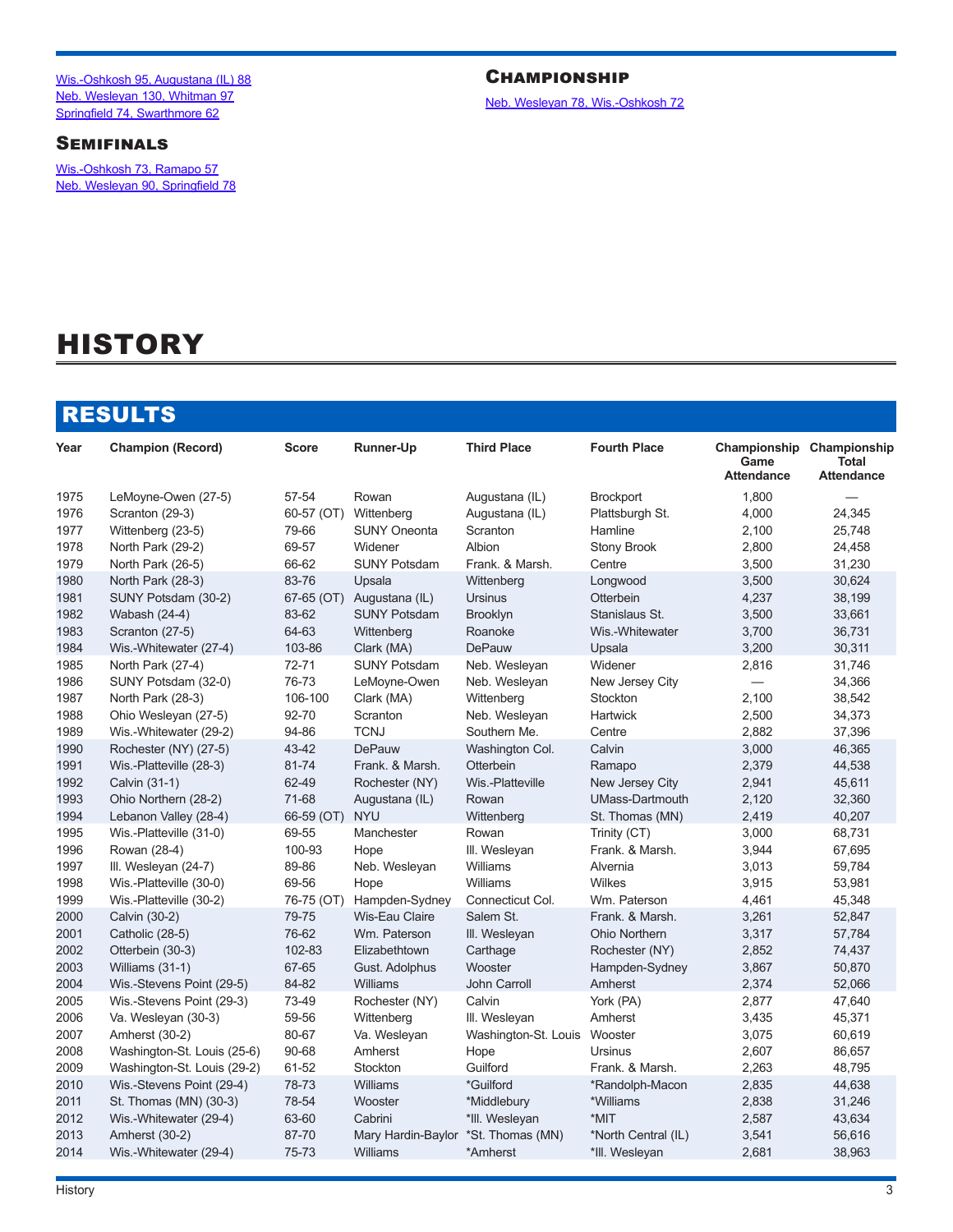| Year                                             | <b>Champion (Record)</b>                                                                                      | <b>Score</b>                     | Runner-Up                                                                                                                                  | <b>Third Place</b>                                                                                         | <b>Fourth Place</b>                                      | Championship Championship<br>Game<br><b>Attendance</b>                                                                                                             | Total<br><b>Attendance</b>           |
|--------------------------------------------------|---------------------------------------------------------------------------------------------------------------|----------------------------------|--------------------------------------------------------------------------------------------------------------------------------------------|------------------------------------------------------------------------------------------------------------|----------------------------------------------------------|--------------------------------------------------------------------------------------------------------------------------------------------------------------------|--------------------------------------|
| 2015<br>2016<br>2017<br>2018<br>*Tied for third. | Wis.-Stevens Point (27-5)<br>St. Thomas (MN) (30-3)<br>Babson (31-2)<br>Neb. Wesleyan (30-3)                  | 70-54<br>82-76<br>79-78<br>78-72 | Augustana (IL)<br>Benedictine (IL)<br>Augustana (IL)<br>Wis.-Oshkosh                                                                       | *Babson<br>*Amherst<br>*Whitman<br>*Springfield                                                            | *Va. Wesleyan<br>*Chris. Newport<br>*Williams<br>*Ramapo | 3,185<br>2,708<br>2,257<br>1,523                                                                                                                                   | 39,922<br>38,100<br>47,113<br>47,734 |
|                                                  |                                                                                                               |                                  |                                                                                                                                            |                                                                                                            |                                                          |                                                                                                                                                                    |                                      |
| Year                                             | <b>Site of Finals</b>                                                                                         |                                  | <b>Coach of Champion</b>                                                                                                                   |                                                                                                            |                                                          | <b>Outstanding Player Award</b>                                                                                                                                    |                                      |
| 1975<br>1976<br>1977<br>1978<br>1979             | Reading, Pa.<br>Reading, Pa.<br>Rock Island, III.<br>Rock Island, III.<br>Rock Island, III.                   |                                  | Jerry Johnson, LeMoyne-Owen<br>Bob Bessoir, Scranton<br>Larry Hunter, Wittenberg<br>Dan McCarrell, North Park<br>Dan McCarrell, North Park |                                                                                                            | Jack Maher, Scranton<br>Rick White, Wittenberg           | Bob Newman, LeMoyne-Owen<br>Michael Harper, North Park<br>Michael Harper, North Park                                                                               |                                      |
| 1980<br>1981<br>1982<br>1983<br>1984             | Rock Island, III.<br>Rock Island, III.<br>Grand Rapids, Mich.<br>Grand Rapids, Mich.<br>Grand Rapids, Mich.   |                                  | Dan McCarrell, North Park<br>Jerry Welsh, SUNY Potsdam<br>Mac Petty, Wabash<br>Bob Bessoir, Scranton                                       | Dave Vander Meulen, Wis.-Whitewater                                                                        | <b>Bill Bessoir, Scranton</b>                            | Michael Thomas, North Park<br>Maxwell Artis, Augustana (IL)<br>Pete Metzelaars, Wabash<br>Andre McKoy, Wis.-Whitewater                                             |                                      |
| 1985<br>1986<br>1987<br>1988<br>1989             | Grand Rapids, Mich.<br>Grand Rapids, Mich.<br>Grand Rapids, Mich.<br>Grand Rapids, Mich.<br>Springfield, Ohio |                                  | Bosco Djurickovic, North Park<br>Jerry Welsh, SUNY Potsdam<br>Bosco Djurickovic, North Park                                                | Gene Mehaffey, Ohio Wesleyan<br>Dave Vander Meulen, Wis.-Whitewater                                        | Greg Grant, TCNJ                                         | Earnest Hubbard, North Park<br>Roosevelt Bullock, SUNY Potsdam<br>Michael Starks, North Park<br>Scott Tedder, Ohio Wesleyan                                        |                                      |
| 1990<br>1991<br>1992<br>1993<br>1994             | Springfield, Ohio<br>Springfield, Ohio<br>Springfield, Ohio<br>Buffalo, N.Y.<br>Buffalo, N.Y.                 |                                  | Mike Neer, Rochester (NY)<br>Bo Ryan, Wis.-Platteville<br>Ed Douma, Calvin<br>Joe Campoli, Ohio Northern<br>Pat Flannery, Lebanon Valley   |                                                                                                            | Steve Honderd, Calvin                                    | Chris Fite, Rochester (NY)<br>Shawn Frison, Wis.-Platteville<br>Kirk Anderson, Augustana (IL)<br>Mike Rhoades, Lebanon Valley                                      |                                      |
| 1995<br>1996<br>1997<br>1998                     | Buffalo, N.Y.<br>Salem, Va.<br>Salem, Va.<br>Salem, Va.                                                       |                                  | Bo Ryan, Wis.-Platteville<br>John Giannini, Rowan<br>Dennie Bridges, III. Wesleyan<br>Bo Ryan, Wis.-Platteville                            |                                                                                                            | Adam Crawford, NYU                                       | Ernie Peavy, Wis.-Platteville<br>Terrence Stewart, Rowan<br>Bryan Crabtree, III. Wesleyan<br>Ben Hoffmann, Wis.-Platteville                                        |                                      |
| 1999<br>2000<br>2001<br>2002<br>2003             | Salem, Va.<br>Salem, Va.<br>Salem, Va.<br>Salem, Va.<br>Salem, Va.                                            |                                  | Bo Ryan, Wis.-Platteville<br>Kevin Vande Streek, Calvin<br>Mike Lonergan, Catholic<br>Dick Reynolds, Otterbein<br>David Paulsen, Williams  |                                                                                                            | Pat Maloney, Catholic<br>Jeff Gibbs, Otterbein           | Merrill Brunson, Wis.-Platteville<br>Sherm Carstensen, Calvin<br>Benjamin Coffin, Williams                                                                         |                                      |
| 2004<br>2005<br>2006<br>2007<br>2008             | Salem, Va.<br>Salem, Va.<br>Salem, Va.<br>Salem, Va.<br>Salem, Va.                                            |                                  | David Macedo, Va. Wesleyan<br>David Hixon, Amherst                                                                                         | Jack Bennett, Wis.-Stevens Point<br>Jack Bennett, Wis.-Stevens Point<br>Mark Edwards, Washington-St. Louis | Andrew Olson, Amherst                                    | Nick Bennett, Wis.-Stevens Point<br>Jason Kalsow, Wis.-Stevens Point<br>Ton Ton Balenga, Va. Wesleyan<br>Troy Ruths, Washington-St. Louis                          |                                      |
| 2009<br>2010<br>2011<br>2012<br>2013             | Salem, Va.<br>Salem, Va.<br>Salem, Va.<br>Salem, Va.<br>Atlanta                                               |                                  | Steve Fritz, St. Thomas (MN)<br>Pat Miller, Wis.-Whitewater<br>David Hixon, Amherst                                                        | Mark Edwards, Washington-St. Louis<br>Bob Semling, Wis.-Stevens Point                                      |                                                          | Sean Wallis, Washington-St. Louis<br>Matt Moses, Wis.-Stevens Point<br>Tyler Nicolai, St. Thomas (MN)<br>Chris Davis, Wis.-Whitewater<br>Allen Williamson, Amherst |                                      |
| 2014<br>2015<br>2016                             | Salem, Va.<br>Salem, Va.<br>Salem, Va.                                                                        |                                  | Pat Miller, Wis.-Whitewater                                                                                                                | Bob Semling, Wis.-Stevens Point<br>Johnny Tauer, St. Thomas (MN)                                           |                                                          | KJ Evans, Wis.-Whitewater<br>Austin Ryf, Wis.-Stevens Point<br>Taylor Montero, St. Thomas                                                                          |                                      |
| Year                                             | <b>Site of Finals</b>                                                                                         |                                  | <b>Coach of Champion</b>                                                                                                                   |                                                                                                            |                                                          | <b>Outstanding Player Award</b>                                                                                                                                    |                                      |
| 2017<br>2018                                     | Salem, Va.<br>Salem, Va.                                                                                      |                                  | Stephen Brennan, Babson<br>Dale Wellman, Neb. Wesleyan                                                                                     |                                                                                                            | Joe Flannery, Babson                                     | Cooper Cook, Neb. Wesleyan                                                                                                                                         |                                      |

## TEAM CHAMPIONSHIPS

| North Park       | 5 |
|------------------|---|
| Wis.-Platteville | 4 |
| Wis.-Whitewater  | 4 |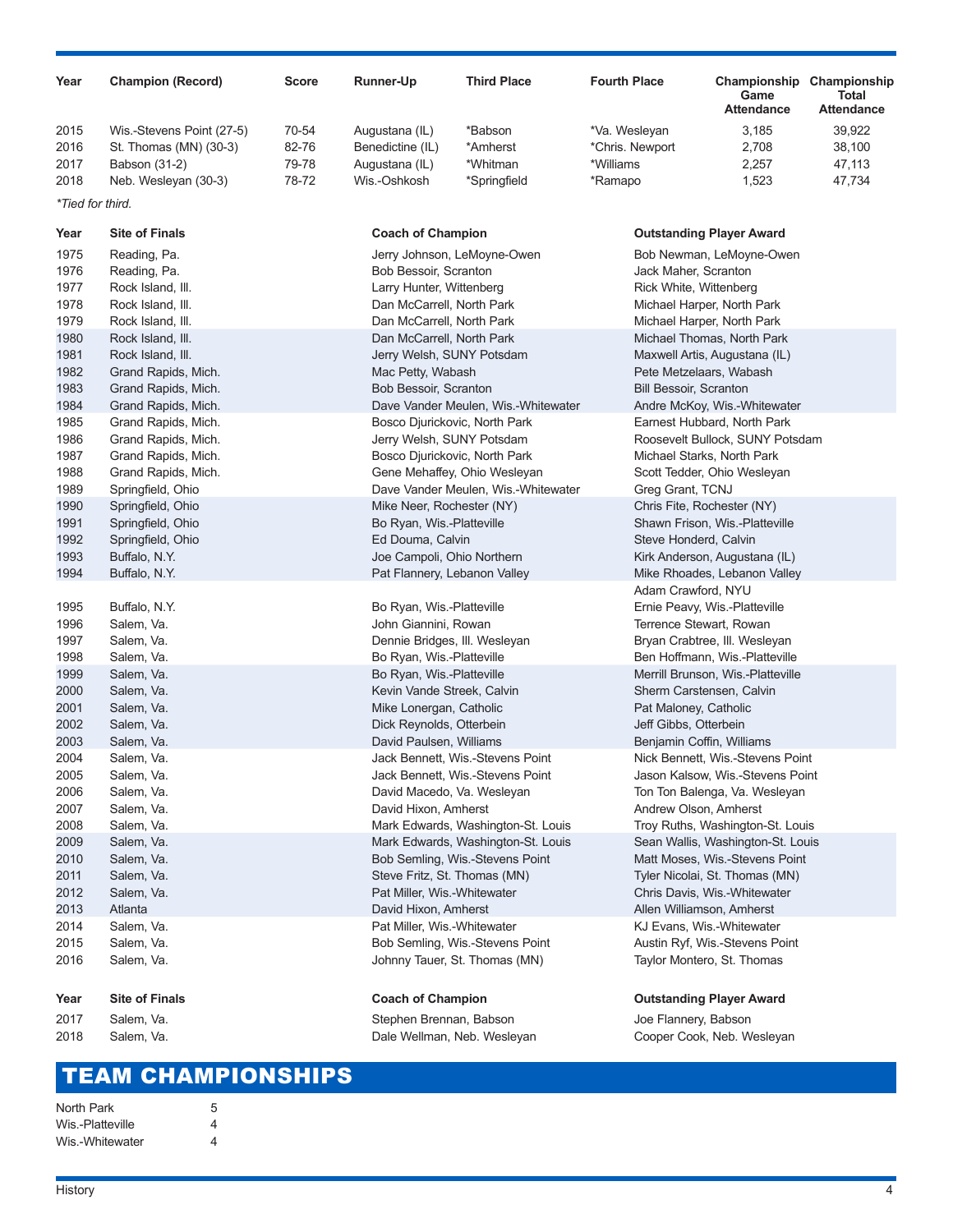| Wis-Stevens Point    | 3              |
|----------------------|----------------|
| Amherst              | $\overline{2}$ |
| Calvin               | $\overline{2}$ |
| Scranton             | $\overline{2}$ |
| <b>SUNY Potsdam</b>  | $\mathfrak{p}$ |
| St. Thomas (MN)      | $\overline{2}$ |
| Washington-St. Louis | $\overline{2}$ |
| Babson               | 1              |
| Catholic             | 1              |
| III. Wesleyan        | 1              |
| Lebanon Valley       | 1              |
| LeMoyne-Owen         | 1              |
| Neb. Wesleyan        | 1              |
| <b>Ohio Northern</b> | 1              |
| Ohio Wesleyan        | 1              |
| Otterbein            | 1              |
| Rochester (NY)       | 1              |
| Rowan                | 1              |
| Va. Wesleyan         | 1              |
| Wabash               | 1              |
| Williams             | 1              |
| Wittenberg           |                |
|                      |                |

## ALL -TOURNAMENT TEAMS

#### *\*Most Outstanding Player.*

## 1975

\*Robert Newman, LeMoyne-Owen Clint Jackson, LeMoyne-Owen Dan Panaggio, Brockport Bruce Hamming, Augustana (IL) Greg Ackles, Rowan

## 1976

\*Jack Maher, Scranton Tom Dunn, Wittenberg Bob Heubner, Wittenberg Ronnie Wright, Plattsburgh St. Terry Lawrence, Augustana (IL)

## 1977

\*Rick White, Wittenberg Phil Smyczek, Hamline Paul Miernicki, Scranton Clyde Eberhardt, Wittenberg Ralph Christian, SUNY Oneonta

## 1978

\*Michael Harper, North Park Dennis James, Widener John Nibert, Albion Earl Keith, Stony Brook Tom Florentine, North Park

## 1979

\*Michael Harper, North Park Don Marsh, Frank. & Marsh. Derrick Rowland, SUNY Potsdam Michael Thomas, North Park Modzel Greer, North Park

## 1980

\*Michael Thomas, North Park Ellonya Green, Upsala Steve Keenan, Upsala Tyronne Curtis, Wittenberg Keith French, North Park

## 1981

\*Max Artis, Augustana (IL) Bill Rapier, Augustana (IL) Ed Jachim, SUNY Potsdam Derrick Rowland, SUNY Potsdam Ron Stewart, Otterbein

## 1982

\*Pete Metzelaars, Wabash Doug Cornfoot, Stanislaus St. Rick Davis, Brooklyn Merlin Nice, Wabash Leroy Witherspoon, SUNY Potsdam Maurice Woods, SUNY Potsdam

## 1983

\*Bill Bessoir, Scranton Mickey Banas, Scranton Jay Ferguson, Wittenberg Mark Linde, Wis.-Whitewater Gerald Holmes, Roanoke

## 1984

\*Andre McKoy, Wis.-Whitewater Mark Linde, Wis.-Whitewater James Gist, Upsala Dan Trant, Clark (MA) David Hathaway, DePauw

## 1985

\*Earnest Hubbard, North Park Justyne Monegain, North Park Dana Janssen, Neb. Wesleyan Brendan Mitchell, SUNY Potsdam Lou Stevens, Widener

## 1986

\*Roosevelt Bullock, SUNY Potsdam Barry Stanton, SUNY Potsdam Johnny Mayers, New Jersey City

Michael Neal, LeMoyne-Owen Dana Janssen, Neb. Wesleyan

## 1987

\*Michael Starks, North Park Mike Barach, North Park Steve Iannarino, Wittenberg Kermit Sharp, Clark (MA) Donald Ellison, Stockton

## 1988

\*Scott Tedder, Ohio Wesleyan Lee Rowlinson, Ohio Wesleyan J.P. Andrejko, Scranton Charlie Burt, Neb. Wesleyan Tim McGraw, Hartwick

## 1989

\*Greg Grant, TCNJ Danny Johnson, Centre Jeff Bowers, Southern Me. Ricky Spicer, Wis.-Whitewater Elbert Gordon, Wis.-Whitewater Jeff Seifriz, Wis.-Whitewater

## 1990

\*Chris Fite, Rochester (NY) Brett Crist, DePauw Chris Brandt, Washington Col. Brett Hecko, DePauw Steve Honderd, Calvin

## 1991

\*Shawn Frison, Wis.-Platteville James Bradley, Otterbein Robby Jeter, Wis.-Platteville Will Lasky, Frank. & Marsh. David Wilding, Frank. & Marsh.

## 1992

\*Steve Honderd, Calvin Matt Harrison, Calvin Mike LeFebre, Calvin Chris Fite, Rochester (NY) Kyle Meeker, Rochester (NY)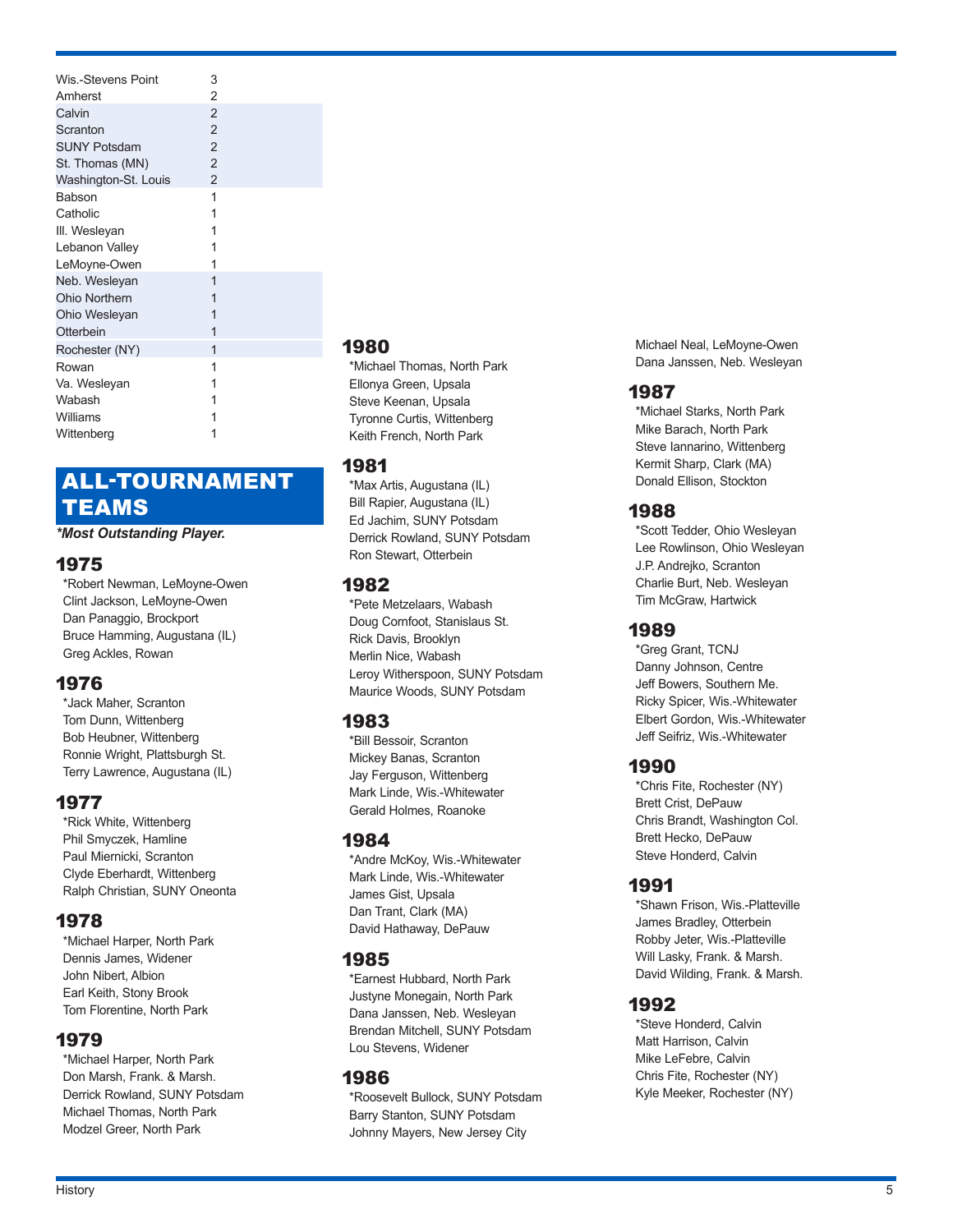## 1993

\*Kirk Anderson, Augustana (IL) Mark Gooden, Ohio Northern Aaron Madry, Ohio Northern Steven Haynes, UMass-Dartmouth Keith Wood, Rowan

## 1994

\*Mike Rhoades, Lebanon Valley \*Adam Crawford, NYU Jonathan Gabriel, NYU John Harper, Lebanon Valley Matt Croci, Wittenberg

## 1995

\*Ernie Peavy, Wis.-Platteville Brad Knoy, Manchester Kyle Hupfer, Manchester Aaron Lancaster, Wis.-Platteville Charles Grasty, Rowan

## 1996

\*Terrence Stewart, Rowan Antwan Dasher, Rowan Joel Holstege, Hope Duane Bosma, Hope Chris Simich, Ill. Wesleyan

## 1997

\*Bryan Crabtree, Ill. Wesleyan Korey Coon, Ill. Wesleyan Mitch Mosser, Neb. Wesleyan Damien Hunter, Alvernia Michael Nogelo, Williams

## 1998

\*Ben Hoffmann, Wis.-Platteville Andre Dalton, Wis.-Platteville Joel Holstege, Hope Michael Nogelo, Williams Dave Jannuzzi, Wilkes

## 1999

\*Merrill Brunson, Wis.-Platteville Mike Jones, Wis.-Platteville T.J. Grimes, Hampden-Sydney Jeremy Harris, Hampden-Sydney Horace Jenkins, Wm. Paterson

## 2000

\*Sherm Carstensen, Wis.-Eau Claire Jeremy Veenstra, Calvin Aaron Winkle, Calvin Tishaun Jenkins, Salem St. Alex Kraft, Frank. & Marsh.

## 2001

\*Pat Maloney, Catholic Matt Hilleary, Catholic Horace Jenkins, Wm. Paterson Chad Bostleman, Ohio Northern Luke Kasten, Ill. Wesleyan

## 2002

\*Jeff Gibbs, Otterbein Kevin Shay, Otterbein Bob Porambo, Elizabethtown Seth Hauben Carthage Jason Wiertel, Carthage

## 2003

\*Benjamin Coffin, Williams Michael Crotty, Williams Doug Espenson, Gust. Adolphus Jeff Monroe, Hampden-Sydney Bryan Nelson, Wooster

## 2004

\*Nick Bennett, Wis.-Stevens Point Jason Kalsow, Wis.-Stevens Point Tucker Kain, Williams Michael Crotty, Williams Jerry Angel, Wooster

## 2005

\*Jason Kalsow, Wis.-Stevens Point Nick Bennett, Wis.-Stevens Point Jon Krull, Wis.-Stevens Point Seth Hauben, Rochester (NY) Joel Hoekstra, Calvin

## 2006

\*Ton Ton Balenga, Va. Wesleyan Brandon Adair, Va. Wesleyan Dane Borchers, Wittenberg Dan Russ, Wittenberg Keelan Amelianovich, Ill. Wesleyan

## 2007

\*Andrew Olson, Amherst Tim McLaughlin, Amherst Brandon Adair, Va. Wesleyan Sean Wallis, Washington-St. Louis Tim Vandervaart, Wooster

## 2008

\*Troy Ruths, Washington-St. Louis Aaron Thompson, Washington-St. Louis Andrew Olson, Amherst Derek Van Solkema, Hope John Noonan, Ursinus

## 2009

\*Sean Wallis, Washington-St. Louis Tyler Nading, Washington-St. Louis Michael Farrow, Stockton Clay Henson, Guilford James McNally, Frank. & Marsh.

## 2010

\*Matt Moses, Wis.-Stevens Point Jared Jenkins, Wis.-Stevens Point Blake Schultz, Williams Troy Whittington, Williams Tyler Sanborn, Guilford

## 2011

\*Tyler Nicolai, St. Thomas (MN) Tommy Hannon, St. Thomas (MN) Ian Franks, Wooster Ryan Sharry, Middlebury Nate Robertson, Williams

## 2012

\*Chris Davis, Wis.-Whitewater Eric Bryson, Wis.-Whitewater John Boyd, Cabrini Jordan Zimmer, Ill. Wesleyan Will Tashman, MIT

## 2013

\*Allen Williamson, Amherst Willy Workman, Amherst, Peter Kaasila, Amherst Thomas Orr, Mary Hardin-Baylor Brian Todd, Mary Hardin-Baylor Landon Gamble, North Central (IL)

## 2014

\*K.J. Evans, Wis.-Whitewater Quardell Young, Wis.-Whitewater Eric Bryson, Wis.-Whitewater Michael Mayer, Wiliams Duncan Robinson, Williams Landon Gamble, North Central (IL)

## 2015

\*Austin Ryf, Wis.-Stevens Point Stephen Pelkofer, Wis.-Stevens Point Joe Ritchay, Wis.-Stevens Point Hunter Hill, Augustana (IL) Joey Flannery, Babson

## 2016

\*Taylor Montero, St. Thomas Ryan Saarela, St. Thomas Grant Schaefer, St. Thomas Luke Johnson, Benedictine Connor Green, Amherst

## 2017

\*Joe Flannery, Babson Daniel Aronowitz, Williams Nolan Ebel, Augustana (IL) Isaiah Nelson, Babson Chrishawn Orange, Augustana (IL)

## 2018

\*Cooper Cook, Neb. Wesleyan Nate Schimonitz, Neb. Wesleyan Jack Hiller, Neb. Wesleyan Ben Boots, Wis.-Oshkosh Brett Wittchow, Wis.-Oshkosh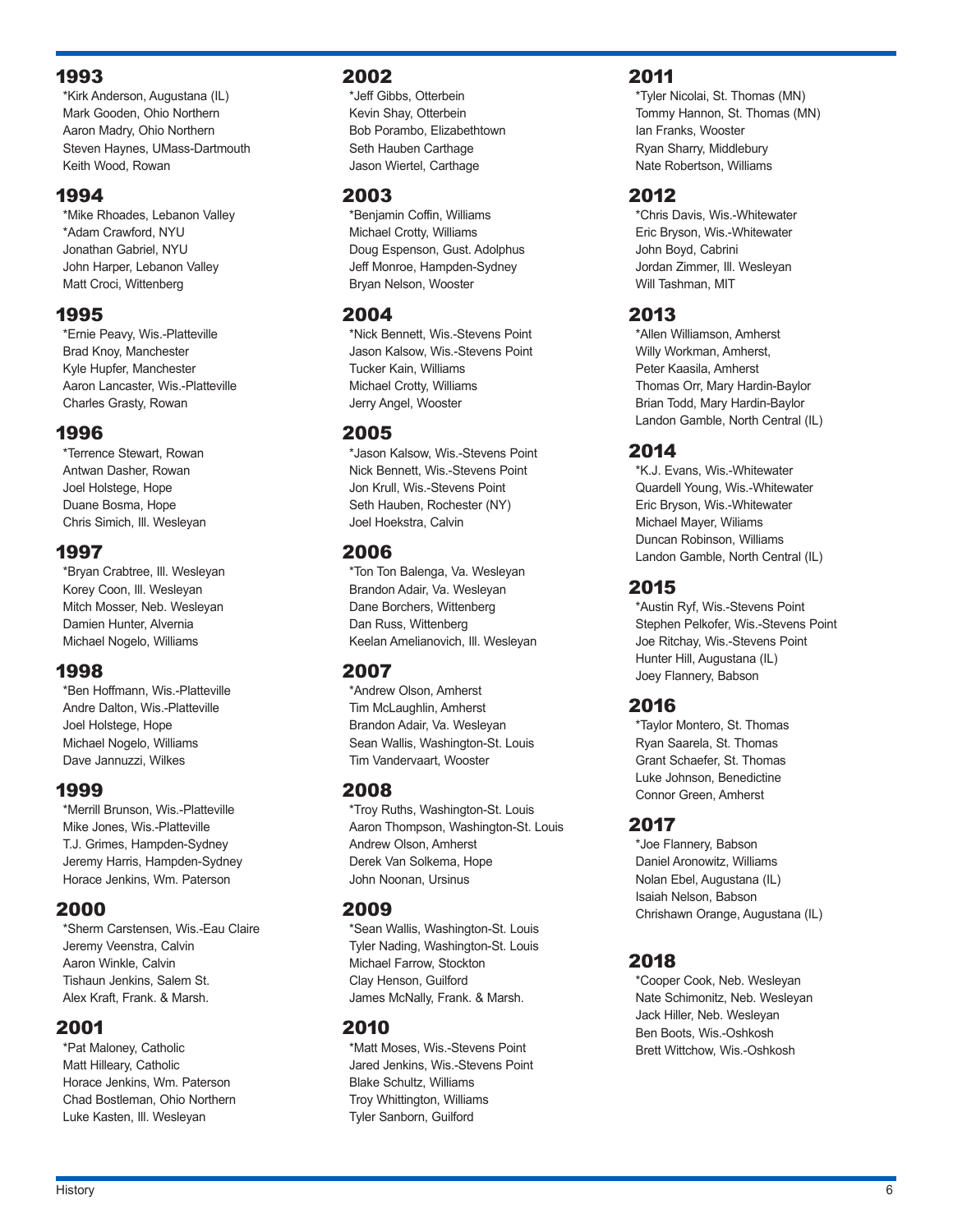## INDIVIDUAL RECORDS

*(Minimum three games for tournament records)*

## Points, Game

59—Ben Strong, Guilford (129) vs. Lincoln (PA) (128) (3OT), 2007

## Points, Tournament

177—Michael Nogelo, Williams, 1998 [31 vs. Trinity (CT), 30 vs. Springfield, 25 vs. Hamilton, 35 vs. St. Lawrence, 18 vs. Wis.-Platteville, 38 vs. Wilkes]

## Scoring Average, Tournament

37.3—Kyle Myrick, Lincoln (PA) (44 vs. Chris. Newport, 34 vs. Messiah, 34 vs. Va. Wesleyan), 2006

## Field Goals, Game

21—Gerald Reece, William Penn (85) vs. North Park (81), 1981

## Field Goals, Tournament

68—Greg Grant, TCNJ, 1989 (11 vs. Shenandoah, 11 vs. New Jersey City, 16 vs. SUNY Potsdam, 16 vs. Southern Me., 14 vs. Wis.-Whitewater)

## Three-Point Field Goals, Game

12—Kirk Anderson, Augustana (IL) (100) vs. Wis.-Platteville (86), 1993

## Three-Point Field Goals, Tournament

35—Kirk Anderson, Augustana (IL), 1993 (4 vs. DePauw, 5 vs. Beloit, 4 vs. La Verne, 12 vs. Wis.-Platteville, 6 vs. Rowan, 4 vs. Ohio Northern)

## Free Throws Made, Game

21—Tom Montsma, Calvin (88) vs. Wabash (76), 1980

## Free Throws Made, Tournament

52—Daimen Hunter, Alvernia, 1997 (6 vs. Lebanon Valley, 14 vs. Goucher, 5 vs. RIT, 11 vs. Salisbury, 0 vs. Ill. Wesleyan, 16 vs. Williams)

## Assists, Game

20—Matt Nadelhoffer, Wheaton (IL) (131) vs. Grinnell (117), 1996

## Assists, Tournament

62—Ricky Spicer, Wis.-Whitewater, 1989

## Rebounds, Tournament

83—Jeff Gibbs, Otterbein, 2002; Tyler Sanborn, Guilford, 2010

## Rebounding Average, Tournament

16.6—Jeff Gibbs, Otterbein, 2002 [13 vs. Bethany (WV) 6 vs. Randolph-Macon, 24 vs. DePauw, 15 vs. Carthage, 25 vs. Elizabethtown]

## TEAM RECORDS

*(Minimum three games for tournament record)*

## Points, Game

132—Ill. Wesleyan vs. Grinnell (91), 2001

## Points, Tournament

594—Rowan, 1996 [130 vs. York (NY), 102 vs. New Jersey City, 85 vs. Williams, 98 vs. Stockton, 79 vs. Ill. Wesleyan, 100 vs. Hope]

## Field Goals, Game

52—Wheaton (IL) (131) vs. Grinnell (117), 1996

## Field Goals, Tournament

206—Rowan, 1996 [45 vs. York (NY), 31 vs. New Jersey City, 29 vs. Williams, 35 vs. Stockton, 32 vs. Ill. Wesleyan, 34 vs. Hope]

## Three-Point Field Goals, Game

22—Grinnell (117) vs. Wheaton (IL) (131), 1996

## Three-Point Field Goals, Tournament

80—Wis.Oshkosh, 2018 (12 vs. Marietta, 9 vs. Wittenberg, 15 vs. Emory, 17 vs. Augustana (IL), 10 vs. Ramapo, 17 vs. Neb. Wesleyan)

## Free Throws Made, Game

46—Williams (110) vs. Albertus Magnus (92), March 14, 2014

## Free Throws Made, Tournament

137—Catholic, 2001 [18 vs. CCNY, 11 vs. Widener, 18 vs. Brockport, 25 vs. Clark (MA), 33 vs. Ohio Northern, 32 vs. Wm. Paterson]

## Assists, Game

35—St. Thomas (MN) (96) vs. Aurora (73), 2009

## Assists, Tournament

136—Neb. Wesleyan, 1997 (25 vs. Buena Vista, 17 vs. Gust. Adolphus, 22 vs. Hope, 23 vs. Wis.-Stevens Point, 26 vs. Williams, 23 vs. Ill. Wesleyan)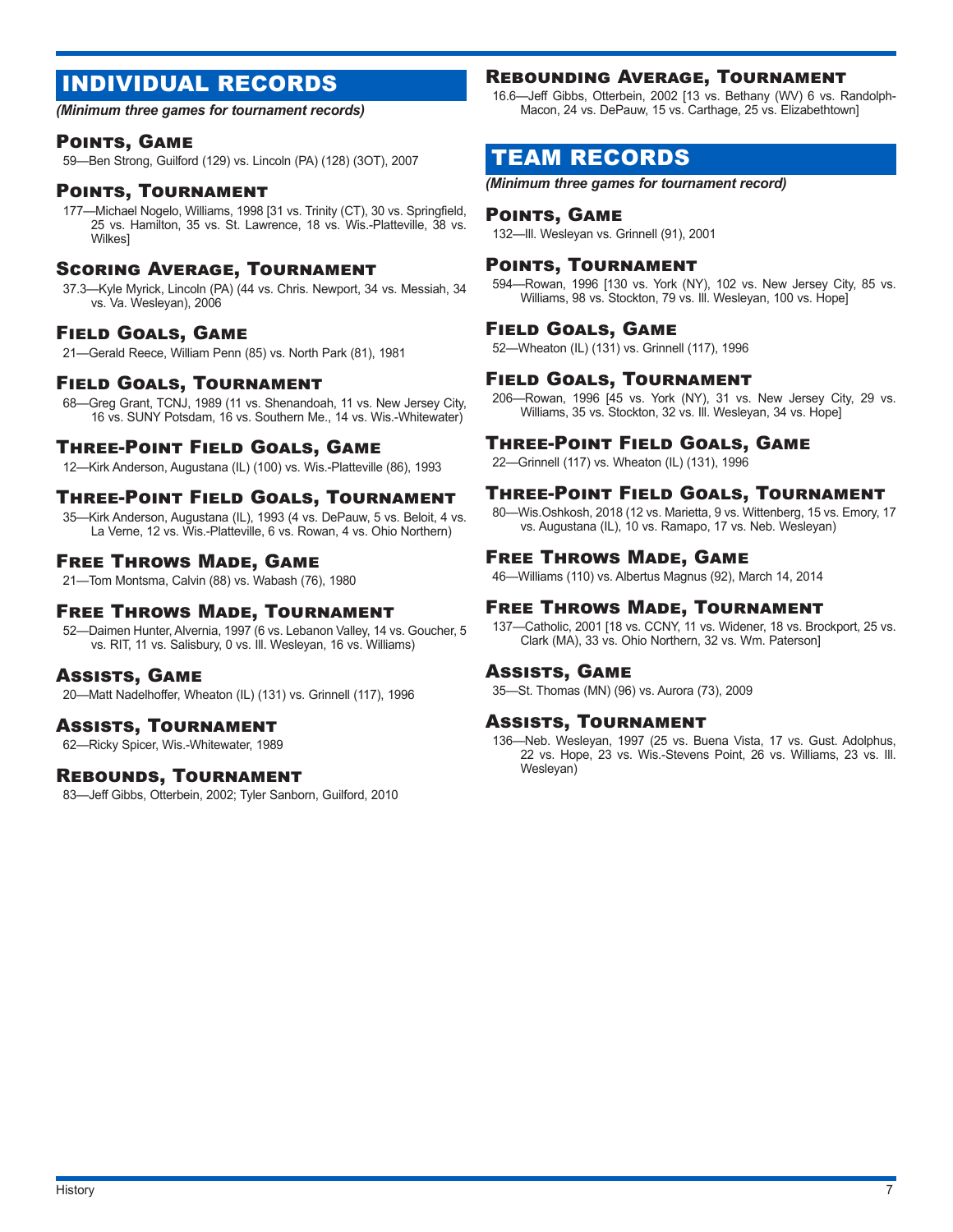## WON-LOST RECORDS IN TOURNAMENT PLAY

In 1984 and from 1992 to the present, there was no third-place game. In those years, both non-advancing semifinal teams were credited with third place.

| <b>Team (Years Participated)</b>                                                           | Yrs.           | Won            | Lost           | Pct.         | 1st          | 2nd            | 3rd            | 4th              |
|--------------------------------------------------------------------------------------------|----------------|----------------|----------------|--------------|--------------|----------------|----------------|------------------|
| Albany (NY) (1975-77-79-80-81-85-90-92-94-95)                                              | 10             | 10             | 12             | .455         | 0            | 0              | 0              | 0                |
| Albertus Magnus (2010-12-13-14-15-17)                                                      | 6              | 5              | 6              | .455         | 0            | 0              | 0              | 0                |
| Albion (1978-79-98-2005)                                                                   | 4              | 7              | 4              | .636         | 0            | 0              | 1              | 0                |
| Albright (1977-79-80-2005-10-18)                                                           | 6              | 4              | 7              | .364         | 0            | 0              | 0              | 0                |
| Alfred (1985-86-89-97)                                                                     | 4              | 1              | 5              | .167         | 0            | 0              | 0              | 0                |
| Allegheny (1975-79-80-81-87-88-89-98-99)                                                   | 9              | 4              | 14             | .222         | 0            | 0              | $\overline{0}$ | $\mathbf 0$      |
| Alma (2016)                                                                                | $\mathbf 1$    | 3              | $\mathbf{1}$   | .750         | 0            | 0              | $\mathbf 0$    | 0                |
| Alvernia (1997-2000-02-03-06-07-11-13-14-15)                                               | 10             | $\overline{7}$ | 11             | .389         | 0            | 0              | $\mathbf 0$    | $\mathbf{1}$     |
| Amherst (1994-97-2000-01-02-03-04-05-06-07-08-09-11-12-13-14-15-16-17)                     | 19             | 41             | 20             | .672         | 2            | 1              | 2              | 2                |
| Anderson (IN) (2010)                                                                       | $\mathbf 1$    | $\mathbf{1}$   | $\mathbf{1}$   | .500         | 0            | 0              | 0              | $\mathbf 0$      |
| Anna Maria (1996)                                                                          | 1              | 2              | 1              | .667         | 0            | 0              | 0              | 0                |
| Ashland (1976-77-78)                                                                       | 3              | 2              | 3              | .400         | 0            | 0              | 0              | 0                |
| Augsburg (1985-98-99-2018)                                                                 | 4              | 1              | 5              | .167         | 0            | 0              | 0              | 0                |
| Augustana (IL) (1975-76-77-80-81-82-83-93-2006-07-08-11-14-15-16-17-18)                    | 17<br>10       | 42<br>2        | 18<br>10       | .700<br>.167 | 0<br>0       | 4<br>0         | 2<br>0         | 0                |
| Aurora (1998-2001-03-05-07-08-09-10-13-18)<br>Averett (1990-2007-08-09)                    | 4              | 2              | 5              | .286         | 0            | 0              | $\mathbf 0$    | 0<br>$\mathbf 0$ |
| Babson (1992-95-96-2002-04-14-15-16-17)                                                    | 9              | 14             | 8              | .636         | 1            | 0              | 1              | $\mathbf 0$      |
| Baldwin Wallace (1979-95-96-98-2005-06)                                                    | 6              | 5              | 6              | .455         | 0            | 0              | $\mathbf 0$    | $\mathbf 0$      |
| Baruch (2000-06-09-15)                                                                     | $\overline{4}$ | $\mathbf{0}$   | 4              | .000         | 0            | 0              | $\overline{0}$ | $\mathbf 0$      |
| Bates (2015)                                                                               | $\mathbf{1}$   | $\overline{2}$ | 1              | .667         | 0            | 0              | $\mathbf 0$    | $\mathbf 0$      |
| Becker (2011-12-17)                                                                        | 3              | 2              | 3              | .400         | 0            | 0              | $\mathbf 0$    | 0                |
| Beloit (1977-79-80-81-82-83-89-93-95)                                                      | 9              | 3              | 12             | .200         | 0            | 0              | $\mathbf 0$    | 0                |
| Benedictine (IL) (1991-97-2000-01-04-11-16-17)                                             | 8              | 6              | 8              | .429         | 0            | 1              | 0              | 0                |
| Berry (2018)                                                                               | 1              | 0              | 1              | .000         | 0            | 0              | $\overline{0}$ | 0                |
| Bethany (WV) (1978-82-2002-05-06-08-11-12)                                                 | 8              | 2              | 9              | .182         | 0            | 0              | 0              | 0                |
| Bethel (MN) (1991-2017)                                                                    | $\overline{2}$ | $\mathbf 0$    | 2              | .000         | 0            | 0              | $\mathbf 0$    | $\mathbf 0$      |
| Bethany Lutheran (2018)                                                                    | $\mathbf{1}$   | 1              | $\mathbf{1}$   | .500         | 0            | 0              | 0              | $\mathbf 0$      |
| Birmingham-So. (2012-16)                                                                   | $\overline{2}$ | 1              | 2              | .333         | 0            | 0              | $\mathbf 0$    | $\boldsymbol{0}$ |
| Bishop (1977-82-83)                                                                        | 3              | $\overline{2}$ | 3              | .400         | 0            | 0              | $\mathbf 0$    | $\mathbf 0$      |
| Blackburn (2003-05)                                                                        | $\overline{2}$ | $\mathbf 0$    | 2              | .000         | 0            | 0              | $\mathbf 0$    | $\mathbf 0$      |
| Bowdoin (1996-99-2008-14)                                                                  | 4              | 3              | 4              | .429         | 0            | 0              | $\mathbf 0$    | 0                |
| Brandeis (1975-77-78-2007-08-09-10)                                                        | 7<br>3         | 13             | 7              | .650         | 0            | 0              | 0<br>0         | 0                |
| Bridgewater (VA) (1988-96-97)<br>Bridgewater St. (1983-99-2006-09-10-11-14-18)             | 8              | 2<br>3         | 4<br>8         | .333<br>.273 | 0<br>0       | 0<br>0         | 0              | 0<br>0           |
| Brockport (1975-94-97-98-2001-02-04-07-09-14-18)                                           | 11             | 13             | 12             | .520         | 0            | 0              | 0              | $\mathbf{1}$     |
|                                                                                            |                |                |                |              |              |                |                |                  |
| Brooklyn (1982-2009-10-16)                                                                 | 4              | 4              | 4              | .500         | 0            | 0              | 1              | $\mathbf 0$      |
| Buena Vista (1997-2000-02-03-04-05-06-08-12)                                               | 9              | 6              | 9              | .400         | 0            | 0              | 0              | $\mathbf 0$      |
| <b>Buffalo (1982)</b>                                                                      | $\mathbf{1}$   | $\mathbf{0}$   | $\overline{c}$ | .000         | 0            | 0              | 0              | 0                |
| Buffalo St. (1984-85-88-89-90-91-92-93-95-96-97-2003-11)                                   | 13             | 11             | 13             | .458         | 0            | 0              | 0              | $\mathbf 0$      |
| Cabrini (1988-94-95-96-97-2001-02-10-11-12-13-14-17-18)                                    | 14             | 16             | 15             | .516         | 0            | 1              | 0              | $\mathbf 0$      |
| Cal Lutheran (1992-93-94-2001)                                                             | 4              | 2              | 4              | .333         | 0            | 0              | 0              | 0                |
| Cal St. San B'dino (1989)                                                                  | $\mathbf{1}$   | 0              | 1              | .000         | $\Omega$     | 0              | C              | $\Omega$         |
| Calvin (1980-81-86-87-89-90-91-92-93-94-95-2000-01-04-05-06-07-13-14-                      | 21             | 35             | 22             | .614         | 2            | 0              | 1              | 1                |
| $15-17)$<br>Capital (1982-83-84-89-96-2007-08-09-12)                                       | 9              | 9              | 9              | .500         | 0            | 0              | 0              | 0                |
| Carleton (2006-10)                                                                         | 2              | 0              | $\overline{c}$ | .000         | 0            | 0              | $\mathbf 0$    | $\mathbf 0$      |
| Carnegie Mellon (1977-2006-09)                                                             | 3              | $\mathbf{1}$   | $\overline{4}$ | .200         | 0            | 0              | $\mathbf 0$    | $\mathbf 0$      |
| Carroll (WI) (2006-07-12)                                                                  | 3              | 3              | 3              | .500         | 0            | 0              | $\mathbf 0$    | $\mathbf 0$      |
| Carthage (2000-01-02-10)                                                                   | $\overline{4}$ | 9              | 4              | .692         | 0            | $\mathbf 0$    | $\mathbf{1}$   | 0                |
| Castleton (2004-12)                                                                        | $\overline{2}$ | $\mathbf{0}$   | $\overline{2}$ | .000         | 0            | 0              | $\mathbf 0$    | $\mathbf{0}$     |
| Catholic (1993-96-98-99-2000-01-02-03-04-06-07-13-15-16)                                   | 14             | 16             | 13             | .552         | $\mathbf{1}$ | 0              | $\mathbf 0$    | $\pmb{0}$        |
| Cazenovia (2002)                                                                           | 1              | $\mathbf 0$    | 1              | .000         | 0            | 0              | 0              | 0                |
| CCNY (1976-2001-03)                                                                        | 3              | 1              | 3              | .250         | 0            | 0              | 0              | 0                |
| Central (IA) (1977-78-79-80-85-91-94-95-2010-14-16)                                        | 11             | 6              | 12             | .333         | 0            | 0              | 0              | $\mathbf 0$      |
| Centre (1979-83-84-85-86-87-88-89-92-2007-08-09-10-11-13-14)                               | 16             | 13             | 21             | .382         | 0            | 0              | $\mathbf 0$    | $\overline{c}$   |
| Chaminade (1979)                                                                           | 1              | 2              | $\mathbf{1}$   | .667         | 0            | 0              | 0              | $\mathbf 0$      |
| Chapman (2010-11-14-16)                                                                    | $\overline{4}$ | $\overline{2}$ | $\overline{4}$ | .333         | 0            | 0              | $\mathbf 0$    | $\mathbf 0$      |
| Chicago (1997-98-2000-01-07-08)                                                            | 6              | 6              | 6              | .500         | 0            | 0              | 0              | $\pmb{0}$        |
| Chris. Newport (1986-88-89-90-91-93-94-95-96-97-98-99-2000-01-03-06-<br>10-12-13-16-17-18) | 22             | 18             | 23             | .439         | 0            | 0              | $\mathbf{1}$   | $\mathbf 0$      |
| City Tech (2005)                                                                           | 1              | 1              | $\mathbf{1}$   | .500         | 0            | 0              | $\mathbf 0$    | 0                |
| Claremont-M-S (1984-87-88-90-91-96-2002-06-09-10-12-15-17-18)                              | 14             | $6\,$          | 15             | .286         | 0            | 0              | 0              | $\mathbf 0$      |
| Clark (MA) (1978-79-80-81-82-83-84-85-86-87-88-99-2001-02-03-10)                           | 16             | 27             | 16             | .628         | 0            | $\overline{2}$ | 0              | 0                |
|                                                                                            |                |                |                |              |              |                |                |                  |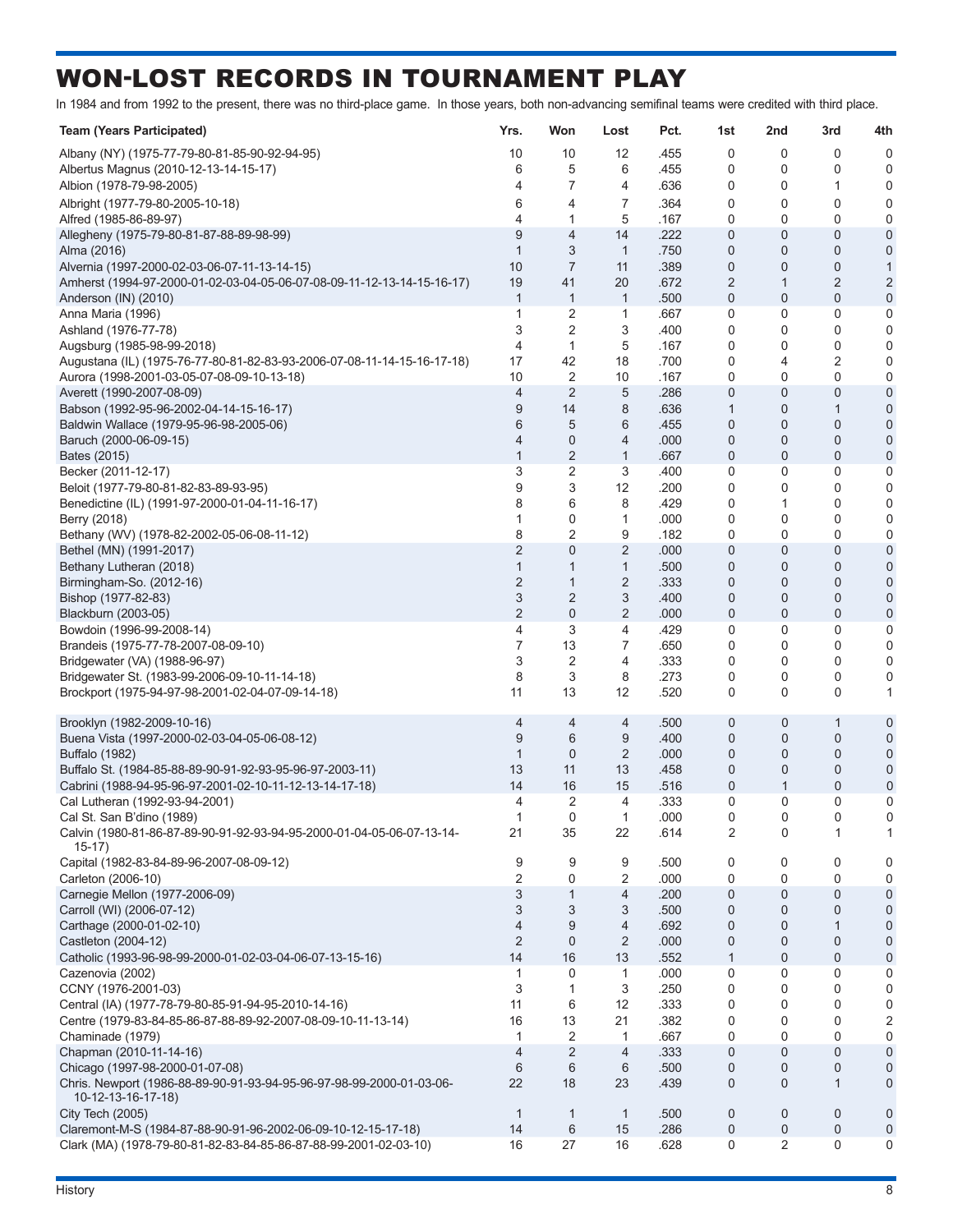| <b>Team (Years Participated)</b>                                       | Yrs.                | Won            | Lost           | Pct.         | 1st          | 2nd              | 3rd                 | 4th                         |
|------------------------------------------------------------------------|---------------------|----------------|----------------|--------------|--------------|------------------|---------------------|-----------------------------|
| Clark Atlanta (1977)                                                   | 1                   | 0              | 2              | .000         | 0            | 0                | 0                   | 0                           |
| Clarkson (2008)                                                        | 1                   | 0              | 1              | .000         | 0            | 0                | 0                   | 0                           |
| CMSV (1996-97)                                                         | 2                   | 0              | 2              | .000         | 0            | 0                | 0                   | 0                           |
| Coast Guard (1979-2007-08)                                             | 3                   | 4              | 3              | .571         | 0            | 0                | 0                   | 0                           |
| Cobleskill St. (2015)                                                  | $\mathbf{1}$        | 0              | $\mathbf{1}$   | .000         | 0            | 0                | 0                   | $\mathbf 0$                 |
| Coe (1975-76)                                                          | 2                   | 2              | 2              | .500         | 0            | $\mathbf 0$      | $\overline{0}$      | 0                           |
| Colby (1994-95-97)                                                     | 3<br>$\overline{4}$ | 0<br>0         | 3<br>4         | .000<br>.000 | 0<br>0       | 0<br>0           | $\overline{0}$<br>0 | $\mathbf 0$<br>$\mathbf{0}$ |
| Colby-Sawyer (2001-02-03-15)<br>Colorado Col. (1992-2004)              | $\overline{2}$      | $\mathbf{1}$   | 2              | .333         | 0            | 0                | 0                   | $\mathbf 0$                 |
| Concordia (TX) (2013)                                                  | 1                   | 1              | 1              | .500         | 0            | 0                | 0                   | 0                           |
| Concordia Wisconsin (2000-11-13)                                       | 3                   | 0              | 3              | .000         | 0            | 0                | 0                   | 0                           |
| Concordia-M'head (1996)                                                | 1                   | 0              | 1              | .000         | 0            | 0                | 0                   | 0                           |
| Connecticut Col. (1998-99)                                             | 2                   | 5              | 2              | .714         | 0            | 0                | 1                   | 0                           |
| Cornell College (1976-94-2009)                                         | 3                   | 0              | 4              | .000         | 0            | 0                | 0                   | 0                           |
| Covenant (2016)                                                        | $\mathbf{1}$        | 0              | $\mathbf{1}$   | .000         | $\mathbf{0}$ | 0                | $\overline{0}$      | $\mathbf 0$                 |
| Curry (2008-13)                                                        | $\overline{2}$      | 0              | $\overline{2}$ | .000         | 0            | 0                | $\overline{0}$      | $\mathbf 0$                 |
| Dallas (2004)                                                          | $\mathbf{1}$        | 0              | $\mathbf{1}$   | .000         | 0            | 0                | 0                   | $\overline{0}$              |
| Defiance (1993-99-2001-10-15)                                          | 5                   | 1              | 5              | .167         | 0            | 0                | 0                   | $\mathbf 0$                 |
| Delaware Valley (2011-13-16)                                           | 3                   | 0              | 3              | .000         | 0            | 0                | 0                   | $\mathbf 0$                 |
| Denison (1997-2016)                                                    | 2                   | 0              | 2              | .000         | 0            | 0                | 0                   | 0                           |
| DePauw (1978-84-85-86-87-90-91-92-93-2002-06-07-15)                    | 13                  | 13             | 15             | .464         | 0            | 1                | 1                   | $\mathbf 0$                 |
| DeSales (1996-2009-10-14)                                              | 4                   | 6              | 4              | .600         | 0            | 0                | 0                   | 0                           |
| Dickinson (1980-82-91-97-2013-14-15)                                   | 7                   | 7              | 8              | .467         | 0            | 0                | 0                   | 0                           |
| Doane (1975)                                                           | 1<br>6              | 0<br>4         | 1<br>6         | .000         | 0<br>0       | 0                | 0                   | 0                           |
| Dubuque (1981-86-88-90-2013-15)<br>East Tex. Baptist (2015)            | 1                   | 3              | $\mathbf{1}$   | .400<br>.750 | 0            | $\mathbf 0$<br>0 | 0<br>$\overline{0}$ | $\mathbf 0$<br>$\mathbf 0$  |
| East. Mennonite (2010)                                                 | 1                   | 3              | $\mathbf{1}$   | .750         | 0            | 0                | 0                   | $\overline{0}$              |
| Eastern Conn. St. (1992-93-2000-12-14-15-17-18)                        | 8                   | 8              | 8              | .500         | 0            | 0                | 0                   | $\mathbf 0$                 |
| Edgewood (2002-05-12)                                                  | 3                   | 1              | 3              | .250         | 0            | 0                | $\overline{0}$      | $\boldsymbol{0}$            |
| Elizabethtown (1979-93-2002-03-04)                                     | 5                   | 5              | 5              | .500         | 0            | 1                | 0                   | 0                           |
| Elmhurst (1992-2001-09-15-16)                                          | 5                   | 4              | 5              | .444         | 0            | 0                | 0                   | 0                           |
| Elmira (1995)                                                          | 1                   | 0              | 1              | .000         | 0            | 0                | 0                   | 0                           |
| Elms (2005-06-07-08-09-11-13)                                          | 7                   | 1              | 7              | .125         | 0            | 0                | 0                   | $\mathbf 0$                 |
| Emory & Henry (1988-90-91-92-93-2018)                                  | 6                   | 4              | 6              | .400         | 0            | 0                | 0                   | 0                           |
| Emory (1990-2013-14-15-16-17-18)                                       | 7                   | 12             | 8              | .600         | 0            | 0                | $\overline{0}$      | 0                           |
| Endicott (2000-04-05-06-12-15-16-17)                                   | 8                   | 3              | 8              | .273         | 0            | 0                | 0                   | $\mathbf 0$                 |
| Farmingdale St. (2006-08-09-12-17)                                     | 5                   | 5              | 5              | .500         | 0            | 0                | 0                   | $\overline{0}$              |
| FDU-Florham (1990-98)                                                  | $\overline{2}$      | 0              | $\overline{c}$ | .000         | 0            | 0                | 0                   | $\mathbf 0$                 |
| Ferrum (1992)                                                          | $\mathbf{1}$        | 1              | $\mathbf{1}$   | .500         | 0            | 0                | 0                   | 0                           |
| Fitchburg St. (2013-16)<br>Fontbonne (1996-2007-08-09)                 | 2<br>4              | 1<br>0         | 2<br>4         | .333<br>.000 | 0<br>0       | 0<br>0           | 0<br>0              | 0<br>0                      |
| Framingham St. (1979-80-84)                                            | 3                   | 2              | 4              | .333         | 0            | 0                | 0                   | 0                           |
| Frank. & Marsh. (1975-77-79-81-84-86-87-88-89-90-91-92-93-94-95-96-99- | 25                  | 45             | 30             | .600         | 0            |                  |                     | 3                           |
| 2000-04-09-10-11-12-16-18)                                             |                     |                |                |              |              |                  |                     |                             |
| Franklin (1998-99-2000-02-08)                                          | 5                   | 3              | 5              | .375         | 0            | 0                | 0                   | 0                           |
| Fredonia St. (1993)                                                    | $\mathbf{1}$        | 0              | $\mathbf{1}$   | .000         | 0            | $\boldsymbol{0}$ | $\pmb{0}$           | $\mathbf 0$                 |
| Gettysburg (1996-2001-02-08-09)                                        | 5                   | 2              | 5              | .286         | 0            | $\mathbf 0$      | 0                   | $\mathbf 0$                 |
| Gordon (2006-10-14)                                                    | 3                   | $\mathbf{1}$   | 3              | .250         | 0            | $\mathbf{0}$     | $\overline{0}$      | $\mathbf 0$                 |
| Goucher (1995-97-99)                                                   | 3                   | 2              | 3              | .400         | 0            | 0                | 0                   | $\mathbf{0}$                |
| Greensboro (1985-94-95)                                                | 3                   | $\overline{4}$ | 3              | .571         | $\mathsf 0$  | $\boldsymbol{0}$ | 0                   | $\pmb{0}$                   |
| Greenville (2018)                                                      | 1<br>2              | 0<br>0         | 1<br>2         | .000<br>.000 | 0<br>0       | 0<br>0           | 0<br>0              | 0<br>0                      |
| Grinnell (1996-2001)<br>Grove City (1976-79-83-89-2010)                | 5                   | 3              | 6              | .333         | 0            | 0                | 0                   | $\mathbf 0$                 |
| Guilford (2007-08-09-10-17)                                            | 5                   | 13             | 5              | .722         | 0            | 0                | 2                   | 0                           |
| Gust. Adolphus (1987-89-92-96-97-98-99-2001-02-03-04-05-12)            | 13                  | 19             | 13             | .594         | 0            | 1                | 0                   | 0                           |
| Gwynedd Mercy (2004-05-09-11-16)                                       | 5                   | 3              | 5              | .375         | 0            | 0                | $\mathbf 0$         | $\mathbf 0$                 |
| Hamilton (1995-96-97-98-99-2000-2003-04-06-18)                         | 10                  | 12             | 10             | .545         | $\mathbf{0}$ | 0                | $\mathbf 0$         | $\mathbf 0$                 |
| Hamline (1975-77)                                                      | 2                   | $\overline{4}$ | 3              | .571         | 0            | 0                | 0                   | 1                           |
| Hampden-Sydney (1989-92-94-95-97-98-99-2000-01-02-03-04-07-13)         | 14                  | 18             | 15             | .545         | 0            | 1                | 0                   | 1                           |
| Hanover (1995-96-2003-04-05-11-17-18)                                  | $\,8\,$             | 8              | 8              | .500         | 0            | 0                | 0                   | $\boldsymbol{0}$            |
| Hardin-Simmons (2016-17)                                               | 2                   | 3              | 2              | .600         | 0            | 0                | 0                   | 0                           |
| Hartwick (1983-85-88-96-2011-12-14-16)                                 | 8                   | 5              | 9              | .357         | 0            | 0                | 0                   | 1                           |
| Heidelberg (1984-95-2008)                                              | 3                   | 1              | 3              | .250         | 0            | 0                | 0                   | $\mathbf 0$                 |
| Hendrix (1995-96-2015)                                                 | 3                   | $\mathbf{1}$   | 3              | .250         | 0            | 0                | 0                   | 0                           |
| Hiram (1975-76-84)                                                     | 3                   | 2              | 4              | .333         | 0            | 0                | 0                   | 0                           |
| Hobart (2001-12-13-14)                                                 | 4                   | $\overline{2}$ | $\overline{4}$ | .333         | 0            | 0                | 0                   | $\mathbf 0$                 |
| Hood (2007)                                                            | $\mathbf{1}$        | 0              | $\mathbf{1}$   | .000         | 0            | $\mathbf{0}$     | 0                   | $\pmb{0}$                   |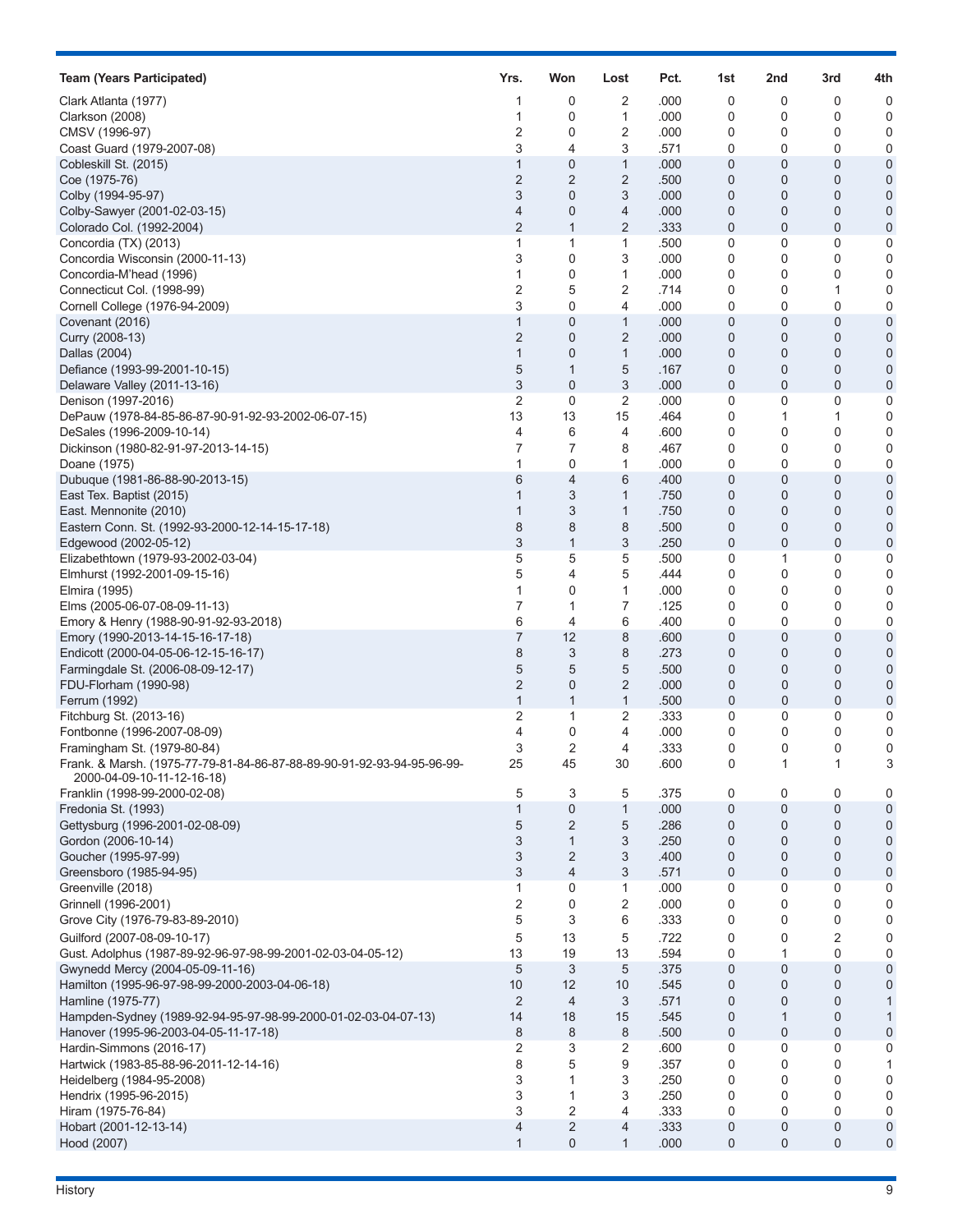| <b>Team (Years Participated)</b>                                                                                                   | Yrs.           | Won                 | Lost              | Pct.         | 1st              | 2nd                           | 3rd                        | 4th            |
|------------------------------------------------------------------------------------------------------------------------------------|----------------|---------------------|-------------------|--------------|------------------|-------------------------------|----------------------------|----------------|
| Hope (1982-83-84-85-87-88-89-90-91-92-95-96-97-98-2002-03-06-07-08-<br>09-10-11-12-14-16-17-18)                                    | 27             | 32                  | 29                | .524         | 0                | 2                             | $\mathbf 1$                | 0              |
| Humboldt St. (1978-79-80)                                                                                                          | 3              | 3                   | 3                 | .500         | 0                | $\mathbf 0$                   | 0                          | 0              |
| Hunter (1990-92-93-94-95-98)                                                                                                       | 6              | 4                   | 6                 | .400         | 0                | $\mathbf 0$                   | $\mathbf 0$                | 0              |
| Husson (2009-11-13-14-16-17)<br>III. Wesleyan (1984-86-87-88-90-91-92-94-95-96-97-98-99-2001-03-04-05-<br>06-10-11-12-13-14-15-18) | 6<br>25        | 0<br>54             | 6<br>25           | .000<br>.683 | 0<br>1           | $\mathbf 0$<br>0              | 0<br>5                     | 0<br>0         |
| Illinois Col. (2003)<br>Immaculata (2008)                                                                                          | 1<br>1         | 0<br>0              | 1<br>1            | .000<br>.000 | 0<br>0           | 0<br>$\mathbf 0$              | 0<br>0                     | 0<br>0         |
| Ithaca (1977-82-83-87-93-2002-09-11-12-13)                                                                                         | 10             | 4                   | 13                | .235         | 0                | 0                             | 0                          | 0              |
| John Carroll (1983-86-96-97-98-99-2003-04-05-07-09-10-15-16-18)                                                                    | 15             | 23                  | 17                | .575         | 0                | 0                             | $\mathbf{1}$               | 0              |
| John Jay (2008)                                                                                                                    | 1              | 1                   | $\mathbf{1}$      | .500         | 0                | $\overline{0}$                | $\mathbf{0}$               | 0              |
| Johns Hopkins (1990-91-92-93-94-98-99-2007-14-15-18)<br>Johnson & Wales (RI) (2004-11-16-18)                                       | 11<br>4        | 9<br>3              | 11<br>4           | .450<br>.439 | 0<br>0           | $\mathbf 0$<br>$\mathbf 0$    | 0<br>0                     | 0<br>0         |
| Kalamazoo (1996)                                                                                                                   | 1              | 0                   | 1                 | .000         | 0                | $\mathbf 0$                   | 0                          | 0              |
| Kean (1978-91-92)                                                                                                                  | 3              | 5                   | 3                 | .625         | 0                | 0                             | 0                          | 0              |
| Keene St. (2004-07-15-16-17)                                                                                                       | 5              | 9                   | 5                 | .643         | 0                | 0                             | 0                          | 0              |
| Kenyon (1994-95)<br>King's (PA) (1990-91-92-2005-07-08)                                                                            | 2<br>6         | 2<br>4              | 2<br>6            | .500<br>.400 | 0<br>0           | 0<br>0                        | 0<br>0                     | 0<br>0         |
| Knox (1975)                                                                                                                        | 1              | 0                   | 2                 | .000         | 0                | 0                             | 0                          | 0              |
| Knoxville (1977-78)                                                                                                                | 2              | 3                   | $\overline{2}$    | .600         | 0                | $\mathbf 0$                   | $\mathbf 0$                | 0              |
| La Roche (2011-18)                                                                                                                 | 2              | 0                   | 2                 | .000         | 0                | $\mathbf 0$                   | 0                          | 0              |
| La Verne (1993)                                                                                                                    | $\mathbf{1}$   | 1                   | $\mathbf{1}$      | .500         | 0                | 0                             | 0                          | 0              |
| LaGrange (2014-15-16-17)<br>Lake Erie (2006-07)                                                                                    | 4<br>2         | 0<br>0              | 4<br>2            | .000<br>.000 | 0<br>0           | $\mathbf 0$<br>0              | $\mathbf 0$<br>0           | 0<br>0         |
| Lakeland (2004)                                                                                                                    | 1              | 0                   | 1                 | .000         | 0                | 0                             | 0                          | 0              |
| Lancaster Bible (2016-18)                                                                                                          | 2              | 0                   | 2                 | .000         | 0                | 0                             | 0                          | 0              |
| Lane (1979-80)                                                                                                                     | 2              | 2                   | 3                 | .400         | 0                | 0                             | 0                          | 0              |
| Lasell (2002-03-04-08)<br>Lawrence (1997-2004-05-06-08-09)                                                                         | 4<br>6         | 0<br>5              | 4<br>6            | .000<br>.455 | 0<br>$\mathbf 0$ | 0<br>0                        | 0<br>0                     | 0<br>0         |
| Lebanon Valley (1993-94-95-97-99-2005-18)                                                                                          | 7              | 7                   | 6                 | .538         | 1                | 0                             | $\mathbf{0}$               | 0              |
| Lehman (2004)                                                                                                                      | 1              | 0                   | 1                 | .000         | 0                | 0                             | 0                          | 0              |
| LeMoyne-Owen (1975-76-83-84-85-86)                                                                                                 | 6              | 15                  | 5                 | .750         | 1                | 1                             | 0                          | 0              |
| LeTourneau (2018)<br>Lewis & Clark (2000-01-02)                                                                                    | 1<br>3         | 1<br>5              | $\mathbf{1}$<br>3 | .500<br>.625 | 0<br>0           | 0<br>0                        | 0<br>0                     | 0<br>0         |
| Lincoln (PA) (2006-07)                                                                                                             | 2              | 4                   | 2                 | .667         | 0                | 0                             | 0                          | 0              |
| Linfield (2001)                                                                                                                    | 1              | 1                   | 1                 | .500         | 0                | 0                             | 0                          | 0              |
| Longwood (1980)                                                                                                                    | 1              | 3                   | 2                 | .600         | 0                | 0                             | 0                          | 1              |
| Loras (2007-08)<br>Luther (1982-84-2011)                                                                                           | 2<br>3         | 1<br>2              | 2<br>4            | .333<br>.333 | 0<br>0           | 0<br>0                        | 0<br>0                     | 0<br>0         |
| Lycoming (1985-96-2002-04-10-16-17)                                                                                                | 7              | 5                   | 7                 | .417         | 0                | 0                             | 0                          | 0              |
| Lynchburg (1976-79-2016)                                                                                                           | 3              | $\mathbf{1}$        | 5                 | .167         | 0                | 0                             | 0                          | 0              |
| MacMurray (2001)                                                                                                                   | $\mathbf{1}$   | 0                   | $\mathbf{1}$      | .000         | $\mathbf 0$      | 0                             | 0                          | $\Omega$       |
| Manchester (1993-94-95-99-2011)<br>Manhattanville (1978-79-2007)                                                                   | 5<br>3         | 7<br>0              | 5<br>5            | .583<br>.000 | 0<br>$\mathbf 0$ | 1<br>$\mathbf 0$              | $\mathbf 0$<br>$\mathbf 0$ | 0<br>0         |
| Mansfield (1975-76)                                                                                                                | 2              | 3                   | 2                 | .600         | 0                | 0                             | 0                          | 0              |
| Marian (WI) (2001-14)                                                                                                              | 2              | $\mathbf 0$         | 2                 | .000         | 0                | 0                             | $\mathbf 0$                | 0              |
| Marietta (1975-2011-13-15-16-17-18)                                                                                                | 7              | 8                   | 7                 | .533         | 0                | 0                             | $\mathbf 0$                | 0              |
| Mary Hardin-Baylor (2007-08-10-11-12-13)<br>Mary Washington (2003-14)                                                              | 6<br>2         | 7<br>3              | 6<br>2            | .538<br>.600 | 0<br>0           | 1<br>$\mathbf 0$              | 0<br>$\mathbf 0$           | 0<br>0         |
| Marymount (VA) (2000)                                                                                                              | 1              | $\overline{0}$      | $\mathbf{1}$      | .000         | 0                | $\overline{0}$                | $\mathbf{0}$               | 0              |
| Maryville (MO) (1997-2004-06)                                                                                                      | 3              | $\mathbf 0$         | 3                 | .000         | 0                | $\overline{0}$                | 0                          | 0              |
| Maryville (TN)<br>(1991-92-93-95-97-99-2000-01-02-03-04-05-06-07-08-09-10-12-18)                                                   | 19             | 13                  | 19                | .406         | $\mathbf 0$      | $\mathbf{0}$                  | $\overline{0}$             | 0              |
| MCLA (1987-88-89-90)<br>McMurry (2000-01-11-12)                                                                                    | 4<br>4         | 3<br>3              | 6<br>4            | .333<br>.429 | 0<br>$\pmb{0}$   | $\overline{0}$<br>$\mathbf 0$ | $\mathbf 0$<br>$\pmb{0}$   | 0<br>0         |
| Me.-Farmington (2010)                                                                                                              | 1              | 1                   | 1                 | .500         | 0                | 0                             | $\mathbf 0$                | 0              |
| Medaille (2009-10-12-15-16)                                                                                                        | 5              | 1                   | 5                 | .167         | 0                | 0                             | 0                          | 0              |
| Medgar Evers (2011)                                                                                                                | 1              | 0                   | $\mathbf{1}$      | .000         | 0                | 0                             | 0                          | 0              |
| Merchant Marine (1989-97-98-99-2001-02-03-10)<br>Messiah (2006-07-12)                                                              | 8<br>3         | 5<br>1              | 8<br>3            | .385<br>.250 | 0<br>0           | 0<br>0                        | 0<br>0                     | 0<br>0         |
| Methodist (1975-77-97-2004-05)                                                                                                     | 5              | 5                   | $\,$ 5 $\,$       | .500         | 0                | $\overline{0}$                | $\mathbf 0$                | $\mathbf 0$    |
| Middlebury (2008-09-10-11-12-13-16-17-18)                                                                                          | $9\,$          | 15                  | 9                 | .625         | $\mathbf 0$      | 0                             | 1                          | 0              |
| Miles (1975-76)                                                                                                                    | $\overline{2}$ | 3                   | 2                 | .600         | $\mathbf 0$      | $\mathbf 0$                   | 0                          | 0              |
| Millikin (1983-88-89)                                                                                                              | 3<br>5         | 2<br>$\overline{7}$ | 4<br>5            | .333<br>.583 | 0<br>$\mathbf 0$ | $\mathbf 0$<br>$\mathbf 0$    | 0<br>$\mathbf 0$           | $\overline{0}$ |
| Millsaps (1984-95-96-2001-08)<br>Milwaukee (1982)                                                                                  | 1              | 1                   | 1                 | .500         | 0                | 0                             | 0                          | 0<br>0         |
| Minn.-Morris (1978-79)                                                                                                             | 2              | 1                   | 3                 | .250         | 0                | 0                             | 0                          | 0              |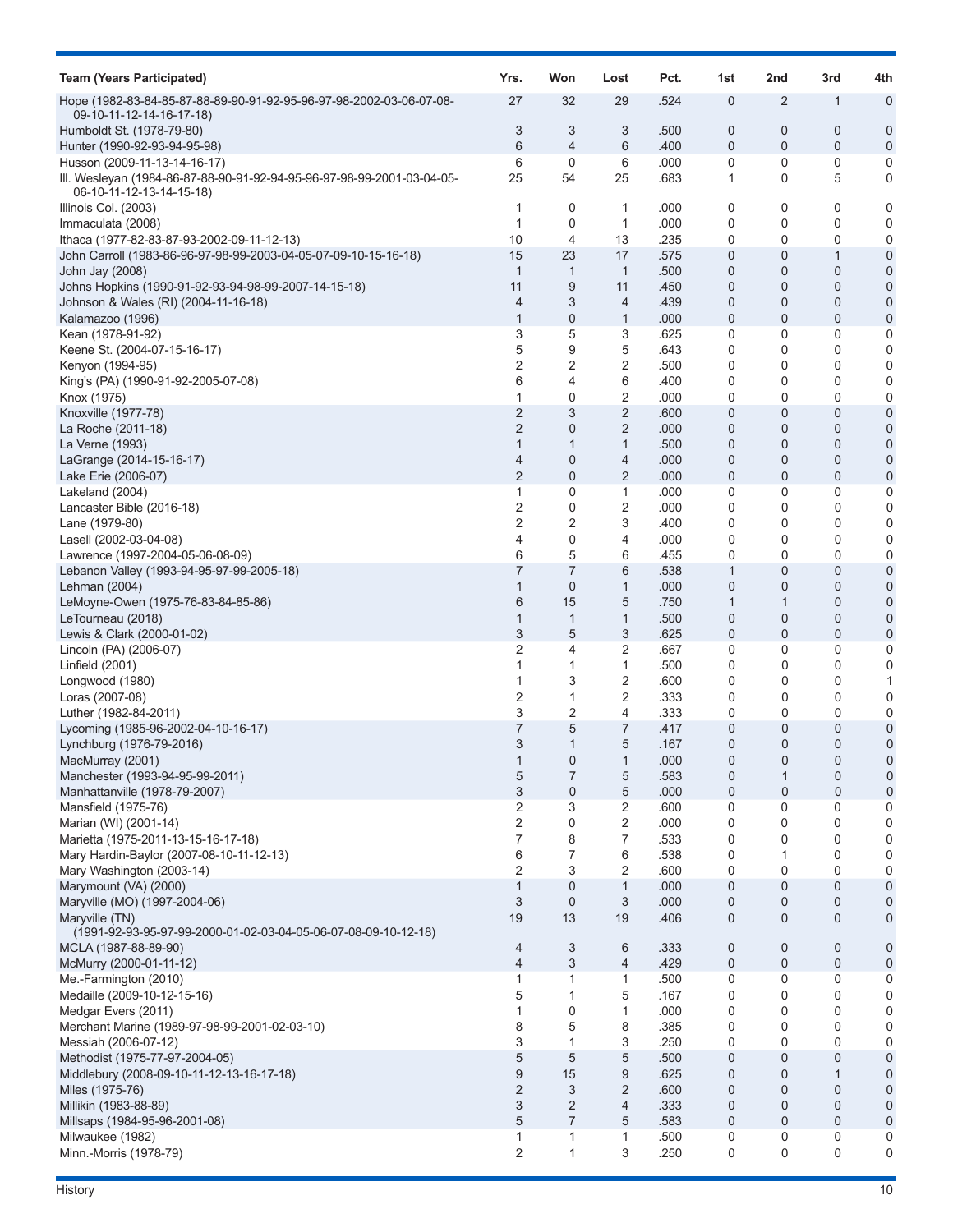| <b>Team (Years Participated)</b>                                  | Yrs.           | Won               | Lost              | Pct.         | 1st              | 2nd            | 3rd            | 4th                        |
|-------------------------------------------------------------------|----------------|-------------------|-------------------|--------------|------------------|----------------|----------------|----------------------------|
| Misericordia (2012-15-17-18)                                      | 4              | 0                 | 4                 | .000         | 0                | 0              | 0              | 0                          |
| Mississippi Col. (1998-99-2000-01-02-03-05-06-07)                 | 9              | 8                 | 9                 | .471         | 0                | 0              | 0              | $\mathbf 0$                |
| MIT (2009-10-11-12-13-14-17-18)                                   | 8              | 9                 | 8                 | .529         | 0                | 0              | 1              | 0                          |
| Mitchell (2014)                                                   | 1              | 0                 | 1                 | .000         | 0                | 0              | $\mathbf{0}$   | 0                          |
| Monmouth (1976)                                                   | $\mathbf{1}$   | 1                 | 1                 | .500         | 0                | 0              | 0              | $\mathbf 0$                |
| Monmouth (IL) (1985-88-89-90-2018)                                | 5              | 3                 | 6                 | .333         | 0                | 0              | 0              | $\mathbf 0$                |
| Montclair St. (1981-82-84-94-95-2003)                             | 6              | 6                 | 6                 | .500         | 0                | 0              | $\overline{0}$ | $\mathbf 0$                |
| Moravian (1983-2008-18)                                           | 3              | 0                 | 4                 | .000         | 0                | 0              | 0              | $\mathbf 0$                |
| Morrisville St. (2012-13-14-17)                                   | 4              | 5                 | 4                 | .556         | 0                | 0              | 0              | 0                          |
| Mount Union (1997-2015)                                           | 2<br>1         | 4<br>0            | 2<br>1            | .667<br>.000 | 0                | 0              | 0<br>0         | 0<br>0                     |
| MSOE (2003)<br>Mt. St. Joseph (2016)                              | 1              | 0                 | $\mathbf{1}$      | .000         | 0<br>0           | 0<br>0         | 0              | 0                          |
| Mt. St. Mary (NY) (2000-05)                                       | 2              | 0                 | 2                 | .000         | 0                | 0              | 0              | 0                          |
| Muhlenberg (1995-98)                                              | $\overline{2}$ | 0                 | 2                 | .000         | 0                | 0              | 0              | $\mathbf 0$                |
| Muskingum (1977-81-83-88-90)                                      | 5              | 3                 | 7                 | .300         | 0                | 0              | $\overline{0}$ | $\mathbf 0$                |
| N.C. Wesleyan (1983-84-87-2002-11)                                | 5              | 3                 | 6                 | .333         | 0                | 0              | 0              | $\mathbf 0$                |
| Nazareth (1984-86-87-90-98-2008-10-18)                            | 8              | 5                 | 8                 | .385         | 0                | 0              | 0              | $\mathbf 0$                |
| Neb. Wesleyan (1977-84-85-86-87-88-89-90-95-97-98-99-2000-01-18)  | 15             | 30                | 16                | .652         | $\mathbf{1}$     | $\mathbf{1}$   | 3              | $\mathbf 0$                |
| Neumann (2015-17)                                                 | 2              | 0                 | 2                 | .000         | 0                | 0              | 0              | 0                          |
| New England Col. (2018)                                           | 1              | 0                 | 1                 | .000         | 0                | 0              | 0              | 0                          |
| New Jersey City                                                   | 18             | 17                | 21                | .447         | 0                | 0              | 0              | $\overline{2}$             |
| (1978-79-80-86-87-89-90-92-95-96-97-98-99-2004-05-11-17-18)       |                |                   |                   |              |                  |                |                |                            |
| Nichols (2017-18)                                                 | 2              | 1                 | 2                 | .333         | 0                | 0              | 0              | 0                          |
| NJIT (1991-93-94-95-96)                                           | 5              | 3                 | 5                 | .375         | 0                | 0              | 0              | $\mathbf 0$                |
| North Central (IL) (1984-85-89-90-2006-12-13-16-17-18)            | 10             | 9                 | 11                | .450         | $\mathbf 0$      | 0              | $\mathbf{1}$   | $\mathbf 0$                |
| North Park (1978-79-80-81-82-85-86-87-90)                         | 9              | 26                | 6                 | .813         | 5                | 0              | $\mathbf 0$    | $\mathbf 0$                |
| Northwestern-St. Paul (2011-12-13-14-15-16-17)                    | $\overline{7}$ | 2                 | 7                 | .222         | 0                | 0              | 0              | $\mathbf 0$                |
| Norwich (1984-87-2005-06)                                         | 4              | 2                 | 5                 | .286         | 0                | 0              | 0              | $\mathbf 0$                |
| NYU (1986-92-93-94-95-96-97-98-2012-16)                           | 10             | 10                | 11                | .476         | 0                | 1              | $\mathbf 0$    | $\boldsymbol{0}$           |
| Oberlin (1976)<br>Occidental (1980-2003-06-07-08)                 | 1<br>5         | 1<br>4            | 1<br>6            | .500<br>.400 | 0<br>0           | 0<br>0         | 0<br>0         | 0<br>$\pmb{0}$             |
| Oglethorpe (1994-95)                                              | 2              | 0                 | 2                 | .000         | 0                | 0              | 0              | 0                          |
| Ohio Northern (1980-82-88-93-95-96-97-99-2000-01)                 | 10             | 12                | 10                | .545         | 1                | 0              | 0              | 1                          |
| Ohio Wesleyan (1988-2008-12-13-14-15-16)                          | 7              | 10                | 6                 | .625         | 1                | 0              | 0              | 0                          |
| Old Westbury (2004-16)                                            | $\overline{2}$ | $\mathbf 0$       | 2                 | .000         | 0                | 0              | 0              | 0                          |
| Oswego St. (2011-12-15-16-17)                                     | 5              | 4                 | 5                 | .444         | 0                | 0              | 0              | 0                          |
| Otterbein (1978-81-85-86-87-89-90-91-92-93-94-99-2002)            | 13             | 23                | 13                | .639         | 1                | 0              | 1              | $\mathbf{1}$               |
| Pacific (OR) (2000)                                               | 1              | 0                 | $\mathbf{1}$      | .000         | 0                | 0              | 0              | $\mathbf 0$                |
| Penn St.-Behrend (2000-04-05-08-11-13-14)                         | $\overline{7}$ | 5                 | 7                 | .417         | $\mathbf 0$      | 0              | $\overline{0}$ | $\mathbf 0$                |
| Pitt.-Bradford (2002-03)                                          | 2              | 0                 | 2                 | .000         | 0                | 0              | 0              | 0                          |
| Pitt.-Greensburg (2016)                                           | $\mathbf{1}$   | 0                 | 1                 | .000         | 0                | 0              | 0              | 0                          |
| Plattsburgh St. (1976-95-2006-07-08-10-13-14-16-18)               | 10             | 10                | 11                | .476         | 0                | 0              | 0              | 1                          |
| Plymouth St. (1996-2004)                                          | 2              | 1                 | 2                 | .333         | 0                | 0              | 0              |                            |
| Pomona-Pitzer (1986-89-94-95-97-98-99-2000-04-05-08)              | 11             | 4                 | 12                | .250         | 0                | 0              | 0              | 0                          |
| Puget Sound (2004-05-06-09)                                       | 4              | 5                 | 4                 | .556         | 0                | $\mathbf 0$    | 0              | 0                          |
| Purchase (2010-11-13-14)                                          | 4              | $\overline{2}$    | 4                 | .333         | 0                | $\mathbf 0$    | 0              | $\mathbf{0}$               |
| Ramapo (1991-2003-05-07-11-13-17-18)<br>Randolph (2013)           | 8<br>1         | 12<br>$\mathbf 0$ | 9<br>$\mathbf{1}$ | .571<br>.000 | 0<br>0           | 0<br>0         | 1<br>0         | $\mathbf{1}$               |
| Randolph-Macon (1990-91-96-98-99-2002-03-04-06-10-11-12-13-14-15) | 15             | 14                | 15                | .483         | $\boldsymbol{0}$ | 0              | $\mathbf{1}$   | $\mathbf 0$<br>$\mathbf 0$ |
| Redlands (1985-2011-13)                                           | 3              | 1                 | 3                 | .250         | 0                | 0              | 0              | 0                          |
| Regis (MA) (2015)                                                 | 1              | 0                 | 1                 | .000         | 0                | 0              | 0              | 0                          |
| Rensselaer (1975-76-91-96-2009)                                   | 5              | 3                 | 6                 | .333         | 0                | 0              | 0              | $\mathbf 0$                |
| Rhode Island Col. (1975-76-79-2007-08-09-10-11-12-13-14)          | 11             | 12                | 13                | .480         | 0                | 0              | 0              | $\mathbf 0$                |
| Rhodes (1980-81-93-2017)                                          | 4              | 3                 | 4                 | .429         | 0                | 0              | 0              | 0                          |
| Ripon (1978-80-86-87-91-92-95-96-98-99-2000-02-17)                | 13             | 5                 | 15                | .250         | 0                | $\mathbf{0}$   | $\overline{0}$ | $\mathbf 0$                |
| RIT (1976-95-96-97-99-2000-09)                                    | 7              | 3                 | 7                 | .300         | 0                | 0              | 0              | $\mathbf{0}$               |
| <b>Rivier (2007)</b>                                              | $\mathbf{1}$   | $\mathbf{0}$      | $\mathbf{1}$      | .000         | 0                | 0              | $\mathbf 0$    | $\mathbf 0$                |
| Roanoke (1981-82-83-84-85-86-87-94-95-96-97-2000-01)              | 13             | 13                | 15                | .464         | 0                | 0              | 1              | $\mathbf 0$                |
| Rochester (NY) (1981-90-91-92-97-99-2002-03-04-05-07-08-11-13-17) | 15             | 31                | 14                | .689         | $\mathbf{1}$     | $\overline{2}$ | 0              | $\mathbf{1}$               |
| Rockford (2003)                                                   | 1              | 0                 | $\mathbf{1}$      | .000         | 0                | 0              | 0              | 0                          |
| Rose-Hulman (1977-78-81-82-89-96-97-99-2012-13-14)                | 11             | 5                 | 13                | .278         | 0                | 0              | 0              | 0                          |
| Rowan (1975-76-77-91-93-94-95-96-97-98-99-2000)                   | 12             | 29                | 11                | .725         | $\mathbf{1}$     | 1              | 2              | $\mathbf 0$                |
| Rust (1983-87-88-89-97)                                           | 5              | 3                 | 5                 | .375         | 0                | 0              | 0              | $\mathbf 0$                |
| Rutgers-Newark (2010-13)                                          | 2              | 0                 | 2                 | .000         | 0                | 0              | 0              | 0                          |
| Sage Colleges (2015)                                              | $\mathbf{1}$   | 0                 | $\mathbf{1}$      | .000         | 0                | 0              | 0              | $\mathbf 0$                |
| Saint John's (MN) (1985-86-88-93-95-2000-01-07-18)                | 9              | 5                 | 10                | .333         | 0                | 0              | 0              | $\mathbf 0$                |
| Saint Vincent (2013-14-15-16)                                     | $\overline{4}$ | 0                 | 4                 | .000         | 0                | 0              | 0              | $\boldsymbol{0}$           |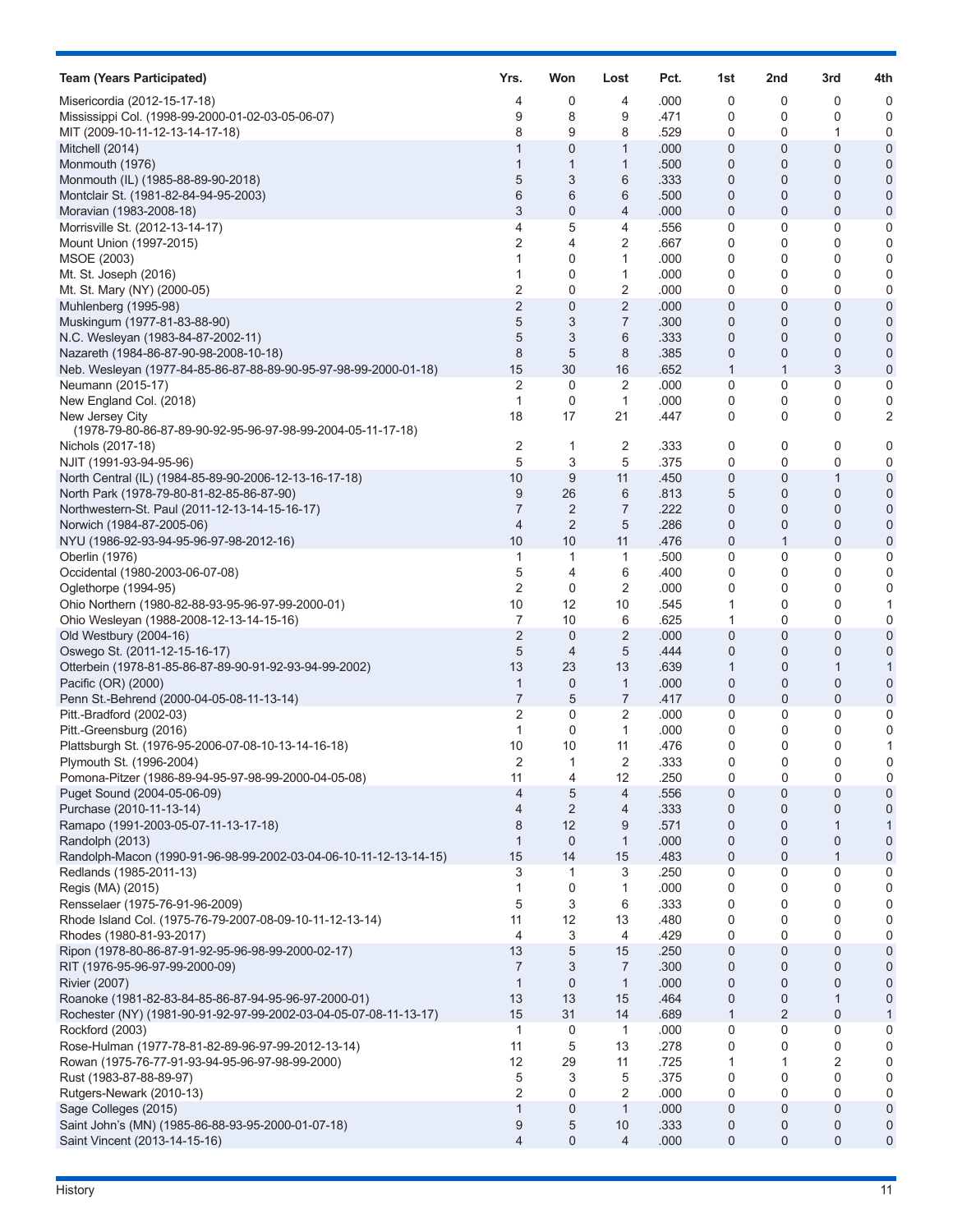| <b>Team (Years Participated)</b>                                                                 | Yrs.           | Won            | Lost                | Pct.         | 1st            | 2nd              | 3rd               | 4th              |
|--------------------------------------------------------------------------------------------------|----------------|----------------|---------------------|--------------|----------------|------------------|-------------------|------------------|
| Salem St. (1980-81-82-86-89-90-91-92-93-95-96-97-98-2000-01-02-03-04-<br>05-07-08-09-12-17)      | 24             | 21             | 25                  | .457         | 0              | 0                | 1                 | 0                |
| Salisbury (1985-91-92-96-97-2015-16-17)                                                          | 8              | 7              | 8                   | .467         | 0              | 0                | 0                 | 0                |
| Salve Regina (1995-2011)                                                                         | 2              | 0              | 2                   | .000         | 0              | 0                | 0                 | 0                |
| Savannah St. (1979-80-81)                                                                        | 3              | 4              | 3                   | .571         | 0              | 0                | 0                 | 0                |
| SCAD (2000-01-03)                                                                                | 3<br>1         | 1              | 3<br>$\mathbf{1}$   | .250         | 0              | 0                | 0<br>0            | 0<br>$\mathbf 0$ |
| Schreiner (2018)<br>Scranton (1975-76-77-78-80-81-82-83-84-85-86-87-88-91-92-93-98-2000-         | 28             | 0<br>37        | 28                  | .000<br>.569 | 0<br>2         | 0<br>1           | 1                 | 0                |
| 03-06-08-09-11-12-14-15-16-17)<br>Sewanee (1975-76-97-98)                                        | 4              | 1              | 6                   | .143         | 0              | $\boldsymbol{0}$ | $\mathbf 0$       | 0                |
| Shenandoah (1989-91-96)                                                                          | 3              | 1              | 4                   | .200         | 0              | 0                | 0                 | 0                |
| Shepherd (1976)                                                                                  | $\mathbf{1}$   | 2              | 1                   | .667         | 0              | $\mathbf 0$      | $\overline{0}$    | 0                |
| Simpson (1976-92-95-96)                                                                          | 4              | $\mathbf{1}$   | 4                   | .200         | 0              | 0                | 0                 | 0                |
| Skidmore (2011-12-15-16-17)                                                                      | 5              | 3              | 5                   | .375         | 0              | $\mathbf 0$      | $\mathbf 0$       | $\mathbf 0$      |
| Slippery Rock (1978)                                                                             | 1              | 1              | 1                   | .500         | 0              | 0                | 0                 | 0                |
| Sonoma St. (1983)                                                                                | 1              | 1              | 1                   | .500         | 0              | 0                | 0                 | 0                |
| Southern Me. (1988-89-90-91)                                                                     | 4              | 6              | 4                   | .600         | 0              | 0                | 1                 | 0                |
| Southern Vt. (2003-16-18)                                                                        | 3              | 1              | 3                   | .250         | 0              | 0                | 0                 | 0                |
| Spalding (2013-15)<br>Springfield (1996-97-98-2000-05-13-14-15-18)                               | 2<br>9         | 0<br>7         | 2<br>9              | .000<br>.438 | 0<br>0         | 0<br>0           | 0<br>$\mathbf{1}$ | 0<br>$\mathbf 0$ |
| St. Andrews (1981-82-83)                                                                         | 3              | 3              | 3                   | .500         | 0              | $\mathbf 0$      | 0                 | 0                |
| St. John Fisher (1992-94-95-96-97-98-99-2001-03-04-05-06-07-10-15-17)                            | 16             | 12             | 16                  | .429         | 0              | 0                | 0                 | $\mathbf 0$      |
| St. Joseph's (LI) (2009-12)                                                                      | 2              | $\mathbf{0}$   | $\overline{2}$      | .000         | 0              | 0                | $\mathbf 0$       | $\mathbf{0}$     |
| St. Joseph's (ME) (2003-09)                                                                      | 2              | $\mathbf 0$    | $\overline{2}$      | .000         | 0              | 0                | 0                 | 0                |
| St. Lawrence (1975-78-79-80-81-84-96-97-98-2007-09-10-17)                                        | 13             | 10             | 15                  | .400         | 0              | 0                | $\mathbf 0$       | 0                |
| St. Mary's (MD) (2008-10-11-12-13)                                                               | 5              | 11             | 5                   | .688         | 0              | 0                | 0                 | 0                |
| St. Norbert (1984-2002-10-11-13-14-15-16)                                                        | 8              | 5              | 8                   | .385         | 0              | 0                | 0                 | 0                |
| St. Olaf (2014-15-16-18)                                                                         | 4              | 4              | 4                   | .500         | 0              | 0                | 0                 | 0                |
| St. Thomas (MN)                                                                                  | 18             | 29             | 17                  | .630         | 2              | 0                | 1                 | 1                |
| (1990-93-94-95-2000-02-06-07-08-09-10-11-12-13-14-15-16-17)<br>Stanislaus St. (1981-82-83-87-89) | 5              | 8              | 7                   | .533         | 0              | 0                | 0                 | 1                |
| Staten Island (1981-82-84-88-89-95-96-99-2002-12-13-17-18)                                       | 13             | 5              | 16                  | .238         | 0              | 0                | 0                 | $\mathbf{0}$     |
| Stevens (2007-13)                                                                                | 2              | 2              | 2                   | .500         | 0              | 0                | 0                 | 0                |
| Stevenson (2006-07)                                                                              | 2              | 1              | 2                   | .333         | 0              | 0                | $\overline{0}$    | 0                |
| Stillman (1996)                                                                                  | $\mathbf{1}$   | 0              | $\mathbf{1}$        | .000         | 0              | 0                | 0                 | $\mathbf 0$      |
| Stockton (1987-88-89-90-92-93-94-96-97-99-2008-09-10-14-15-16)                                   | 16             | 25             | 18                  | .581         | 0              | 1                | 0                 | 1                |
| Stony Brook (1977-78-79-80-87-91)                                                                | 6              | 7              | 7                   | .500         | 0              | 0                | 0                 | 1                |
| Suffolk (1975-76-77-78-2002)                                                                     | 5              | 2              | 7                   | .222         | 0              | 0                | 0                 | 0                |
| Sul Ross St. (2004-18)                                                                           | 2              | 2              | 2                   | .500         | 0              | 0                | 0                 | 0                |
| Summit (2008)<br>SUNY Cortland (1997-99-2000-06-13-16)                                           | 1<br>6         | 0<br>6         | 1<br>6              | .000<br>.500 | 0<br>0         | 0<br>0           | 0<br>0            | 0<br>$\mathbf 0$ |
| SUNY Geneseo (1991-93-94-95-96-98-99-14)                                                         | 8              | 5              | 8                   | .385         | 0              | 0                | $\overline{0}$    | $\mathbf 0$      |
| SUNY Oneonta (1977-2010)                                                                         | $\overline{2}$ | 4              | $\overline{2}$      | 667          | $\Omega$       | 1                | $\Omega$          | $\Omega$         |
| SUNY Poly (2009-10)                                                                              | 2              | 3              | 2                   | .600         | 0              | 0                | $\mathbf 0$       | 0                |
| SUNY Potsdam (1978-79-80-81-82-83-84-85-86-87-88-89-90-2004-05)                                  | 15             | 36             | 13                  | .735         | $\overline{c}$ | 3                | $\mathbf 0$       | 0                |
| Susquehanna (1984-86-89-92-94-2016-17)                                                           | 7              | 7              | 8                   | .467         | 0              | 0                | 0                 | 0                |
| Swarthmore (2017-18)                                                                             | 2              | 4              | 2                   | .667         | 0              | 0                | 0                 | 0                |
| TCNJ (1985-86-88-89-90-98)                                                                       | 6              | 8              | 6                   | .571         | 0              | 1                | 0                 | 0                |
| Texas Lutheran (2015-16-17)                                                                      | 3<br>5         | 0<br>5         | 3                   | .000         | 0<br>0         | 0<br>$\mathbf 0$ | 0<br>$\mathbf 0$  | 0                |
| Texas-Dallas (2005-09-10-11-14)<br>Thomas More (2009-17-18)                                      | 3              | 0              | 5<br>3              | .500<br>.000 | 0              | $\mathbf 0$      | 0                 | 0<br>0           |
| Transylvania (1975-76-77-78-2006-07-09-12-13)                                                    | 9              | $\overline{7}$ | 9                   | .438         | 0              | 0                | 0                 | 0                |
| Trinity (CT) (1995-98-99-2002-03-07-08-15-16)                                                    | 9              | 11             | 10                  | .524         | 0              | $\mathbf 0$      | $\overline{0}$    | 1                |
| Trinity (TX) (1998-2000-03-04-05-06-09-12-13-14)                                                 | 10             | 6              | 10                  | .375         | 0              | $\mathbf 0$      | 0                 | 0                |
| Tufts (1995-97-2006-16-17)                                                                       | 5              | 8              | 5                   | .615         | 0              | $\pmb{0}$        | $\pmb{0}$         | $\mathbf 0$      |
| U New England (2009)                                                                             | 1              | 0              | $\mathbf{1}$        | .000         | 0              | 0                | 0                 | 0                |
| UC San Diego (1990-91-92-94)                                                                     | 4              | 2              | 4                   | .333         | 0              | 0                | 0                 | 0                |
| UMass-Boston (1975-76-77-78-81-83-2006)                                                          | 7              | 6              | 8                   | .429         | 0              | 0                | 0                 | 0                |
| UMass-Dartmouth (1976-86-87-88-90-91-93-94-95-97-98-2001-08-09)                                  | 14             | 16             | 15                  | .516         | 0              | 0                | 0                 | 1                |
| <b>UNCG (1980)</b>                                                                               | 1              | 0              | 2                   | .000         | 0              | 0                | $\mathbf 0$       | 0                |
| Union (NY) (1983-2002-05-17-18)                                                                  | 5<br>2         | 5              | 5<br>$\overline{2}$ | .500<br>.000 | 0<br>0         | $\mathbf 0$      | 0<br>0            | $\mathbf 0$      |
| Upper Iowa (1996-99)<br>Upsala (1978-79-80-81-82-83-84-86)                                       | 8              | 0<br>13        | 10                  | .565         | 0              | 0                | $\overline{0}$    | 0                |
| Ursinus (1980-81-82-2003-05-06-08)                                                               | 7              | 10             | 9                   | .526         | 0              | 0                | $\mathbf{1}$      |                  |
| Utica (2006)                                                                                     | $\mathbf{1}$   | $\overline{2}$ | $\mathbf{1}$        | .667         | 0              | $\mathbf 0$      | $\mathbf 0$       | $\pmb{0}$        |
| Va. Wesleyan (1978-79-82-93-2005-06-07-08-09-10-11-12-13-14-15)                                  | 15             | 26             | 16                  | .619         | 1              | 1                | 1                 | 0                |
| Wabash (1980-81-82-97-98)                                                                        | 5              | 8              | 5                   | .615         | 1              | 0                | 0                 | 0                |
| Wartburg (1975-87-89-91-93-2001-17)                                                              | 7              | 7              | 8                   | .467         | 0              | 0                | 0                 | 0                |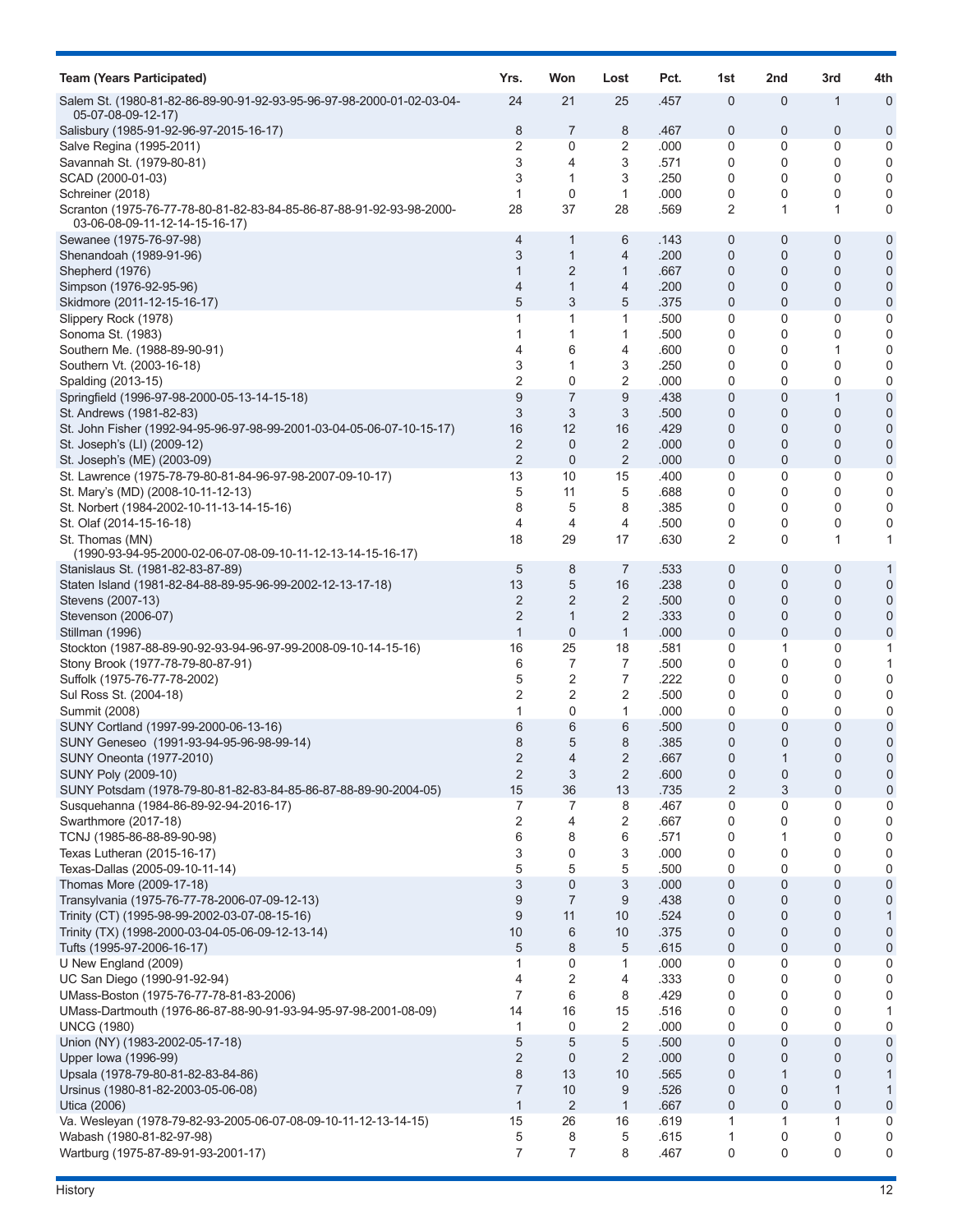<span id="page-12-0"></span>

| <b>Team (Years Participated)</b>                                                                         | Yrs.           | Won            | Lost           | Pct. | 1st            | 2nd              | 3rd            | 4th            |
|----------------------------------------------------------------------------------------------------------|----------------|----------------|----------------|------|----------------|------------------|----------------|----------------|
| Wash. & Jeff. (1985-94)                                                                                  | 2              | 3              | 3              | .500 | 0              | 0                | 0              | $\mathbf 0$    |
| Wash. & Lee (1975-77-78-80)                                                                              | 4              | $\mathbf{1}$   | $\overline{7}$ | .125 | 0              | 0                | $\mathbf 0$    | $\mathbf 0$    |
| Washington Col. (1984-86-89-90)                                                                          | $\overline{4}$ | 6              | 5              | .545 | 0              | 0                | 1              | $\mathbf 0$    |
| Washington-St. Louis                                                                                     | 21             | 33             | 19             | .635 | 2              | $\Omega$         | $\mathbf{1}$   | $\mathbf 0$    |
| (1987-88-89-91-95-96-97-99-2001-02-03-07-08-09-10-12-13-14-15-17-18)                                     |                |                |                |      |                |                  |                |                |
| Webster (2000-02-11-14)                                                                                  | 4              | $\mathbf{0}$   | 4              | .000 | 0              | $\mathbf{0}$     | $\overline{0}$ | $\mathbf{0}$   |
| Wells (2011)                                                                                             | $\mathbf{1}$   | $\mathbf{0}$   | $\mathbf{1}$   | .000 | $\overline{0}$ | $\boldsymbol{0}$ | $\overline{0}$ | $\overline{0}$ |
| Wentworth Inst. (1997-2007)                                                                              | $\overline{2}$ | $\mathbf{0}$   | $\overline{2}$ | .000 | $\overline{0}$ | $\mathbf{0}$     | $\overline{0}$ | $\mathbf 0$    |
| Wesley (2009-10-13-14)                                                                                   | $\overline{4}$ | $\mathbf{1}$   | 4              | .200 | 0              | 0                | 0              | $\mathbf 0$    |
| Wesleyan (CT) (2015-17-18)                                                                               | 3              | $\mathbf{1}$   | 3              | .250 | $\Omega$       | $\Omega$         | $\Omega$       | 0              |
| Western Conn. St. (1986-89-90-91-92-96-99-2002-03-05-11-12)                                              | 12             | 9              | 13             | .409 | 0              | $\Omega$         | $\Omega$       | $\mathbf 0$    |
| Western New Eng. (1990-2000-01)                                                                          | 3              | $\Omega$       | 3              | .000 | 0              | 0                | $\Omega$       | $\Omega$       |
| Westfield St. (1985-93-2015)                                                                             | 3              | 0              | 4              | .000 | 0              | 0                | 0              | $\mathbf 0$    |
| Westminster (MO) (1995-2010-12-16-17)                                                                    | 5              | $\overline{0}$ | 5              | .000 | $\overline{0}$ | $\overline{0}$   | $\overline{0}$ | $\overline{0}$ |
| Westminster (PA) (2007)                                                                                  | $\mathbf{1}$   | $\mathbf{0}$   | $\mathbf{1}$   | .000 | $\overline{0}$ | $\overline{0}$   | $\overline{0}$ | $\mathbf 0$    |
| Wheaton (IL) (1995-96-99-2005-08-09-10-12-13-14)                                                         | 10             | 13             | 10             | .565 | 0              | $\mathbf{0}$     | $\overline{0}$ | $\mathbf 0$    |
| Whitman (2016-17-18)                                                                                     | 3              | 9              | 3              | .750 | $\overline{0}$ | $\Omega$         | $\mathbf{1}$   | $\overline{0}$ |
| Whittier (1979-81-82)                                                                                    | 3              | 3              | $\overline{4}$ | .429 | $\mathbf{0}$   | $\mathbf{0}$     | $\overline{0}$ | $\mathbf 0$    |
| Whitworth (2003-07-08-09-10-11-12-13-14-15-16-17-18)                                                     | 13             | 12             | 13             | .480 | 0              | 0                | $\Omega$       | $\mathbf 0$    |
| Widener (1975-76-77-78-82-83-85-87-95-97-2000-01-06-07-08-09)                                            | 16             | 19             | 18             | .514 | 0              | 1                | 0              | $\mathbf{1}$   |
| Wilkes (1995-96-97-98-99-2001)                                                                           | 6              | 10             | $\overline{7}$ | .588 | 0              | 0                | $\overline{0}$ | $\mathbf{1}$   |
| William Penn (1979-81-83)                                                                                | 3              | $\overline{2}$ | 4              | .333 | 0              | 0                | $\Omega$       | $\mathbf 0$    |
| Williams (1994-95-96-97-98-2000-02-03-04-07-10-11-13-14-17-18)                                           | 16             | 47             | 15             | .758 | 1              | 3                | $\overline{4}$ | $\mathbf 0$    |
| Wilmington (OH) (2010-14)                                                                                | 2              | $\mathbf{1}$   | $\overline{2}$ | .333 | $\overline{0}$ | $\Omega$         | $\Omega$       | $\mathbf 0$    |
| Wis. Lutheran (2006)                                                                                     | $\mathbf{1}$   | $\mathbf{0}$   | $\mathbf{1}$   | .000 | $\overline{0}$ | 0                | $\overline{0}$ | $\overline{0}$ |
| Wis.-Eau Claire (2000-01)                                                                                | $\overline{2}$ | 6              | $\overline{2}$ | .750 | $\Omega$       | $\mathbf{1}$     | $\overline{0}$ | $\overline{0}$ |
| Wis.-La Crosse (2006)                                                                                    | $\mathbf{1}$   | $\mathbf{0}$   | $\mathbf{1}$   | .000 | $\overline{0}$ | $\overline{0}$   | $\overline{0}$ | $\mathbf 0$    |
| Wis.-Oshkosh (1996-97-98-2002-03-16-17-18)                                                               | 8              | 12             | 8              | .600 | $\overline{0}$ | $\mathbf{1}$     | $\overline{0}$ | $\mathbf 0$    |
| Wis.-Platteville (1991-92-93-94-95-96-97-98-99-2009-18)                                                  | 11             | 33             | 7              | .825 | 4              | 0                | 1              | $\mathbf 0$    |
| Wis.-River Falls (2011-12-17)                                                                            | 3              | $\mathbf{1}$   | 3              | .250 | 0              | 0                | $\Omega$       | $\mathbf 0$    |
| Wis.-Stevens Point (1997-2000-03-04-05-07-08-09-10-11-12-13-14-15-18)                                    | 15             | 38             | 11             | .775 | 4              | 0                | 0              | $\mathbf 0$    |
| Wis.-Stout (2006)                                                                                        | $\mathbf 1$    | $\mathbf{1}$   | $\mathbf{1}$   | .500 | 0              | 0                | 0              | $\mathbf 0$    |
| Wis.-Whitewater                                                                                          | 21             | 38             | 18             | .679 | 4              | 0                | $\mathbf{0}$   | $\mathbf{1}$   |
| (1983-84-85-86-88-89-92-93-94-95-96-97-2006-08-09-10-12-13-14-15-17)                                     |                |                |                |      |                |                  |                |                |
| Wittenberg (1975-76-77-79-80-81-82-83-85-86-87-89-90-91-92-94-95-96-<br>97-2001-02-04-05-06-11-12-14-18) | 28             | 52             | 28             | .650 | $\mathbf{1}$   | 3                | 3              | $\mathbf 0$    |
| Wm. Paterson (1975-77-80-81-83-84-85-97-99-2000-01-02-06-10-12-15)                                       | 16             | 23             | 17             | .575 | $\overline{0}$ | 1                | 0              | $\mathbf{1}$   |
| Wooster (1978-91-92-93-95-96-97-98-99-2000-01-03-04-05-06-07-08-09-<br>10-11-12-13-14-15-16-17-18)       | 27             | 35             | 28             | .555 | $\overline{0}$ | $\mathbf{1}$     | $\mathbf{1}$   | $\mathbf{1}$   |
| Worcester St. (1977-94)                                                                                  | $\overline{2}$ | $\mathbf 0$    | 3              | .000 | 0              | 0                | $\mathbf 0$    | $\mathbf 0$    |
| WPI (1982-85-2005-06-07-08-09-11-13-14-15-16)                                                            | 12             | $\overline{7}$ | 13             | .350 | 0              | 0                | $\mathbf 0$    | $\mathbf 0$    |
| Yeshiva (2018)                                                                                           | 1              | $\Omega$       | $\mathbf{1}$   | .000 | 0              | 0                | $\Omega$       | 0              |
| York (NY) (1995-96-97-2006-07-14)                                                                        | 6              | 1              | 6              | .143 | 0              | 0                | 0              | $\mathbf 0$    |
| York (PA) (1995-2005-06-12-18)                                                                           | 5              | 5              | 6              | .454 | $\Omega$       | $\Omega$         | 0              | $\mathbf{1}$   |
|                                                                                                          |                |                |                |      |                |                  |                |                |

ALL-TIME RESULTS *(Note: Losing semifinalists are credited with third place in years when there was no third-place game [2010-present].)*

## 1975

**First Round**

Suffolk 80, UMass-Boston 75 (OT) Brandeis 94, Rhode Island Col. 84 St. Lawrence 82, Albany (NY) 63 Brockport 83, Rensselaer 70 Mansfield 85, Frank. & Marsh. 70 Scranton 59, Widener 55 Wm. Paterson 53, Methodist 52 Rowan 66, Wash. & Lee 48 LeMoyne-Owen 92, Transylvania 84 Miles 80, Sewanee 60 Marietta 75, Allegheny 67 Wittenberg 71, Hiram 49 Wartburg 79, Coe 78 Augustana (IL) 67, Knox 64.

#### **Regional Third Place**

UMass-Boston 114, Rhode Island Col. 96 Rensselaer 72, Albany (NY) 55

Widener 69, Frank. & Marsh. 50 Methodist 71, Wash. & Lee 58 Transylvania 68, Sewanee 66 Hiram 86, Allegheny 78 Coe 83, Knox 72.

#### **Regional Championships**

Brandeis 89, Suffolk 77 Brockport 103, St. Lawrence 77 Mansfield 78, Scranton 65 Rowan 62, Wm. Paterson 59 LeMoyne-Owen 92, Miles 76 Wittenberg 85, Marietta 70 Augustana (IL) 62, Wartburg 61 Hamline 48, Doane 47.

### **Quarterfinals**

Brockport 96, Brandeis 76 Rowan 60, Mansfield 49 LeMoyne-Owen 68, Wittenberg 65 Augustana (IL) 48, Hamline 42.

#### **Semifinals**

Rowan 76, Brockport 68 LeMoyne-Owen 84, Augustana (IL) 71. **Third Place** Augustana (IL) 78, Brockport 71. **Championship** LeMoyne-Owen 57, Rowan 54.

## 1976

**First Round** UMass-Dartmouth 79, Suffolk 76 Rhode Island Col. 87, UMass-Boston 65 CCNY 94, RIT 69 Plattsburgh St. 68, Rensselaer 65 Wittenberg 88, Oberlin 66 Ashland 75, Hiram 74 Miles 79, Sewanee 71 Transylvania 112, LeMoyne-Owen 92 Widener 65, Mansfield 54 Scranton 68, Grove City 45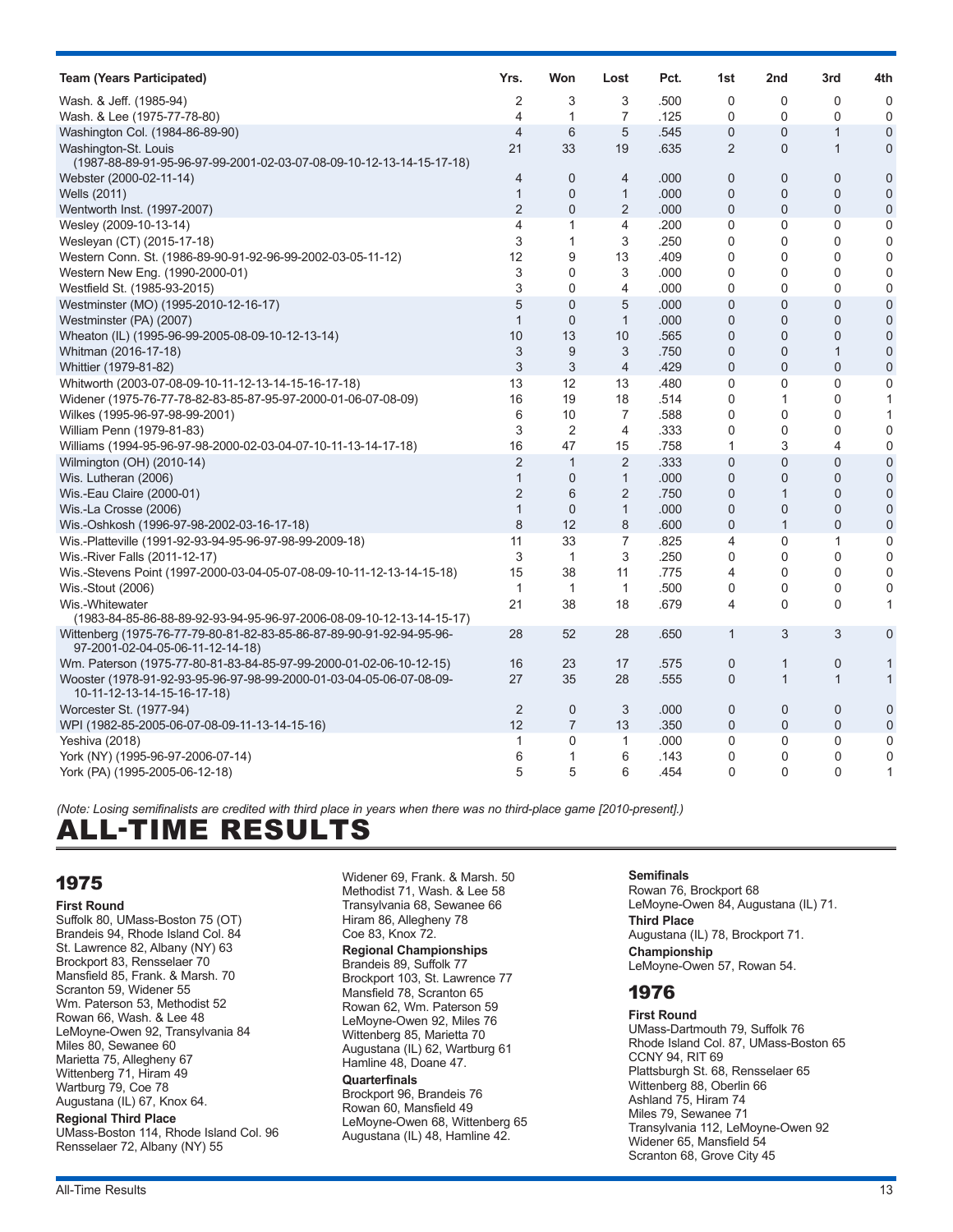Shepherd 77, Rowan 62 Monmouth 97, Lynchburg 73 Coe 70, Simpson 62 Augustana (IL) 83, Cornell College 77.

**Regional Third Place** UMass-Boston 108, Suffolk 101 RIT 81, Rensselaer 74 Oberlin 80, Hiram 77 LeMoyne-Owen 87, Sewanee 86 Mansfield 73, Grove City 59 Rowan 82, Lynchburg 62 Simpson 96, Cornell College 88.

#### **Regional Championships**

Rhode Island Col. 89, UMass-Dartmouth 87 Plattsburgh St. 83, CCNY 81 Wittenberg 61, Ashland 49 Miles 87, Transylvania 85 Scranton 70, Widener 65 Shepherd 79, Monmouth 71 Augustana (IL) 79, Coe 70.

#### **Quarterfinals**

Plattsburgh St. 91, Rhode Island Col. 80 Wittenberg 101, Miles 75 Scranton 94, Shepherd 78 Augustana (IL) received a bye in quarterfinal round.

#### **Semifinals**

Wittenberg 71, Plattsburgh St. 58 Scranton 76, Augustana (IL) 65.

**Third Place** Augustana (IL) 93, Plattsburgh St. 69.

**Championship** Scranton 60, Wittenberg 57 (OT).

## 1977

**First Round** UMass-Boston 83, Suffolk 73 Brandeis 67, Worcester St. 65 SUNY Oneonta 71, Stony Brook 65 Albany (NY) 75, Ithaca 58 Hamline 44, Beloit 42 Central (IA) 73, Augustana (IL) 69 Methodist 85, Rowan 82 Wm. Paterson 92, Wash. & Lee 68 Scranton 59, Widener 51 Albright 51, Frank. & Marsh. 49 Rose-Hulman 85, Knoxville 75 Transylvania 85, Clark Atlanta 84 Ashland 72, Muskingum 68 Wittenberg 82, Carnegie Mellon 68.

**Regional Third Place** Suffolk 81, Worcester St. 79 Stony Brook 74, Ithaca 63 Augustana (IL) 78, Beloit 68 Rowan 103, Wash. & Lee 87 Frank. & Marsh. 89, Widener 71

Knoxville 73, Clark Atlanta 63 Muskingum 74, Carnegie Mellon 71.

**Regional Championships** UMass-Boston 95, Brandeis 69 SUNY Oneonta 47, Albany (NY) 46 Hamline 53, Central (IA) 50 Wm. Paterson 62, Methodist 60 Scranton 75, Albright 60 Neb. Wesleyan 84, Bishop 83 Rose-Hulman 91, Transylvania 85 (OT) Wittenberg 69, Ashland 67.

#### **Quarterfinals**

SUNY Oneonta 72, UMass-Boston 61 Hamline 82, Neb. Wesleyan 60 Scranton 78, Wm. Paterson 69 Wittenberg 71, Rose-Hulman 57.

#### **Semifinals**

SUNY Oneonta 61, Hamline 56 Wittenberg 53, Scranton 52 (OT).

**Third Place** Scranton 60, Hamline 59. **Championship** Wittenberg 79, SUNY Oneonta 66.

#### 1978

**First Round**

UMass-Boston 93, Suffolk 90 Brandeis 79, Clark (MA) 77 Stony Brook 68, SUNY Potsdam 62 St. Lawrence 65, Manhattanville 62 Widener 47, Upsala 39 Slippery Rock 70, Scranton 65 Kean 84, Va. Wesleyan 75 Wash. & Lee 66, New Jersey City 65 Albion 72, Otterbein 67 Bethany (WV) 70, Rose-Hulman 68 Wooster 84, DePauw 74 Knoxville 86, Transylvania 67 North Park 78, Ripon 68 Minn.-Morris 62, Central (IA) 59.

**Regional Third Place**

Clark (MA) 89, Suffolk 87 SUNY Potsdam 64, Manhattanville 60 Scranton 84, Upsala 77 New Jersey City 105, Va. Wesleyan 102 Otterbein 99, Rose-Hulman 82 Transylvania 96, DePauw 79 Central (IA) 81, Ripon 66.

#### **Regional Championships**

Brandeis 69, UMass-Boston 68 Stony Brook 40, St. Lawrence 34 Widener 63, Slippery Rock 60 (OT) Kean 80, Wash. & Lee 64 Albion 91, Bethany (WV) 74 Knoxville 84, Wooster 76 North Park 65, Minn.-Morris 62 Humboldt St. 69, Ashland 68.

#### **Quarterfinals**

Stony Brook 98, Brandeis 84 Widener 55, Kean 49 Albion 78, Knoxville 77 North Park 79, Humboldt St. 76 (OT). **Semifinals** Widener 48, Stony Brook 38

North Park 75, Albion 69. **Third Place**

Albion 87, Stony Brook 78. **Championship**

North Park 69, Widener 57.

## 1979

## **First Round**

Framingham St. 89, Rhode Island Col. 80 Clark (MA) 68, Coast Guard 59 (2OT) St. Lawrence 64, Manhattanville 59 SUNY Potsdam 70, Stony Brook 65 Baldwin Wallace 70, Albion 66 Wittenberg 69, Allegheny 68 Savannah St. 82, Albany (NY) 81 (OT) Centre 79, Lane 68 Elizabethtown 58, Grove City 53 Frank. & Marsh. 74, Albright 63 (OT) New Jersey City 85, Va. Wesleyan 64 Upsala 115, Lynchburg 85 Central (IA) 85, Minn.-Morris 57 North Park 63, Beloit 62 Chaminade 78, William Penn 69 Whittier 74, Humboldt St. 73 (2OT). **Regional Third Place**

#### Coast Guard 76, Rhode Island Col. 71 Stony Brook 66, Manhattanville 61 Albion 91, Allegheny 78 Albany (NY) 85, Lane 83 (OT) Grove City 79, Albright 73

Va. Wesleyan 108, Lynchburg 84 Beloit 72, Minn.-Morris 64 Humboldt St. 95, William Penn 91.

#### **Regional Championships**

Clark (MA) 85, Framingham St. 73 SUNY Potsdam 70, St. Lawrence 61 Baldwin Wallace 68, Wittenberg 66 Centre 82, Savannah St. 54 Frank. & Marsh. 60, Elizabethtown 59 New Jersey City 91, Upsala 81 North Park 81, Central (IA) 66 Chaminade 78, Whittier 77.

#### **Quarterfinals**

SUNY Potsdam 89, Clark (MA) 72 Centre 68, Baldwin Wallace 65 (3OT) Frank. & Marsh. 83, New Jersey City 72 North Park 95, Chaminade 74.

#### **Semifinals**

SUNY Potsdam 67, Centre 63 North Park 83, Frank. & Marsh. 73. **Third Place**

Frank. & Marsh. 66, Centre 65.

**Championship** North Park 66, SUNY Potsdam 62.

## 1980

**First Round** Longwood 73, Framingham St. 63 Clark (MA) 90, Salem St. 71 SUNY Potsdam 93, Stony Brook 75 Albany (NY) 75, St. Lawrence 66 Humboldt St. 64, Occidental 54 New Jersey City 66, Beloit 55 North Park 91, Ripon 73 Augustana (IL) 76, Central (IA) 74 Albright 88, Ursinus 72 Scranton 51, Dickinson 48 Upsala 78, Wash. & Lee 70 Wm. Paterson 81, Allegheny 74 Ohio Northern 92, Calvin 90 Wittenberg 76, Wabash 68 Savannah St. 61, UNCG 58 Lane 57, Rhodes 54.

#### **Regional Third Place**

Salem St. 84, Framingham St. 82 Stony Brook 85, St. Lawrence 70 Beloit 69, Occidental 57 Ripon 81, Central (IA) 71 Dickinson 77, Ursinus 64 Allegheny 103, Wash. & Lee 80 Calvin 88, Wabash 76 Rhodes 88, UNCG 80.

#### **Regional Championships**

Longwood 70, Clark (MA) 60 SUNY Potsdam 87, Albany (NY) 72 New Jersey City 74, Humboldt St. 73 North Park 72, Augustana (IL) 60 Albright 81, Scranton 73 Upsala 104, Wm. Paterson 79 Wittenberg 59, Ohio Northern 51 Lane 87, Savannah St. 70.

#### **Quarterfinals**

Longwood 78, SUNY Potsdam 61 North Park 86, New Jersey City 63 Upsala 71, Albright 58 Wittenberg 69, Lane 59.

#### **Semifinals**

North Park 57, Longwood 55 Upsala 67, Wittenberg 63.

#### **Third Place**

Wittenberg 48, Longwood 47. **Championship** North Park 83, Upsala 76.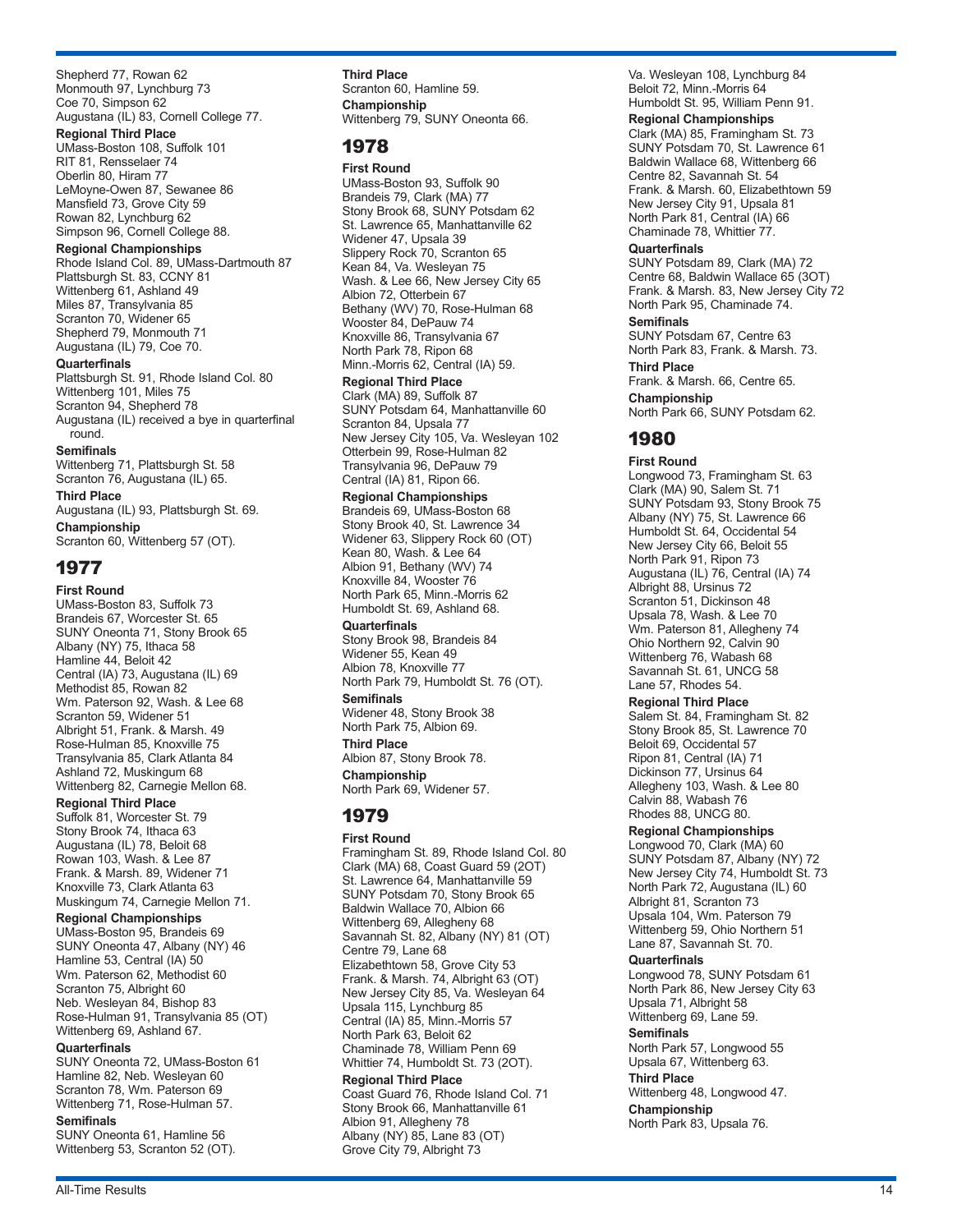## 1981

#### **First Round**

Clark (MA) 109, UMass-Boston 69 Rochester (NY) 75, Salem St. 62 SUNY Potsdam 80, Staten Island 57 Albany (NY) 45, St. Lawrence 44 Ursinus 69, Frank. & Marsh. 58 Wm. Paterson 87, Scranton 70 Upsala 73, Allegheny 66 Montclair St. 57, Roanoke 55 Beloit 68, William Penn 58 Augustana (IL) 81, North Park 68 Whittier 103, Stanislaus St. 95 Muskingum 75, Dubuque 61 Wittenberg 72, Calvin 50 Otterbein 81, Wabash 69 Savannah St. 76, Rose-Hulman 62 Rhodes 72, St. Andrews 70.

#### **Regional Third Place**

Salem St. 91, UMass-Boston 90 St. Lawrence 62, Staten Island 60 Frank. & Marsh. 73, Scranton 68 Roanoke 84, Allegheny 75 William Penn 85, North Park 81 Dubuque 86, Stanislaus St. 73 Wabash 93, Calvin 71 St. Andrews 84, Rose-Hulman 80.

#### **Regional Championships**

Clark (MA) 78, Rochester (NY) 74 SUNY Potsdam 68, Albany (NY) 63 (OT) Ursinus 66, Wm. Paterson 64 Upsala 86, Montclair St. 64 Augustana (IL) 56, Beloit 53 Whittier 66, Muskingum 61 (OT) Otterbein 72, Wittenberg 68 Savannah St. 76, Rhodes 75.

#### **Quarterfinals**

SUNY Potsdam 87, Clark (MA) 81 Ursinus 71, Upsala 69 Augustana (IL) 69, Whittier 67 Otterbein 67, Savannah St. 64 (OT).

#### **Semifinals**

SUNY Potsdam 63, Ursinus 61 Augustana (IL) 93, Otterbein 81.

**Third Place** Ursinus 82, Otterbein 79.

**Championship**

SUNY Potsdam 67, Augustana (IL) 65 (OT).

## 1982

**First Round** Salem St. 58, WPI 57 (OT) SUNY Potsdam 53, Clark (MA) 51 Ursinus 64, Scranton 62 Widener 61, Dickinson 53 Staten Island 64, Buffalo 53 Brooklyn 50, Ithaca 47 Roanoke 67, Montclair St. 66 Upsala 54, Bethany (WV) 39 Augustana (IL) 70, Milwaukee 63 Luther 66, Beloit 42 Hope 77, Wittenberg 60 Wabash 81, Ohio Northern 61 Stanislaus St. 62, Whittier 60 Bishop 65, North Park 64 St. Andrews 91, Rose-Hulman 69 Capital 103, Va. Wesleyan 93 (OT).

**Regional Third Place**

Clark (MA) 99, WPI 57 Scranton 91, Dickinson 77 Ithaca 74, Buffalo 73 Montclair St. 69, Bethany (WV) 68 Milwaukee 75, Beloit 73 Ohio Northern 80, Wittenberg 52 North Park 68, Whittier 66

Rose-Hulman 88, Va. Wesleyan 87. **Regional Championships** SUNY Potsdam 59, Salem St. 58 Ursinus 63, Widener 53 Brooklyn 60, Staten Island 57 Augustana (IL) 76, Luther 57 Wabash 82, Hope 70 Roanoke 81, Upsala 72 Stanislaus St. 84, Bishop 67 Capital 72, St. Andrews 68.

#### **Quarterfinals**

SUNY Potsdam 62, Ursinus 44 Brooklyn 62, Roanoke 59 Wabash 54, Augustana (IL) 51 Stanislaus St. 61, Capital 60.

#### **Semifinals**

SUNY Potsdam 50, Brooklyn 49 Wabash 68, Stanislaus St. 64. **Third Place**

## Brooklyn 68, Stanislaus St. 62.

**Championship** Wabash 83, SUNY Potsdam 62.

## 1983

**First Round** Clark (MA) 82, UMass-Boston 71 Bridgewater St. 56, Muskingum 54 Roanoke 66, N.C. Wesleyan 63 Wm. Paterson 70, Upsala 58 SUNY Potsdam 76, Ithaca 74 (3OT) Hartwick 61, Union (NY) 49 Scranton 73, Moravian 59 Widener 56, Grove City 52 Stanislaus St. 80, Augustana (IL) 73 Sonoma St. 88, Bishop 65 Hope 81, John Carroll 72 Wittenberg 57, Capital 56 Millikin 66, Beloit 49 Wis.-Whitewater 62, William Penn 47 St. Andrews 69, Centre 57 LeMoyne-Owen 76, Rust 62.

#### **Regional Third Place**

UMass-Boston 75, Muskingum 68 Upsala 97, N.C. Wesleyan 88 Union (NY) 89, Ithaca 69 Grove City 76, Moravian 54 Bishop 104, Augustana (IL) 100 Capital 75, John Carroll 64 William Penn 73, Beloit 68 Rust 59, Centre 58.

#### **Regional Championships**

Clark (MA) 82, Bridgewater St. 80 Roanoke 58, Wm. Paterson 56 SUNY Potsdam 60, Hartwick 56 Scranton 74, Widener 69 (3OT) Stanislaus St. 71, Sonoma St. 61 Wittenberg 63, Hope 55 Wis.-Whitewater 63, Millikin 61 LeMoyne-Owen 90, St. Andrews 88 (OT). **Quarterfinals** Roanoke 87, Clark (MA) 83

Scranton 65, SUNY Potsdam 64 Wittenberg 68, Stanislaus St. 65 Wis.-Whitewater 94, LeMoyne-Owen 83.

#### **Semifinals** Scranton 82, Roanoke 67

Wittenberg 85, Wis.-Whitewater 80. **Third Place**

Roanoke 83, Wis.-Whitewater 77.

**Championship** Scranton 64, Wittenberg 63.

## 1984

**First Round** Framingham St. 94, Hiram 76 Clark (MA) 88, Norwich 84 Staten Island 64, St. Lawrence 53 Nazareth 67, Buffalo St. 50 Roanoke 94, Washington Col. 74 Upsala 44, Wm. Paterson 43 Montclair St. 78, Scranton 60 Susquehanna 74, Frank. & Marsh. 58 Neb. Wesleyan 62, Claremont-M-S 47 SUNY Potsdam 68, Luther 57 St. Norbert 69, North Central (IL) 56 Wis.-Whitewater 75, Ill. Wesleyan 67 Heidelberg 73, Hope 69 DePauw 62, Capital 60 LeMoyne-Owen 88, Millsaps 69 N.C. Wesleyan 70, Centre 62.

#### **Regional Third Place**

Hiram 105, Norwich 103 Buffalo St. 83, St. Lawrence 70 Wm. Paterson 83, Washington Col. 78 Scranton 86, Frank. & Marsh. 82 Claremont-M-S 84, Luther 83 North Central (IL) 82, Ill. Wesleyan 77 Capital 83, Hope 77 Millsaps 65, Centre 56.

#### **Regional Championships**

Clark (MA) 84, Framingham St. 78 Nazareth 74, Staten Island 68 Upsala 63, Roanoke 62 Montclair St. 68, Susquehanna 62 Neb. Wesleyan 87, SUNY Potsdam 72 Wis.-Whitewater 87, St. Norbert 84 (3OT) DePauw 54, Heidelberg 53 (OT) LeMoyne-Owen 71, N.C. Wesleyan 68.

#### **Quarterfinals**

Clark (MA) 90, Nazareth 84 Upsala 57, Montclair St. 56 Wis.-Whitewater 65, Neb. Wesleyan 54 DePauw 98, LeMoyne-Owen 49.

#### **Semifinals**

Clark (MA) 69, Upsala 68 Wis.-Whitewater 85, DePauw 69. **Third Place**

DePauw 73, Upsala 67.

**Championship**

Wis.-Whitewater 103, Clark (MA) 86.

## 1985

**First Round** Clark (MA) 88, Westfield St. 78 WPI 58, Albany (NY) 57 (OT) Widener 54, Lycoming 52 Scranton 85, Wash. & Jeff. 74 Wm. Paterson 71, Roanoke 68 (OT) TCNJ 75, Salisbury 62 Buffalo St. 76, Alfred 68 SUNY Potsdam 63, Hartwick 62 Wittenberg 70, DePauw 62 Hope 78, Otterbein 71 North Park 95, Monmouth (IL) 55 Wis.-Whitewater 72, North Central (IL) 53 Neb. Wesleyan 74, Saint John's (MN) 56 Central (IA) 72, Redlands 64 Centre 66, Greensboro 52 LeMoyne-Owen 74, Augsburg 55.

## **Regional Third Place**

Albany (NY) 78, Westfield St. 70 Lycoming 102, Wash. & Jeff. 92 (2OT) Salisbury 98, Roanoke 83 Hartwick 52, Alfred 47 Otterbein 79, DePauw 78 Monmouth (IL) 69, North Central (IL) 60 Redlands 80, Saint John's (MN) 70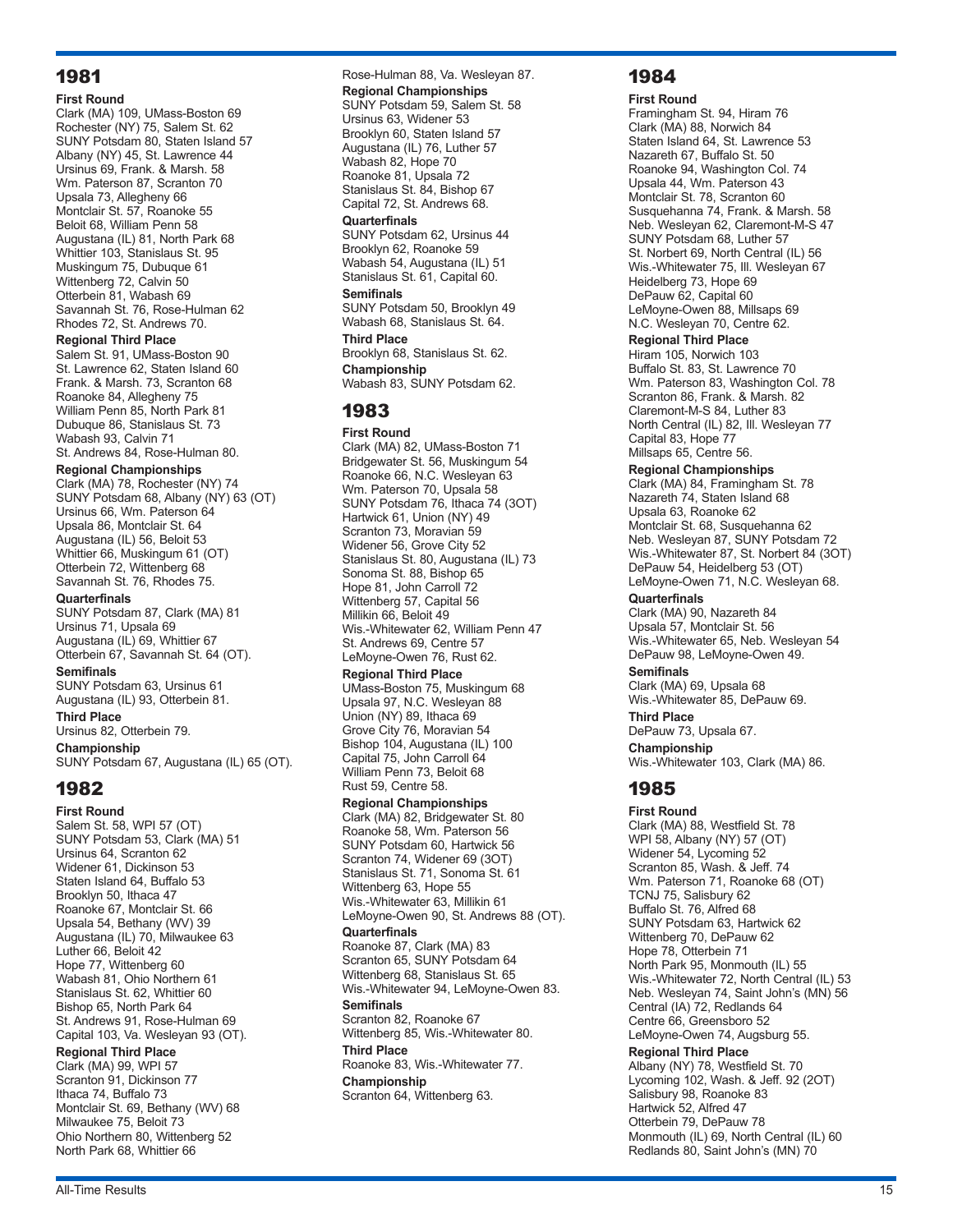#### Greensboro 83, Augsburg 69. **Regional Championships** WPI 67, Clark (MA) 62 Widener 55, Scranton 53 (OT) Wm. Paterson 59, TCNJ 48 SUNY Potsdam 69, Buffalo St. 56 Wittenberg 68, Hope 63 North Park 83, Wis.-Whitewater 81 (OT) Neb. Wesleyan 76, Central (IA) 54 Centre 91, LeMoyne-Owen 72.

#### **Quarterfinals**

Widener 41, WPI 38 SUNY Potsdam 76, Wm. Paterson 59 North Park 73, Wittenberg 71 Neb. Wesleyan 69, Centre 62.

#### **Semifinals**

SUNY Potsdam 54, Widener 38 North Park 85, Neb. Wesleyan 80. **Third Place**

Neb. Wesleyan 48, Widener 44. **Championship**

North Park 72, SUNY Potsdam 71.

## 1986

**First Round** Salem St. 73, Clark (MA) 71 UMass-Dartmouth 64, Western Conn. St. 62 New Jersey City 67, Roanoke 61 Upsala 66, TCNJ 64 Alfred 88, Nazareth 86 SUNY Potsdam 83, NYU 67 DePauw 69, Wittenberg 55 Otterbein 100, Calvin 84 Ripon 68, North Park 65 Ill. Wesleyan 79, Wis.-Whitewater 75 LeMoyne-Owen 92, John Carroll 78 Centre 70, Chris. Newport 62 Neb. Wesleyan 89, Pomona-Pitzer 59 Dubuque 71, Saint John's (MN) 47 Susquehanna 79, Washington Col. 75 Frank. & Marsh. 61, Scranton 57.

#### **Regional Third Place**

Clark (MA) 78, Western Conn. St. 77 TCNJ 58, Roanoke 55 Nazareth 87, NYU 73 Wittenberg 84, Calvin 77 Wis.-Whitewater 89, North Park 73 Chris. Newport 75, John Carroll 73 Saint John's (MN) 71, Pomona-Pitzer 52 Washington Col. 94, Scranton 78.

#### **Regional Championships**

UMass-Dartmouth 81, Salem St. 66 New Jersey City 69, Upsala 64 SUNY Potsdam 80, Alfred 51 Otterbein 82, DePauw 76 Ill. Wesleyan 63, Ripon 57 LeMoyne-Owen 72, Centre 69 Neb. Wesleyan 61, Dubuque 50 Susquehanna 79, Frank. & Marsh. 72 (OT).

#### **Quarterfinals**

LeMoyne-Owen 93, Ill. Wesleyan 85 SUNY Potsdam 80, Susquehanna 65 Neb. Wesleyan 87, Otterbein 82 (OT) New Jersey City 83, UMass-Dartmouth 69.

#### **Semifinals**

SUNY Potsdam 91, New Jersey City 89 LeMoyne-Owen 86, Neb. Wesleyan 80.

#### **Third Place**

Neb. Wesleyan 97, New Jersey City 93. **Championship**

SUNY Potsdam 76, LeMoyne-Owen 73.

## 1987

#### **First Round**

UMass-Dartmouth 110, MCLA 82 Clark (MA) 108, Norwich 76 SUNY Potsdam 56, Ithaca 53 Nazareth 93, Stony Brook 81 Widener 67, Scranton 56 Frank. & Marsh. 77, Allegheny 59 Stockton 67, Roanoke 64 Stanislaus St. 101, New Jersey City 93 Washington-St. Louis 69, Rust 68 N.C. Wesleyan 64, Centre 62 Otterbein 95, Hope 80 Wittenberg 70, Calvin 69 Gust. Adolphus 70, Neb. Wesleyan 59 Wartburg 91, Claremont-M-S 81 North Park 91, Ripon 81 Ill. Wesleyan 69, DePauw 61.

#### **Regional Third Place**

Norwich 89, MCLA 70 Stony Brook 95, Ithaca 77 Scranton 97, Allegheny 90 (OT) Roanoke 96, New Jersey City 82 Rust 72, Centre 65 Calvin 92, Hope 90 (OT) Claremont-M-S 75, Neb. Wesleyan 60 DePauw 77, Ripon 66.

## **Regional Championships**

Clark (MA) 88, UMass-Dartmouth 80 SUNY Potsdam 86, Nazareth 63 Widener 53, Frank. & Marsh. 50 Stockton 88, Stanislaus St. 80 N.C. Wesleyan 66, Washington-St. Louis 64 Wittenberg 78, Otterbein 71 Wartburg 74, Gust. Adolphus 72 North Park 82, Ill. Wesleyan 77.

#### **Quarterfinals**

Clark (MA) 65, SUNY Potsdam 63 Stockton 68, Widener 65 (OT) Wittenberg 77, N.C. Wesleyan 64 North Park 88, Wartburg 63.

#### **Semifinals**

Clark (MA) 77, Stockton 71 North Park 75, Wittenberg 70. **Third Place**

Wittenberg 82, Stockton 80 (OT). **Championship**

North Park 106, Clark (MA) 100.

## 1988

**First Round** UMass-Dartmouth 91, MCLA 75 Clark (MA) 82, Southern Me. 79 Scranton 59, Cabrini 51 Frank. & Marsh. 63, Allegheny 61 Buffalo St. 73, SUNY Potsdam 70 Hartwick 80, Staten Island 73 TCNJ 87, Bridgewater (VA) 50 Emory & Henry 72, Stockton 59 Ill. Wesleyan 99, Monmouth (IL) 74 Millikin 101, Wis.-Whitewater 86 Ohio Wesleyan 77, Ohio Northern 70 Hope 80, Muskingum 75 Neb. Wesleyan 72, Saint John's (MN) 64 Dubuque 80, Claremont-M-S 78 Centre 73, Rust 67 Washington-St. Louis 64, Chris. Newport 62.

#### **Regional Third Place** Southern Me. 84, MCLA 60 Allegheny 93, Cabrini 66 SUNY Potsdam 93, Staten Island 80 Stockton 72, Bridgewater (VA) 70 Wis.-Whitewater 103, Monmouth (IL) 93 Ohio Northern 69, Muskingum 43 Saint John's (MN) 92, Claremont-M-S 75

## Rust 74, Chris. Newport 63.

**Regional Championships** Clark (MA) 86, UMass-Dartmouth 85 Scranton 61, Frank. & Marsh. 47 Hartwick 54, Buffalo St. 53 TCNJ 82, Emory & Henry 72 Ill. Wesleyan 91, Millikin 74 Ohio Wesleyan 110, Hope 107 (2OT) Neb. Wesleyan 69, Dubuque 64 Washington-St. Louis 74, Centre 59.

#### **Quarterfinals**

Scranton 73, Clark (MA) 55 Hartwick 84, TCNJ 69 Ohio Wesleyan 106, Ill. Wesleyan 103 Neb. Wesleyan 58, Washington-St. Louis 55.

#### **Semifinals**

Scranton 84, Hartwick 61 Ohio Wesleyan 87, Neb. Wesleyan 71. **Third Place**

Neb. Wesleyan 73, Hartwick 70. **Championship**

Ohio Wesleyan 92, Scranton 70.

## 1989

**First Round** Staten Island 96, Alfred 72 Shenandoah 74, Stockton 64 Monmouth (IL) 82, Beloit 70 Allegheny 71, Hope 69 Calvin 69, Capital 64 Wartburg 78, Gust. Adolphus 62 Pomona-Pitzer 108, Cal St. San B'dino 104 (2OT) Rose-Hulman 56, Chris. Newport 42. **Regional Semifinals** Southern Me. 88, MCLA 80 Western Conn. St. 89, Salem St. 84 Frank. & Marsh. 59, Susquehanna 54 Washington Col. 82, Grove City 69 Buffalo St. 76, Staten Island 51 SUNY Potsdam 80, Merchant Marine 68 TCNJ 96, Shenandoah 74 New Jersey City 94, Hampden-Sydney 84 Wis.-Whitewater 112, Monmouth (IL) 76 North Central (IL) 63, Millikin 59 Wittenberg 61, Allegheny 46 Otterbein 93, Calvin 90 Neb. Wesleyan 87, Wartburg 63 Stanislaus St. 90, Pomona-Pitzer 78 Centre 88, Rose-Hulman 75 Washington-St. Louis 2, Rust 0 (forfeit).

#### **Regional Third Place**

MCLA 112, Salem St. 78 Grove City 74, Susquehanna 60 Merchant Marine 69, Staten Island 54 Hampden-Sydney 80, Shenandoah 78 Monmouth (IL) 87, Millikin 84 Calvin 89, Allegheny 87 (OT) Pomona-Pitzer 80, Wartburg 67.

#### **Regional Championships**

Southern Me. 90, Western Conn. St. 88 Frank. & Marsh. 96, Washington Col. 76 SUNY Potsdam 74, Buffalo St. 60 TCNJ 78, New Jersey City 77 Wis.-Whitewater 95, North Central (IL) 83 Otterbein 76, Wittenberg 66 Stanislaus St. 76, Neb. Wesleyan 66 Centre 69, Washington-St. Louis 68.

#### **Quarterfinals**

Southern Me. 79, Frank. & Marsh. 71 TCNJ 78, SUNY Potsdam 62 Wis.-Whitewater 105, Otterbein 86 Centre 124, Stanislaus St. 123 (2OT). **Semifinals**

TCNJ 84, Southern Me. 62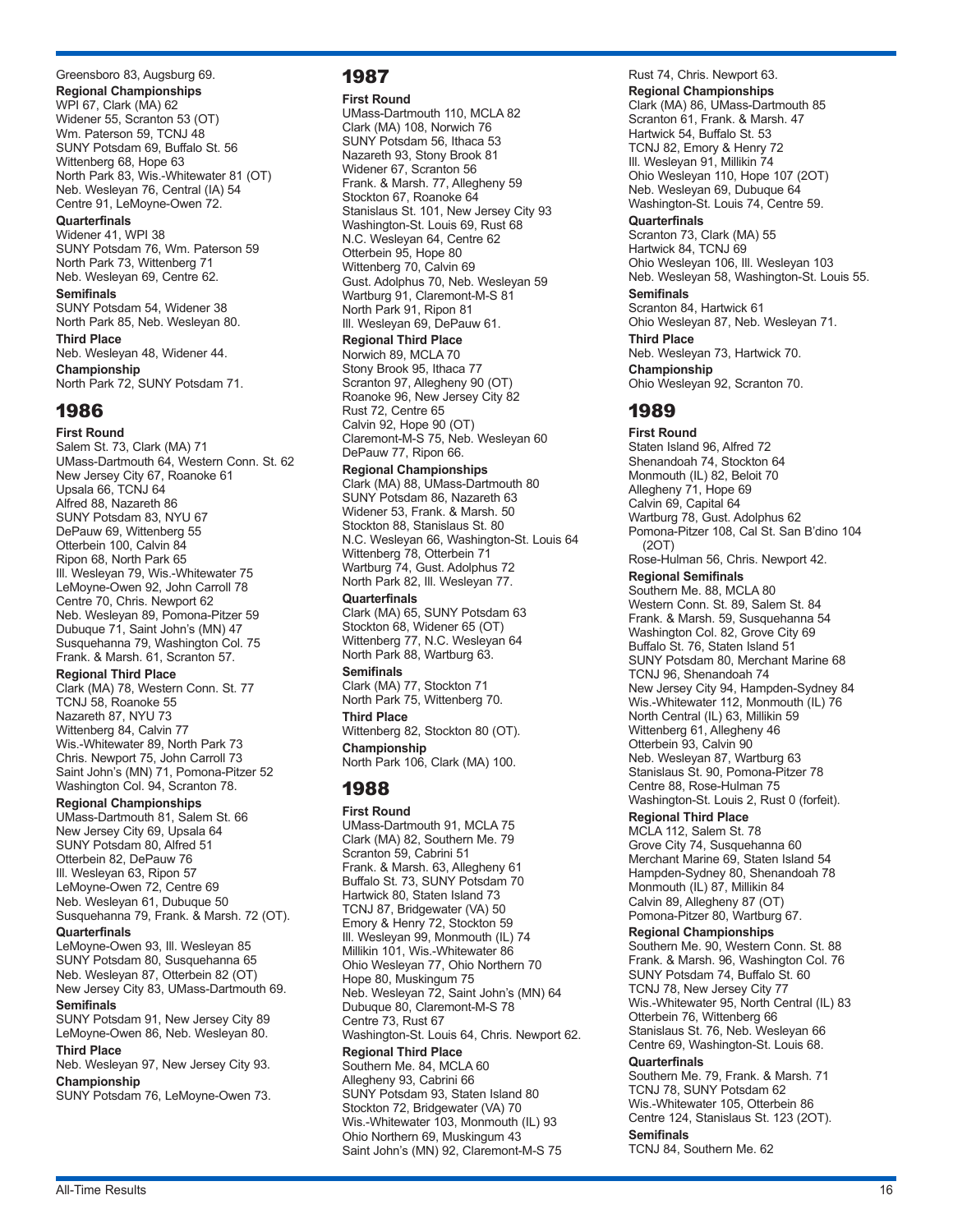Wis.-Whitewater 88, Centre 81. **Third Place** Southern Me. 81, Centre 70. **Championship** Wis.-Whitewater 94, TCNJ 86.

## 1990

**First Round** Southern Me. 74, Western New Eng. 52 Rochester (NY) 73, Nazareth 54 Johns Hopkins 90, FDU-Florham 72 Stockton 100, Hunter 84 Muskingum 70, Otterbein 64 Emory & Henry 91, Chris. Newport 80 Ill. Wesleyan 83, North Park 68 Dubuque 84, Claremont-M-S 77.

#### **Second Round**

MCLA 88, Southern Me. 79 Albany (NY) 85, SUNY Potsdam 75 UMass-Dartmouth 122, Salem St. 112 Rochester (NY) 62, Buffalo St. 57 Johns Hopkins 85, Frank. & Marsh. 78 Western Conn. St. 69, TCNJ 68 Washington Col. 85, King's (PA) 83 Stockton 73, New Jersey City 71 Wittenberg 69, Muskingum 50 Averett 91, Randolph-Macon 78 (OT) Calvin 95, Hope 68 Emory 91, Emory & Henry 81 Ill. Wesleyan 71, North Central (IL) 63 Neb. Wesleyan 77, UC San Diego 75 DePauw 71, Monmouth (IL) 69 St. Thomas (MN) 65, Dubuque 55.

#### **Sectional Semifinals**

MCLA 69, Albany (NY) 66 Rochester (NY) 92, UMass-Dartmouth 80 Western Conn. St. 79, Johns Hopkins 69 Washington Col. 89, Stockton 88 Wittenberg 86, Averett 64 Calvin 80, Emory 73 Ill. Wesleyan 85, Neb. Wesleyan 63 DePauw 75, St. Thomas (MN) 69 (2OT).

#### **Sectional Third Place**

UMass-Dartmouth 92, Albany (NY) 91 Johns Hopkins 80, Stockton 74 Emory 102, Averett 93 St. Thomas (MN) 77, Neb. Wesleyan 71.

#### **Sectional Championships**

Rochester (NY) 50, MCLA 47 Washington Col. 107, Western Conn. St. 104 (OT)

Calvin 63, Wittenberg 59 DePauw 68, Ill. Wesleyan 65.

**Semifinals**

Rochester (NY) 86, Washington Col. 70 DePauw 82, Calvin 79. **Third Place**

Washington Col. 87, Calvin 86. **Championship**

Rochester (NY) 43, DePauw 42.

## 1991

#### **First Round**

Rowan 88, NJIT 80 Johns Hopkins 65, Dickinson 60 Rochester (NY) 73, Rensselaer 69 Ripon 65, Ill. Wesleyan 63 Emory & Henry 88, Shenandoah 69 Washington-St. Louis 76, Maryville (TN) 73 Calvin 85, Wooster 68 Central (IA) 88, Bethel (MN) 77.

#### **Second Round**

Salem St. 83, Western Conn. St. 62 Ramapo 87, Salisbury 75 UMass-Dartmouth 87, Southern Me. 76

Kean 85, Rowan 66 Frank. & Marsh. 65, Johns Hopkins 56 SUNY Geneseo 83, Buffalo St. 75 Scranton 85, King's (PA) 62 Rochester (NY) 71, Stony Brook 67 Wis.-Platteville 96, Ripon 77 Chris. Newport 81, Emory & Henry 71 Benedictine (IL) 76, DePauw 72 Randolph-Macon 77, Washington-St. Louis 53 Calvin 89, Hope 84 (OT) Wartburg 75, Central (IA) 73 Otterbein 88, Wittenberg 62 UC San Diego 76, Claremont-M-S 72.

#### **Sectional Semifinals**

Ramapo 101, Salem St. 98 Kean 105, UMass-Dartmouth 80 Frank. & Marsh. 94, SUNY Geneseo 63 Rochester (NY) 64, Scranton 62 (OT) Wis.-Platteville 110, Chris. Newport 50 Benedictine (IL) 74, Randolph-Macon 62 Calvin 76, Wartburg 71 Otterbein 108, UC San Diego 95.

#### **Sectional Championships**

Ramapo 80, Kean 77 Frank. & Marsh. 76, Rochester (NY) 73 (OT) Wis.-Platteville 101, Benedictine (IL) 65 Otterbein 75, Calvin 73.

## **Semifinals**

Frank. & Marsh. 109, Ramapo 56 Wis.-Platteville 96, Otterbein 94.

**Third Place** Otterbein 113, Ramapo 84.

**Championship** Wis.-Platteville 81, Frank. & Marsh. 74.

## 1992

**First Round** King's (PA) 74, Susquehanna 71 Albany (NY) 72, NYU 66 Wis.-Whitewater 86, Ripon 83 Elmhurst 56, DePauw 49 Ferrum 79, Emory & Henry 77 Kean 63, Stockton 60 Hope 76, Wittenberg 60 Colorado Col. 87, Simpson 67.

#### **Second Round**

Frank. & Marsh. 74, King's (PA) 62 Buffalo St. 73, St. John Fisher 56 Scranton 58, Johns Hopkins 49 Rochester (NY) 75, Albany (NY) 49 Wis.-Platteville 90, Wis.-Whitewater 78 Hampden-Sydney 88, Centre 83 (2OT) Ill. Wesleyan 95, Elmhurst 70 Maryville (TN) 94, Ferrum 92 Eastern Conn. St. 69, Babson 67 New Jersey City 81, Hunter 68 Salem St. 89, Western Conn. St. 77 Salisbury 107, Kean 99 (OT) Calvin 91, Hope 88 Gust. Adolphus 77, Colorado Col. 73 (OT) Otterbein 80, Wooster 77 Cal Lutheran 88, UC San Diego 70.

#### **Sectional Semifinals**

Frank. & Marsh 64, Buffalo St. 55 Rochester (NY) 69, Scranton 54 Wis.-Platteville 89, Hampden-Sydney 71 Maryville (TN) 73, Ill. Wesleyan 71 New Jersey City 92, Eastern Conn. St. 86 Salisbury 95, Salem St. 85 Calvin 69, Gust. Adolphus 68 Otterbein 82, Cal Lutheran 78.

#### **Sectional Championships**

Rochester (NY) 77, Frank. & Marsh. 68 Wis.-Platteville 87, Maryville (TN) 83 (OT) New Jersey City 97, Salisbury 83 Calvin 88, Otterbein 67.

#### **Semifinals**

Rochester (NY) 61, Wis.-Platteville 48 Calvin 81, New Jersey City 40. **Third Place** Wis.-Platteville 72, New Jersey City 61. **Championship** Calvin 62, Rochester (NY) 49.

## 1993

#### **First Round**

Ithaca 71, Fredonia St. 56 Otterbein 80, Defiance 66 Rhodes 71, Va. Wesleyan 62 Lebanon Valley 53, Johns Hopkins 49 Stockton 106, Catholic 91 Augustana (IL) 79, DePauw 66 Saint John's (MN) 80, Wartburg 75 (OT) Wis.-Whitewater 84, Manchester 68.

#### **Second Round**

NYU 75, Ithaca 61 Eastern Conn. St. 81, Salem St. 71 SUNY Geneseo 80, Buffalo St. 69 UMass-Dartmouth 90, Westfield St. 81 Calvin 90, Otterbein 68 Emory & Henry 85, Maryville (TN) 61 Ohio Northern 88, Wooster 62 Chris. Newport 84, Rhodes 74 Scranton 58, Lebanon Valley 56 Hunter 83, NJIT 70 Frank. & Marsh. 78, Elizabethtown 64 Rowan 84, Stockton 61 La Verne 67, Cal Lutheran 56 Augustana (IL) 92, Beloit 66 St. Thomas (MN) 75, Saint John's (MN) 61 Wis.-Platteville 88, Wis.-Whitewater 72.

#### **Sectional Semifinals**

Eastern Conn. St. 78, NYU 73 (2OT) UMass-Dartmouth 68, SUNY Geneseo 66 Calvin 101, Emory & Henry 67 Ohio Northern 83, Chris. Newport 67 Scranton 78, Hunter 62 Rowan 69, Frank. & Marsh. 68 Augustana (IL) 87, La Verne 84 Wis.-Platteville 70, St. Thomas (MN) 60.

#### **Sectional Championships**

UMass-Dartmouth 75, Eastern Conn. St. 64 Ohio Northern 67, Calvin 56 Rowan 80, Scranton 73 Augustana (IL) 100, Wis.-Platteville 86.

## **Semifinals**

Ohio Northern 74, UMass-Dartmouth 73 Augustana (IL) 83, Rowan 81. **Third Place**

## Rowan 95, UMass-Dartmouth 74.

**Championship** Ohio Northern 71, Augustana (IL) 68.

## 1994

#### **First Round**

Hunter 79, Montclair St. 74 St. John Fisher 77, Brockport 72 UC San Diego 67, Pomona-Pitzer 66 Hampden-Sydney 91, Oglethorpe 79 Susquehanna 100, Cabrini 77 Williams 108, Worcester St. 88 Wis.-Platteville 78, Cornell College 54 Wash. & Jeff. 73, Otterbein 71.

#### **Second Round**

Rowan 70, Hunter 55 NYU 67, SUNY Geneseo 55 Stockton 74, NJIT 69 Albany (NY) 84, St. John Fisher 72 Cal Lutheran 95, UC San Diego 81 Greensboro 90, Chris. Newport 77 St. Thomas (MN) 73, Central (IA) 62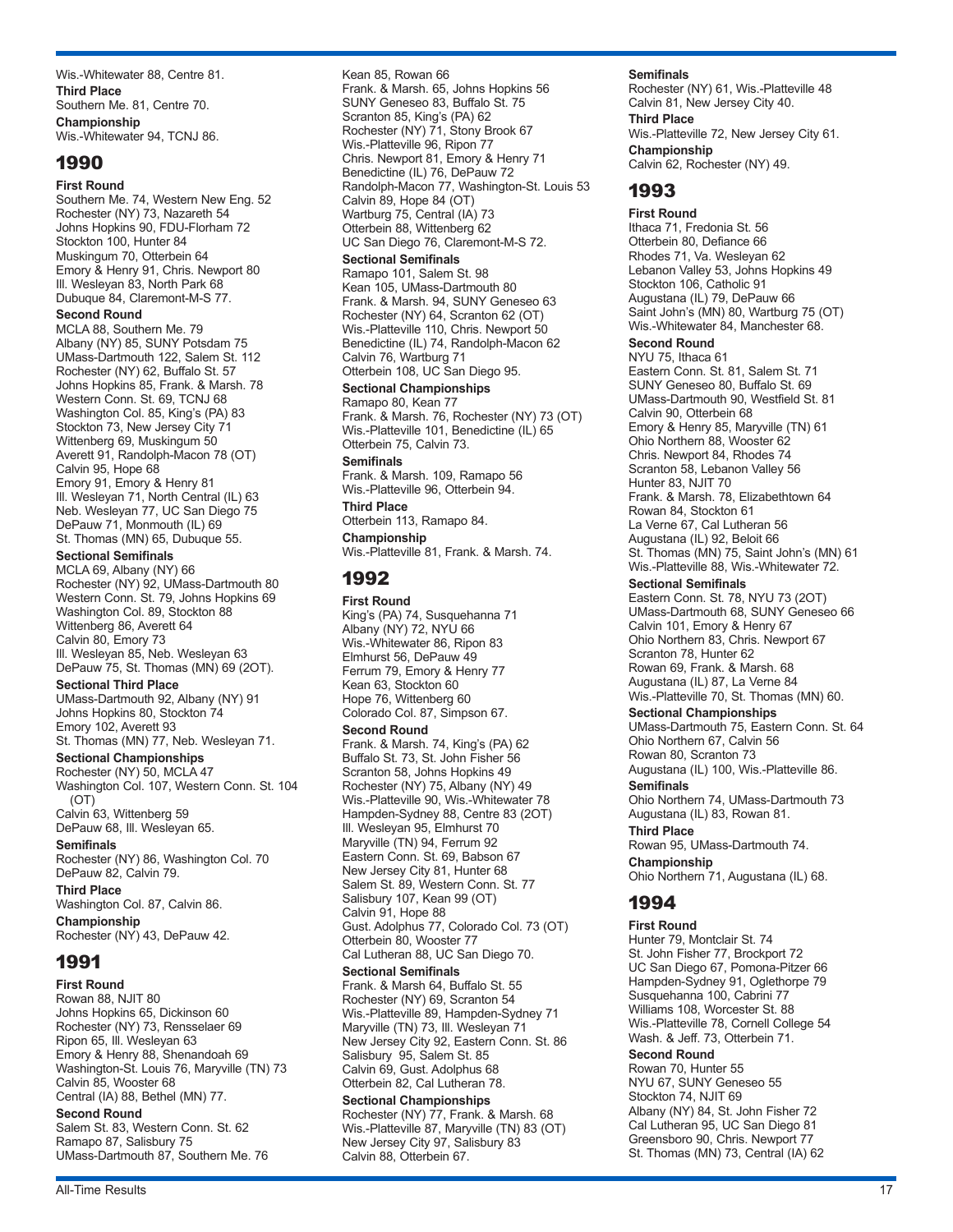Hampden-Sydney 95, Roanoke 80 Frank. & Marsh. 87, Susquehanna 78 Amherst 80, Colby 77 Lebanon Valley 58, Johns Hopkins 48 UMass-Dartmouth 82, Williams 78 Wis.-Platteville 76, Wis.-Whitewater 68 Wittenberg 86, Calvin 81 Ill. Wesleyan 79, Manchester 77 Wash. & Jeff. 75, Kenyon 58.

#### **Sectional Semifinals**

NYU 80, Rowan 75 (3OT) Albany (NY) 60, Stockton 54 Greensboro 104, Cal Lutheran 99 St. Thomas (MN) 80, Hampden-Sydney 66 Amherst 80, Frank. & Marsh. 71 Lebanon Valley 83, UMass-Dartmouth 62 Wittenberg 66, Wis.-Platteville 48 Wash. & Jeff. 97, Ill. Wesleyan 82.

## **Sectional Championships**

NYU 67, Albany (NY) 65 St. Thomas (MN) 84, Greensboro 74 Lebanon Valley 87, Amherst 79 Wittenberg 91, Wash. & Jeff. 65.

**Semifinals** NYU 75, St. Thomas (MN) 68 Lebanon Valley 93, Wittenberg 83.

**Third Place** Wittenberg 73, St. Thomas (MN) 62.

**Championship** Lebanon Valley 66, NYU 59 (OT).

## 1995

**Play-In**

SUNY Geneseo 74, RIT 53 Albany (NY) 92, St. John Fisher 84 Rowan 70, Montclair St. 45 NYU 101, Hunter 71 Buffalo St. 58, Elmira 49 Hamilton 83, Plattsburgh St. 74 New Jersey City 109, Staten Island 91 NJIT 87, York (NY) 70 Baldwin Wallace 72, Hope 69 Wittenberg 62, Calvin 57 Ill. Wesleyan 115, Westminster (MO) 74 Washington-St. Louis 68, Beloit 60 Kenyon 74, Ohio Northern 72 Wooster 72, Heidelberg 64 Hanover 79, Wheaton (IL) 78 Manchester 93, Ripon 70 Hampden-Sydney 78, Chris. Newport 71 Greensboro 87, Oglethorpe 72 St. Thomas (MN) 62, Central (IA) 58 Neb. Wesleyan 120, Simpson 79 Maryville (TN) 77, Roanoke 76 Millsaps 79, Hendrix 67 Wis.-Whitewater 82, Pomona-Pitzer 70 Wis.-Platteville 99, Saint John's (MN) 67 UMass-Dartmouth 117, Salve Regina 77 Williams 80, Colby 66 Goucher 102, Lebanon Valley 91 Wilkes 70, Widener 60 Salem St. 86, Tufts 80 Trinity (CT) 95, Babson 89 Cabrini 88, York (PA) 63 Frank. & Marsh. 69, Muhlenberg 54. **Second Round** SUNY Geneseo 71, Albany (NY) 70

Rowan 74, NYU 58 Hamilton 79, Buffalo St. 64 NJIT 97, New Jersey City 86 Baldwin Wallace 74, Wittenberg 70 Ill. Wesleyan 90, Washington-St. Louis 65 Kenyon 57, Wooster 55 Manchester 84, Hanover 79 Hampden-Sydney 105, Greensboro 79 Neb. Wesleyan 94, St. Thomas (MN) 74

Millsaps 88, Maryville (TN) 86 (2OT) Wis.-Platteville 100, Wis.-Whitewater 88 Williams 61, UMass-Dartmouth 59 Wilkes 88, Goucher 70 Trinity (CT) 93, Salem St. 90 (OT) Frank. & Marsh. 87, Cabrini 83. **Sectional Semifinals**

Rowan 76, SUNY Geneseo 64 NJIT 96, Hamilton 86 Ill. Wesleyan 67, Baldwin Wallace 51 Manchester 84, Kenyon 65 Hampden-Sydney 77, Neb. Wesleyan 65 Wis.-Platteville 82, Millsaps 68 Wilkes 91, Williams 89 (OT) Trinity (CT) 79, Frank. & Marsh. 58.

#### **Sectional Championships**

Rowan 101, NJIT 87 Manchester 89, Ill. Wesleyan 82 Wis.-Platteville 99, Hampden-Sydney 85 Trinity (CT) 90, Wilkes 85.

#### **Semifinals**

Manchester 79, Rowan 66 Wis.-Platteville 82, Trinity (CT) 59 **Third Place** Rowan 105, Trinity (CT) 72. **Championship** Wis.-Platteville 69, Manchester 55.

## 1996

**First Round** SUNY Geneseo 73, RIT 51 Buffalo St. 74, St. John Fisher 65 Wilkes 87, DeSales 72 Cabrini 85, Catholic 65 St. Lawrence 85, Hamilton 78 Rensselaer 68, Hartwick 55 Lycoming 103, Gettysburg 75 Frank. & Marsh. 118, Salisbury 69 Wis.-Whitewater 85, Wis.-Platteville 77 Claremont-M-S 70, Upper Iowa 58 Hope 65, Kalamazoo 62 John Carroll 86, Wooster 72 Wis.-Oshkosh 79, Simpson 74 Gust. Adolphus 72, Concordia-M'head 61 Capital 68, Ohio Northern 57 Wittenberg 70, Baldwin Wallace 61 Williams 78, Plymouth St. 62 Bowdoin 62, Springfield 56 Rowan 130, York (NY) 66 New Jersey City 73, Staten Island 63 Anna Maria 111, Babson 90 Salem St. 76, Western Conn. St. 60 New York. U. 105, NJIT 88 Stockton 80, CMSV 54 Wheaton (IL) 131, Grinnell 117 Washington-St. Louis 76, Rose-Hulman 74 Chris. Newport 66, Randolph-Macon 57 Millsaps 83, Bridgewater (VA) 72 Hanover 85, Fontbonne 43 Ill. Wesleyan 77, Ripon 66 Hendrix 97, Stillman 85 Roanoke 128, Shenandoah 110. **Second Round** Buffalo St. 71, SUNY Geneseo 61 Wilkes 96, Cabrini 91 (OT) Rensselaer 78, St. Lawrence 70 Frank. & Marsh. 72, Lycoming 61 Wis.-Whitewater 63, Claremont-M-S 62 Hope 80, John Carroll 61 Gust. Adolphus 61, Wis.-Oshkosh 60 (2OT) Wittenberg 65, Capital 60 Williams 91, Bowdoin 64 Rowan 102, New Jersey City 83 Anna Maria 74, Salem St. 67 Stockton 81, NYU 77 (OT) Washington-St. Louis 93, Wheaton (IL) 75

Chris. Newport 73, Millsaps 69 Ill. Wesleyan 73, Hanover 67 Roanoke 80, Hendrix 64.

**Sectional Semifinals** Wilkes 64, Buffalo St. 59 Frank. & Marsh. 74, Rensselaer 58 Hope 88, Wis.-Whitewater 66 Wittenberg 76, Gust. Adolphus 68 Rowan 85, Williams 77 Stockton 95, Anna Maria 88 Washington-St. Louis 87, Chris. Newport 71 Ill. Wesleyan 116, Roanoke 88.

#### **Sectional Championships**

Frank. & Marsh. 107, Wilkes 70 Hope 69, Wittenberg 60 Rowan 98, Stockton 70 Ill. Wesleyan 73, Washington-St. Louis 61.

#### **Semifinals**

Hope 76, Frank. & Marsh. 57 Rowan 79, Ill. Wesleyan 77.

**Third Place** Ill. Wesleyan 89, Frank. & Marsh. 57. **Championship** Rowan 100, Hope 93.

## 1997

**First Round** Widener 70, Dickinson 62 Salisbury 101, Wilkes 90 Brockport 64, St. Lawrence 63 St. John Fisher 77, SUNY Cortland 70 Alvernia 69, Lebanon Valley 55 Goucher 67, Cabrini 60 Buffalo St. 70, Hamilton 66 RIT 65, Rochester (NY) 64 Chris. Newport 79, Hampden-Sydney 74 Methodist 67, Roanoke 63 Chicago 59, Benedictine (IL) 52 Wabash 69, Lawrence 63 Sewanee 68, Rust 61 Bridgewater (VA) 64, Maryville (TN) 62 Rose-Hulman 86, Washington-St. Louis 69 Ill. Wesleyan 105, Maryville (MO) 66 Rowan 72, CMSV 53 NYU 94, New Jersey City 84 Tufts 65, UMass-Dartmouth 63 Salem St. 69, Springfield 61 Wm. Paterson 51, Merchant Marine 43 Stockton 78, York (NY) 71 Amherst 83, Colby 60 Williams 76, Wentworth Inst. 51 Hope 69, Denison 66 Wooster 84, Ohio Northern 58 Gust. Adolphus 82, Wis.-Whitewater 67 Neb. Wesleyan 93, Buena Vista 54 Wittenberg 82, John Carroll 68 Mount Union 77, Alfred 69 Wis.-Stevens Point 68, Pomona-Pitzer 58 Wis.-Platteville 51, Wis.-Oshkosh 43. **Second Round** Salisbury 77, Widener 65 Brockport 73, St. John Fisher 68 Alvernia 60, Goucher 55 RIT 111, Buffalo St. 106 (2OT) Methodist 72, Chris. Newport 67 Chicago 78, Wabash 70 Bridgewater (VA) 65, Sewanee 62 Ill. Wesleyan 54, Rose-Hulman 53 Rowan 56, NYU 53 Salem St. 83, Tufts 63 Stockton 64, Wm. Paterson 60 Williams 86, Amherst 63 Hope 67, Wooster 56 Neb. Wesleyan 61, Gust. Adolphus 59 Mount Union 73, Wittenberg 65 Wis.-Stevens Point 46, Wis.-Platteville 43.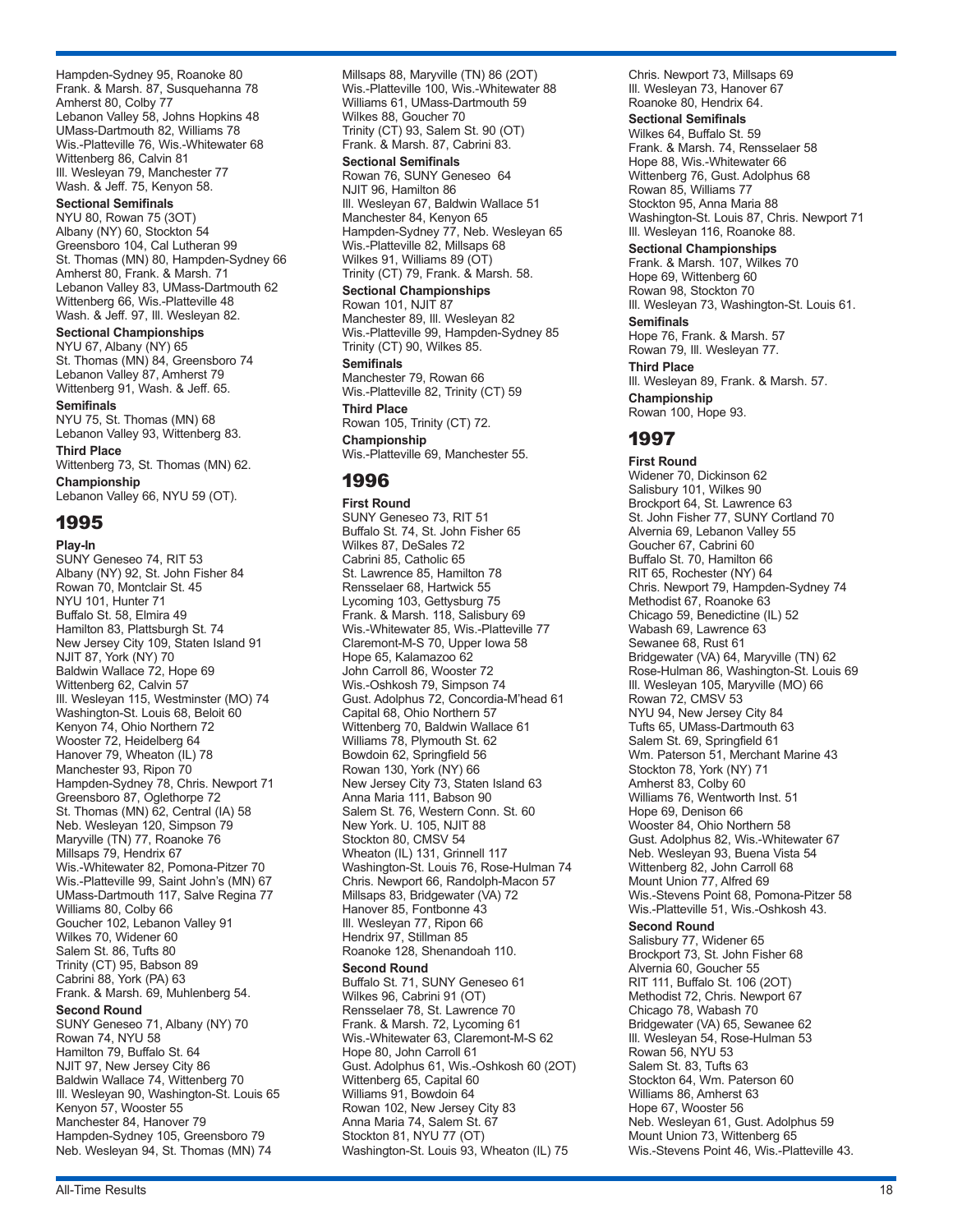#### **Sectional Semifinals**

Salisbury 79, Brockport 78 Alvernia 77, RIT 71 Methodist 74, Chicago 70 Ill. Wesleyan 87, Bridgewater (VA) 60 Rowan 82, Salem St. 72 Williams 85, Stockton 61 Neb. Wesleyan 92, Hope 75 Wis.-Stevens Point 68, Mount Union 67 (OT). **Sectional Championships** Alvernia 89, Salisbury 84 Ill. Wesleyan 95, Methodist 63 Williams 71, Rowan 62 Neb. Wesleyan 69, Wis.-Stevens Point 66. **Semifinals** Ill. Wesleyan 85, Alvernia 82 Neb. Wesleyan 101, Williams 90. **Third Place** Williams 78, Alvernia 77. **Championship** Ill. Wesleyan 89, Neb. Wesleyan 86.

## 1998

**First Round** Williams 89, Trinity (CT) 63 Hamilton 102, SUNY Geneseo 68 Salem St. 86, UMass-Dartmouth 78 (OT) Nazareth 81, Brockport 78 Franklin 76, Ripon 73 Gust. Adolphus 78, Augsburg 70 Wabash 87, Aurora 80 Wis.-Oshkosh 93, Pomona-Pitzer 71 New Jersey City 71, NYU 58 Johns Hopkins 87, FDU-Florham 47 Rowan 70, Merchant Marine 49 Scranton 77, Muhlenberg 61 Mississippi Col. 60, Sewanee 54 Allegheny 97, Baldwin Wallace 88 Trinity (TX) 60, Randolph-Macon 55 John Carroll 72, Albion 50.

#### **Second Round**

Williams 82, Springfield 75 Hamilton 87, St. John Fisher 72 Connecticut Col. 93, Salem St. 84 St. Lawrence 96, Nazareth 75 Ill. Wesleyan 95, Franklin 92 (OT) Gust. Adolphus 65, Neb. Wesleyan 51 Chicago 67, Wabash 62 Wis.-Platteville 69, Wis.-Oshkosh 59 Hunter 65, New Jersey City 60 Catholic 67, Johns Hopkins 62 Rowan 81, TCNJ 58 Wilkes 59, Scranton 57 Chris. Newport 78, Mississippi Col. 67 Hope 80, Allegheny 66 Hampden-Sydney 76, Trinity (TX) 62 John Carroll 78, Wooster 59.

#### **Sectional Semifinals**

Williams 90, Hamilton 69 St. Lawrence 94, Connecticut Col. 77 Gust. Adolphus 67, Ill. Wesleyan 61 Wis.-Platteville 78, Chicago 63 Hunter 84, Catholic 82 (2OT) Wilkes 83, Rowan 80 (2OT) Hope 81, Chris. Newport 64 John Carroll 77, Hampden-Sydney 71.

#### **Sectional Championships**

Williams 100, St. Lawrence 82 Wis.-Platteville 78, Gust. Adolphus 71 Wilkes 58, Hunter 55 Hope 84, John Carroll 66.

#### **Semifinals**

Wis.-Platteville 82, Williams 68 Hope 81, Wilkes 61.

**Third Place** Williams 105, Wilkes 93. **Championship** Wis.-Platteville 69, Hope 56.

#### 1999

**First Round**

Hamilton 66, Rochester (NY) 58 Bowdoin 68, Bridgewater St. 48 SUNY Cortland 85, RIT 49 Western Conn. St. 70, Clark (MA) 51 John Carroll 68, Allegheny 62 Maryville (TN) 66, Rose-Hulman 59 Otterbein 104, Defiance 90 Randolph-Macon 68, Chris. Newport 66 Frank. & Marsh. 81, Johns Hopkins 66 New Jersey City 79, Merchant Marine 66 Catholic 77, Lebanon Valley 72 Wm. Paterson 76, Staten Island 59 Augsburg 102, Neb. Wesleyan 91 Wheaton (IL) 81, Washington-St. Louis 79 Gust. Adolphus 67, Pomona-Pitzer 37 Ripon 63, Ill. Wesleyan 58.

#### **Second Round**

Hamilton 72, St. John Fisher 70 Trinity (CT) 71, Bowdoin 57 SUNY Cortland 71, SUNY Geneseo 61 Connecticut Col. 94, Western Conn. St. 76 John Carroll 88, Ohio Northern 83 (OT) Mississippi Col. 67, Maryville (TN) 53 Wooster 89, Otterbein 80 Hampden-Sydney 74, Randolph-Macon 65 Wilkes 77, Frank. & Marsh. 58 Stockton 62, New Jersey City 56 Catholic 73, Goucher 69 Wm. Paterson 58, Rowan 55 Wis.-Platteville 85, Augsburg 53 Manchester 62, Wheaton (IL) 60 Gust. Adolphus 58, Upper Iowa 55 Franklin 81, Ripon 73.

#### **Sectional Semifinals**

Trinity (CT) 89, Hamilton 73 Connecticut Col. 80, SUNY Cortland 66 John Carroll 78, Mississippi Col. 57 Hampden-Sydney 74, Wooster 66 Stockton 60, Wilkes 50 Wm. Paterson 79, Catholic 71 Wis.-Platteville 74, Manchester 65 Gust. Adolphus 66, Franklin 65.

#### **Sectional Championships**

Connecticut Col. 73, Trinity (CT) 70 Hampden-Sydney 68, John Carroll 51 Wm. Paterson 50, Stockton 49 Wis.-Platteville 61, Gust. Adolphus 47.

#### **Semifinals**

Hampden-Sydney 74, Connecticut Col. 58 Wis.-Platteville 75, Wm. Paterson 51.

#### **Third Place**

Connecticut Col. 92, Wm. Paterson 83 (OT). **Championship**

Wis.-Platteville 76, Hampden-Sydney 75 (2OT).

## 2000

#### **First Round**

Springfield 80, Eastern Conn. St. 75 Amherst 79, Western New Eng. 77 Penn St.-Behrend 64, Alvernia 60 Hamilton 85, Endicott 68 St. Thomas (MN) 80, Neb. Wesleyan 58 Wis.-Eau Claire 72, Concordia Wisconsin 54 Lewis & Clark 77, Pacific (OR) 75 Ripon 58, Saint John's (MN) 55 Pomona-Pitzer 65, Trinity (TX) 62 Maryville (TN) 69, SCAD 54 Ohio Northern 74, Benedictine (IL) 66

Franklin 81, Webster 50 Scranton 78, Mt. St. Mary (NY) 66 Chris. Newport 68, Mississippi Col. 61 Roanoke 83, Marymount (VA) 72 (OT) Frank. & Marsh. 69, Baruch 46.

#### **Second Round**

Springfield 75, Williams 74 Salem St. 81, Amherst 75 Penn St.-Behrend 80, RIT 65 SUNY Cortland 60, Hamilton 55 Buena Vista 69, St. Thomas (MN) 66 Wis.-Eau Claire 74, Carthage 62 Wis.-Stevens Point 72, Lewis & Clark 68 Chicago 75, Ripon 68 McMurry 111, Pomona-Pitzer 76 Maryville (TN) 76, Hampden-Sydney 75 Wooster 82, Ohio Northern 71 Calvin 92, Franklin 90 (OT) Wm. Paterson 60, Scranton 58 Catholic 65, Chris. Newport 64 Rowan 80, Roanoke 74 Frank. & Marsh. 65, Widener 62.

#### **Sectional Semifinals**

Salem St. 70, Springfield 69 Penn St.-Behrend 58, SUNY Cortland 52 Wis.-Eau Claire 82, Buena Vista 75 (OT) Wis.-Stevens Point 63, Chicago 49 McMurry 112, Maryville (TN) 95 Calvin 82, Wooster 53 Catholic 57, Wm. Paterson 52 Frank. & Marsh. 76, Rowan 72.

#### **Sectional Championships**

Salem St. 75, Penn St.-Behrend 69 Wis.-Eau Claire 60, Wis.-Stevens Point 58 Calvin 115, McMurry 79 Frank. & Marsh. 85, Catholic 74. **Semifinals**

Wis.-Eau Claire 70, Salem St. 42 Calvin 79, Frank. & Marsh. 77.

**Third Place** Salem St. 79, Frank. & Marsh. 75.

**Championship** Calvin 79, Wis.-Eau Claire 74.

## 2001

#### **First Round**

Salem St. 96, Western New Eng. 71 Carthage 83, Marian (WI) 65 Maryville (TN) 85, MacMurray 69 Calvin 89, Defiance 78 Merchant Marine 106, Cabrini 96 Amherst 89, St. John Fisher 76 Catholic 82, CCNY 65 Brockport 65, Colby-Sawyer 59 Wis.-Eau Claire 66, Benedictine (IL) 55 Linfield 85, Cal Lutheran 66 Washington-St. Louis 101, Aurora 84 Ill. Wesleyan 132, Grinnell 91 Roanoke 70, SCAD 62 Gust. Adolphus 69, Neb. Wesleyan 60 Mississippi Col. 61, Millsaps 45 Hampden-Sydney 60, Gettysburg 52. **Second Round** UMass-Dartmouth 86, Salem St. 64

Carthage 88, Wooster 80 Wittenberg 71, Maryville (TN) 51 Ohio Northern 79, Calvin 68 Merchant Marine 100, Wilkes 98 (OT) Clark (MA) 89, Amherst 76 Catholic 69, Widener 67 Brockport 77, Hobart 75 Chicago 74, Wis.-Eau Claire 67 Lewis & Clark 101, Linfield 89 Elmhurst 78, Washington-St. Louis 77 Ill. Wesleyan 65, Wartburg 60 Chris. Newport 84, Roanoke 54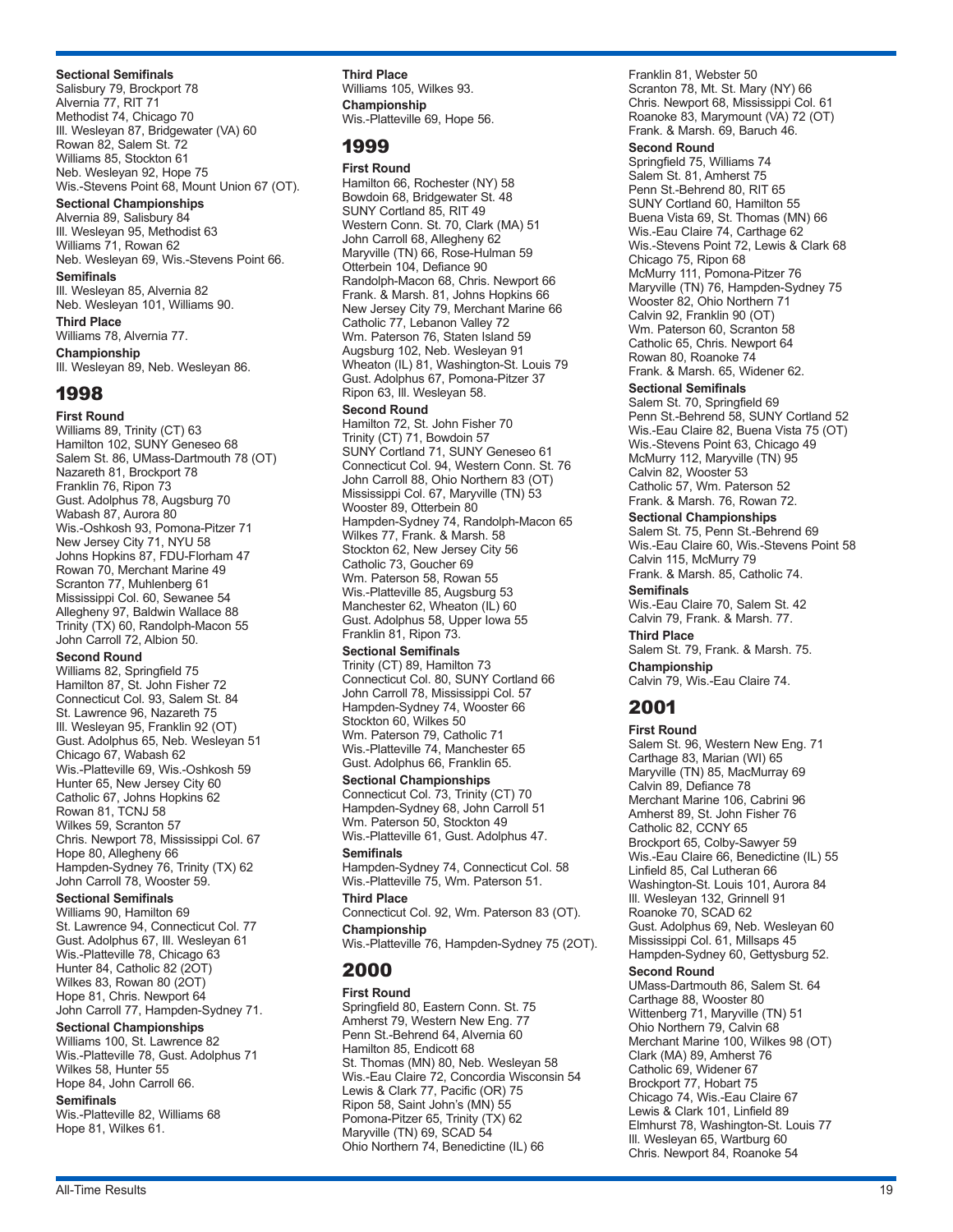Saint John's (MN) 84, Gust. Adolphus 75 McMurry 86, Mississippi Col. 82 Wm. Paterson 84, Hampden-Sydney 65.

**Sectional Semifinals**

Carthage 90, UMass-Dartmouth 41 Ohio Northern 82, Wittenberg 66 Clark (MA) 75, Merchant Marine 69 Catholic 69, Brockport 64 Chicago 62, Lewis & Clark 52 Ill. Wesleyan 63, Elmhurst 60 Chris. Newport 71, Saint John's (MN) 65 Wm. Paterson 77, McMurry 59.

**Sectional Championships**

Ohio Northern 66, Carthage 64 Catholic 82, Clark (MA) 78 Ill. Wesleyan 77, Chicago 68 Wm. Paterson 86, Chris. Newport 75.

**Semifinals** Catholic 82, Ohio Northern 77 Wm. Paterson 67, Ill. Wesleyan 52. **Third Place** Ill. Wesleyan 76, Ohio Northern 73.

**Championship** Catholic 76, Wm. Paterson 62.

## 2002

**First Round** Wis.-Oshkosh 71, Ripon 56 Lewis & Clark 81, Claremont-M-S 59 Hope 54, St. Norbert 53 Gust. Adolphus 74, Edgewood 65 Maryville (TN) 70, Webster 45 Wittenberg 75, Franklin 44 Lycoming 78, Gettysburg 59 Bethany (WV) 110, Pitt.-Bradford 98 Williams 121, Cazenovia 49 Union (NY) 75, Lasell 73 Western Conn. St. 92, Salem St. 89 Trinity (CT) 75, Colby-Sawyer 47 Alvernia 76, Ithaca 67 Cabrini 85, Merchant Marine 73 Clark (MA) 84, Suffolk 77 Hampden-Sydney 92, N.C. Wesleyan 79.

#### **Second Round**

Wis.-Oshkosh 88, St. Thomas (MN) 85 (OT) Lewis & Clark 70, Mississippi Col. 57 Carthage 63, Hope 57 Gust. Adolphus 88, Buena Vista 60 Washington-St. Louis 71, Maryville (TN) 57 DePauw 89, Wittenberg 76 Randolph-Macon 79, Lycoming 62 Otterbein 121, Bethany (WV) 98 Rochester (NY) 66, Williams 51 Babson 63, Union (NY) 50 Amherst 82, Western Conn. St. 77 Brockport 80, Trinity (CT) 61 Elizabethtown 95, Alvernia 84 Cabrini 47, Wm. Paterson 43 Clark (MA) 101, Staten Island 72 Catholic 74, Hampden-Sydney 66.

#### **Sectional Semifinals**

Lewis & Clark 79, Wis.-Oshkosh 71 Carthage 71, Gust. Adolphus 65 DePauw 90, Washington-St. Louis 87 Otterbein 85, Randolph-Macon 72 Rochester (NY) 71, Babson 60 Brockport 69, Amherst 64 Elizabethtown 87, Cabrini 85 Clark (MA) 75, Catholic 72.

**Sectional Championships** Carthage 85, Lewis & Clark 70 Otterbein 87, DePauw 79 Rochester (NY) 71, Brockport 62 Elizabethtown 94, Clark (MA) 90.

#### **Semifinals**

Otterbein 70, Carthage 66 Elizabethtown 93, Rochester (NY) 83 (OT). **Third Place** Carthage 72, Rochester (NY) 51. **Championship** Otterbein 102, Elizabethtown 83.

## 2003

**First Round**

Alvernia 58, Mary Washington 53 Wis.-Oshkosh 78, MSOE 56 SCAD 66, Chris. Newport 61 Ill. Wesleyan 79, Blackburn 59 Buena Vista 96, Illinois Col. 66 Aurora 67, Trinity (TX) 66 Gust. Adolphus 65, Whitworth 55 Maryville (TN) 70, Mississippi Col. 58 Salem St. 81, St. Joseph's (ME) 76 Hamilton 93, Colby-Sawyer 68 Southern Vt. 63, Lasell 60 Western Conn. St. 84, Clark (MA) 82 Scranton 58, Buffalo St. 56 John Carroll 85, Pitt.-Bradford 65 Merchant Marine 63, CCNY 57 Montclair St. 74, Elizabethtown 69.

#### **Second Round**

Randolph-Macon 72, Alvernia 69 (OT) Wis.-Oshkosh 84, Hope 77 Hampden-Sydney 56, SCAD 54 Ill. Wesleyan 85, Washington-St. Louis 73 Buena Vista 84, Rockford 72 Occidental 80, Aurora 61 Gust. Adolphus 75, Wis.-Stevens Point 62 Hanover 68, Maryville (TN) 64 Williams 94, Salem St. 67 Hamilton 72, St. John Fisher 68 Amherst 84, Southern Vt. 60 Rochester (NY) 73, Western Conn. St. 62 Scranton 77, Ursinus 75 Wooster 77, John Carroll 75 Ramapo 92, Merchant Marine 76 Montclair St. 95, Catholic 78.

#### **Sectional Semifinals**

Wis.-Oshkosh 53, Randolph-Macon 47 Hampden-Sydney 76, Ill. Wesleyan 68 Occidental 67, Buena Vista 62 Gust. Adolphus 79, Hanover 66 Williams 76, Hamilton 65 Amherst 74, Rochester (NY) 68 Wooster 75, Scranton 64 Ramapo 89, Montclair St. 80. **Sectional Finals**

Hampden-Sydney 68, Wis.-Oshkosh 63 Gust. Adolphus 74, Occidental 56 Williams 91, Amherst 74 Wooster 68, Ramapo 64.

#### **Semifinals**

Williams 74, Wooster 72 (OT) Gust. Adolphus 79, Hampden-Sydney 68. **Third Place**

Wooster 78, Hampden-Sydney 74. **Championship** Williams 67, Gust. Adolphus 65.

## 2004

#### **First Round**

Pomona-Pitzer 79, Colorado Col. 55 Wis.-Stevens Point 84, Benedictine (IL) 58 Sul Ross St. 71, Dallas 67 Lawrence 86, Lakeland 51 John Carroll 88, Calvin 77 Randolph-Macon 51, Methodist 50 Ill. Wesleyan 82, Maryville (MO) 73 SUNY Potsdam 60, Penn St.-Behrend 58

Trinity (CT) 72, Lasell 66 Salem St. 94, Johnson & Wales (RI) 80 St. John Fisher 90, Hamilton 83 Babson 66, Endicott 56 Lycoming 74, Lehman 68 Plymouth St. 75, Castleton 57 Hampden-Sydney 74, Elizabethtown 71 Catholic 75, Old Westbury 50.

#### **Second Round**

Puget Sound 89, Pomona-Pitzer 75 Wis.-Stevens Point 66, Gust. Adolphus 55 Sul Ross St. 74, Trinity (TX) 72 Lawrence 72, Buena Vista 66 John Carroll 85, Wittenberg 64 Maryville (TN) 75, Randolph-Macon 68 Ill. Wesleyan 77, Hanover 67 Wooster 70, SUNY Potsdam 56 Brockport 80, Trinity (CT) 76 Williams 91, Salem St. 77 Rochester (NY) 75, St. John Fisher 66 Keene St. 79, Babson 55 New Jersey City 74, Lycoming 67 Amherst 113, Plymouth St. 85 Frank. & Marsh. 78, Hampden-Sydney 76 Gwynedd Mercy 74, Catholic 72 (OT).

#### **Sectional Semifinals**

Wis.-Stevens Point 100, Puget Sound 79 Lawrence 86, Sul Ross St. 79 (OT) John Carroll 76, Maryville (TN) 74 Wooster 58, Ill. Wesleyan 53 Williams 78, Brockport 50 Keene St. 82, Rochester (NY) 79 Amherst 92, New Jersey City 74 Frank. & Marsh. 92, Gwynedd Mercy 74.

#### **Sectional Championships**

Wis.-Stevens Point 82, Lawrence 81 (OT) John Carroll 70, Wooster 64 Williams 79, Keene St. 64 Amherst 82, Frank. & Marsh. 70. **Semifinals**

Wis.-Stevens Point 87, John Carroll 62 Williams 86, Amherst 81.

**Third Place** John Carroll 96, Amherst 85.

**Championship** Wis.-Stevens Point 84, Williams 82.

## 2005

#### **First Round**

Hanover 69, Blackburn 49 Trinity (TX) 72, Texas-Dallas 66 Buena Vista 91, Edgewood 74 Lawrence 70, Gust. Adolphus 56 City Tech 68, Ursinus 66 Albright 94, Mt. St. Mary (NY) 84 Western Conn. St. 73, Endicott 62 Va. Wesleyan 76, New Jersey City 57 Springfield 71, Norwich 56 Union (NY) 84, Gwynedd Mercy 70 Salem St. 74, Elms 71 Lebanon Valley 71, Penn St.-Behrend 53 John Carroll 76, Bethany (WV) 48 Wooster 94, Baldwin Wallace 78 Calvin 75, Wheaton (IL) 74 Maryville (TN) 79, Methodist 64.

#### **Second Round**

Hanover 81, Ill. Wesleyan 76 Trinity (TX) 65, Pomona-Pitzer 53 Puget Sound 85, Buena Vista 82 Wis.-Stevens Point 79, Lawrence 45 Ramapo 105, City Tech 60 King's (PA) 57, Albright 55 WPI 79, Western Conn. St. 77 York (PA) 90, Va. Wesleyan 80 Amherst 81, Springfield 68 Rochester (NY) 79, Union (NY) 61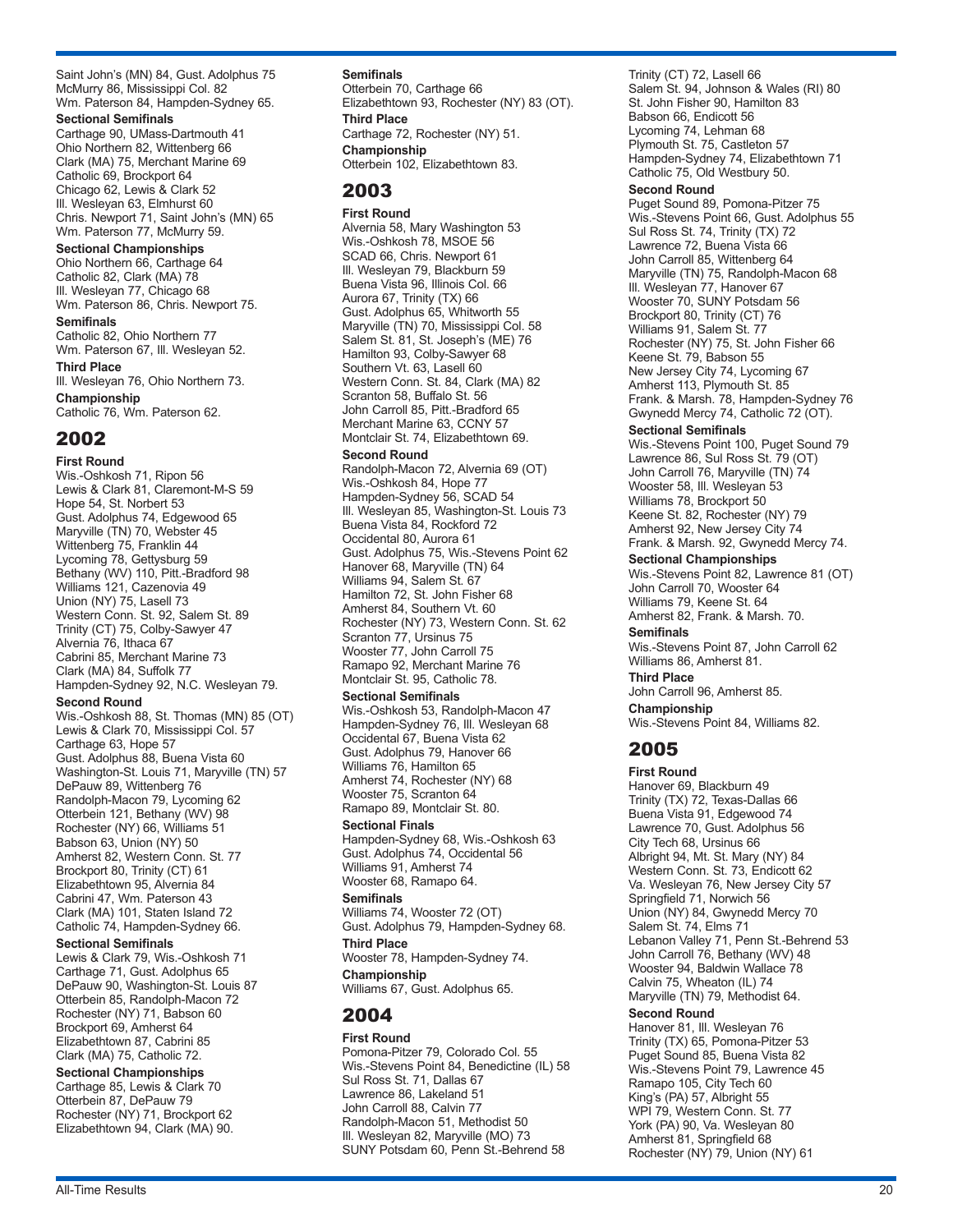SUNY Potsdam 74, Salem St. 73 (OT) St. John Fisher 66, Lebanon Valley 58 John Carroll 75, Wittenberg 68 (2OT) Albion 59, Wooster 58 Calvin 71, Aurora 59 Mississippi Col. 68, Maryville (TN) 62. **Sectional Semifinals**

Trinity (TX) 73, Hanover 65 Wis.-Stevens Point 81, Puget Sound 63 King's (PA) 85, Ramapo 78 York (PA) 99, WPI 80 Rochester (NY) 69, Amherst 62 SUNY Potsdam 67, St. John Fisher 43 Albion 80, John Carroll 79 Calvin 79, Mississippi Col. 60.

**Sectional Championships** Wis.-Stevens Point 61, Trinity (TX) 55 York (PA) 70, King's (PA) 58 Rochester (NY) 67, SUNY Potsdam 51 Calvin 60, Albion 52.

#### **Semifinals**

Wis.-Stevens Point 81, York (PA) 58 Rochester (NY) 65, Calvin 62. **Third Place** Calvin 98, York (PA) 84. **Championship** Wis.-Stevens Point 73, Rochester (NY) 49.

## 2006

**First Round** St. Thomas (MN) 76, North Central (IL) 68 Wis.-Whitewater 76, DePauw 68 Ill. Wesleyan 81, Carroll (WI) 68 Occidental 48, Claremont M-S 41 Augustana (IL) 71, Buena Vista 66 Wis.-Stout 66, Carleton 64 Farmingdale St. 93, Ursinus 82 Lincoln (PA) 102, Chris. Newport 96 Messiah 83, Alvernia 77 (OT) Stevenson 86, Baruch 71 Wm. Paterson 70, Scranton 45 York (PA) 87, York (NY) 67 Widener 61, Catholic 59 Hamilton 66, Plattsburgh St. 65 (OT) SUNY Cortland 68, UMass-Boston 54 Tufts 83, Endicott 60 WPI 79, Bridgewater St. 62 Utica 71, Gordon 66 Norwich 82, Elms 70 Mississippi Col. 88, Maryville (MO) 58 Maryville (TN) 83, Trinity (TX) 64 Transylvania 75, Bethany (WV) 56 Wooster 84, Randolph-Macon 70 Hope 93, Wis. Lutheran 51 Calvin 79, Wis.-La Crosse 71 Wittenberg 76, Lake Erie 40 Baldwin Wallace 79, Carnegie Mellon 71.

## **Second Round**

Lawrence 63, St. Thomas (MN) 59 Ill. Wesleyan 85, Wis.-Whitewater 71 Puget Sound 89, Occidental 81 Augustana (IL) 77, Wis.-Stout 70 Va. Wesleyan 71, Farmingdale St. 61 Lincoln (PA) 100, Messiah 80 Wm. Paterson 72, Stevenson 48 Widener 71, York (PA) 69 Amherst 83, Hamilton 59 Tufts 68, SUNY Cortland 65 Utica 76, WPI 58 St. John Fisher 71, Norwich 50 Mississippi Col. 69, Maryville (TN) 51 Transylvania 91, Wooster 88 Hope 70, Calvin 67 Wittenberg 78, Baldwin Wallace 60. **Sectional Semifinals**

Ill. Wesleyan 71, Lawrence 68

Puget Sound 92, Augustana (IL) 86 Va. Wesleyan 72, Lincoln (PA) 71 Wm. Paterson 52, Widener 45 Amherst 90, Tufts 85 St. John Fisher 94, Utica 78 Transylvania 76, Mississippi Col. 64 Wittenberg 56, Hope 49.

#### **Sectional Championships**

Ill. Wesleyan 113, Puget Sound 99 Va. Wesleyan 46, Wm. Paterson 35 Amherst 93, St. John Fisher 70 Wittenberg 74, Transylvania 61.

**Semifinals**

Va. Wesleyan 81, Ill. Wesleyan 79 Wittenberg 64, Amherst 60. **Third Place**

Ill. Wesleyan 71, Amherst 68. **Championship**

Va. Wesleyan 59, Wittenberg 56.

## 2007

**First Round** Saint John's (MN) 85, Loras 82 (OT) Washington-St. Louis 77, Fontbonne 58 Whitworth 62, DePauw 59 Calvin 69, Aurora 68 Hope 76, Chicago 54 Carroll (WI) 73, Augustana (IL) 69 Catholic 58, Messiah 37 Lincoln (PA) 91, Alvernia 76 Johns Hopkins 84, Stevenson 72 Guilford 101, Manhattanville 81 Va. Wesleyan 63, Averett 60 Hampden-Sydney 68, Hood 65 Mississippi Col. 68, Occidental 51 Maryville (TN) 73, Mary Hardin-Baylor 62 Widener 73, King's (PA) 63 Ramapo 77, York (NY) 68 Stevens 68, WPI 57 Rhode Island Col. 64, Coast Guard 60 Brandeis 77, Trinity (CT) 70 (OT) Keene St. 81, Rivier 47 St. John Fisher 98, Wentworth Inst. 72 Plattsburgh St. 61, Rochester (NY) 60 St. Lawrence 85, Elms 79 Brockport 74, Williams 66 Wooster 92, Transylvania 66 Centre 69, Capital 55 John Carroll 87, Westminster (PA) 83. **Second Round** Wis.-Stevens Point 93, Saint John's (MN) 76 Washington-St. Louis 63, Whitworth 61 Hope 80, Calvin 64 Carroll (WI) 86, St. Thomas (MN) 80 Lincoln (PA) 81, Catholic 70 Guilford 80, Johns Hopkins 73 Va. Wesleyan 61, Hampden-Sydney 51 Mississippi Col. 76, Maryville (TN) 62 Amherst 87, Widener 70 Stevens 69, Ramapo 61 Rhode Island Col. 70, Brandeis 67 Keene St. 76, Salem St. 75 St. John Fisher 95, Plattsburgh St. 87 Brockport 74, St. Lawrence 49 Wooster 73, Centre 56 John Carroll 79, Lake Erie 77. **Sectional Semifinals**

Washington-St. Louis 78, Wis.-Stevens Point 66 Hope 89, Carroll 77 Guilford 129, Lincoln (PA) 128 (3OT) Va. Wesleyan 81, Mississippi Col. 55 Amherst 97, Stevens 74 Rhode Island Col. 75, Keene St. 73 Brockport 105, St. John Fisher 91 Wooster 83, John Carroll 73.

#### **Sectional Championships**

Washington-St. Louis 58, Hope 55 Va. Wesleyan 81, Guilford 71 Amherst 81, Rhode Island Col. 69 Wooster 94, Brockport 87. **Semifinals**

Va. Wesleyan 67, Washington-St. Louis 65 Amherst 67, Wooster 60.

**Third Place** Washington-St. Louis 92, Wooster 84. **Championship** Amherst 80, Va. Wesleyan 67.

## 2008

**First Round** Capital 92, Bethany (WV) 70 Centre 75, Franklin 61 Heidelberg 83, Ohio Wesleyan 62 Loras 71, Wis.-Whitewater 70 Wheaton (IL) 96, Lawrence 83 (OT) Occidental 52, Pomona-Pitzer 51 Augustana (IL) 72, Aurora 61 Washington-St. Louis 79, Wooster 74 Buena Vista 72, St. Thomas (MN) 70 Wis.-Stevens Point 67, Chicago 53 St. Mary's (MD) 89, Guilford 77 Widener 78, Averett 67 Millsaps 80, Maryville (TN) 72 Mary Hardin-Baylor 65, Fontbonne 62 John Jay 80, Moravian 74 Stockton 84, Immaculata 75 Rhode Island Col. 77, Nazareth 73 Brandeis 80, Lasell 59 Bowdoin 79, Curry 49 King's (PA) 96, Clarkson 66 Ursinus 94, Summit 76 Va. Wesleyan 80, WPI 75 Gettysburg 95, Salem St. 87 Elms 71, Scranton 53 Rochester (NY) 56, Middlebury 43 Penn St.-Behrend 83, Farmingdale St. 62 Coast Guard 70, Trinity (CT) 65. **Second Round** Hope 92, Capital 72 Ohio Wesleyan 82, Centre 65 Wheaton (IL) 76, Loras 73 Whitworth 83, Occidental 75 Washington-St. Louis 70, Augustana (IL) 67 (OT) Buena Vista 54, Wis.-Stevens Point 53 St. Mary's (MD) 83, Widener 74 Millsaps 57, Mary Hardin-Baylor 56 Amherst 96, John Jay 74 Stockton 78, Rhode Island Col. 70 Brandeis 68, Bowdoin 53 Plattsburgh St. 83, King's (PA) 77 (OT) Ursinus 70, Va. Wesleyan 64 Gettysburg 66, Elms 65 Rochester (NY) 65, Penn St.-Behrend 56 Coast Guard 50, UMass-Dartmouth 47. **Sectional Semifinals** Hope 71, Ohio Wesleyan 63 Wheaton (IL) 76, Whitworth 67 Washington-St. Louis 85, Buena Vista 77 (OT) Millsaps 82, St. Mary's (MD) 73 Amherst 85, Stockton 77 Brandeis 74, Plattsburgh St. 63 Ursinus 79, Gettysburg 55 Coast Guard 57, Rochester (NY) 48. **Sectional Championships**

Hope 71, Wheaton (IL) 63 Washington-St. Louis 57, Millsaps 46 Amherst 65, Brandeis 55 Ursinus 82, Coast Guard 76 (OT).

**Semifinals** Washington-St. Louis 89, Hope 74 Amherst 84, Ursinus 58.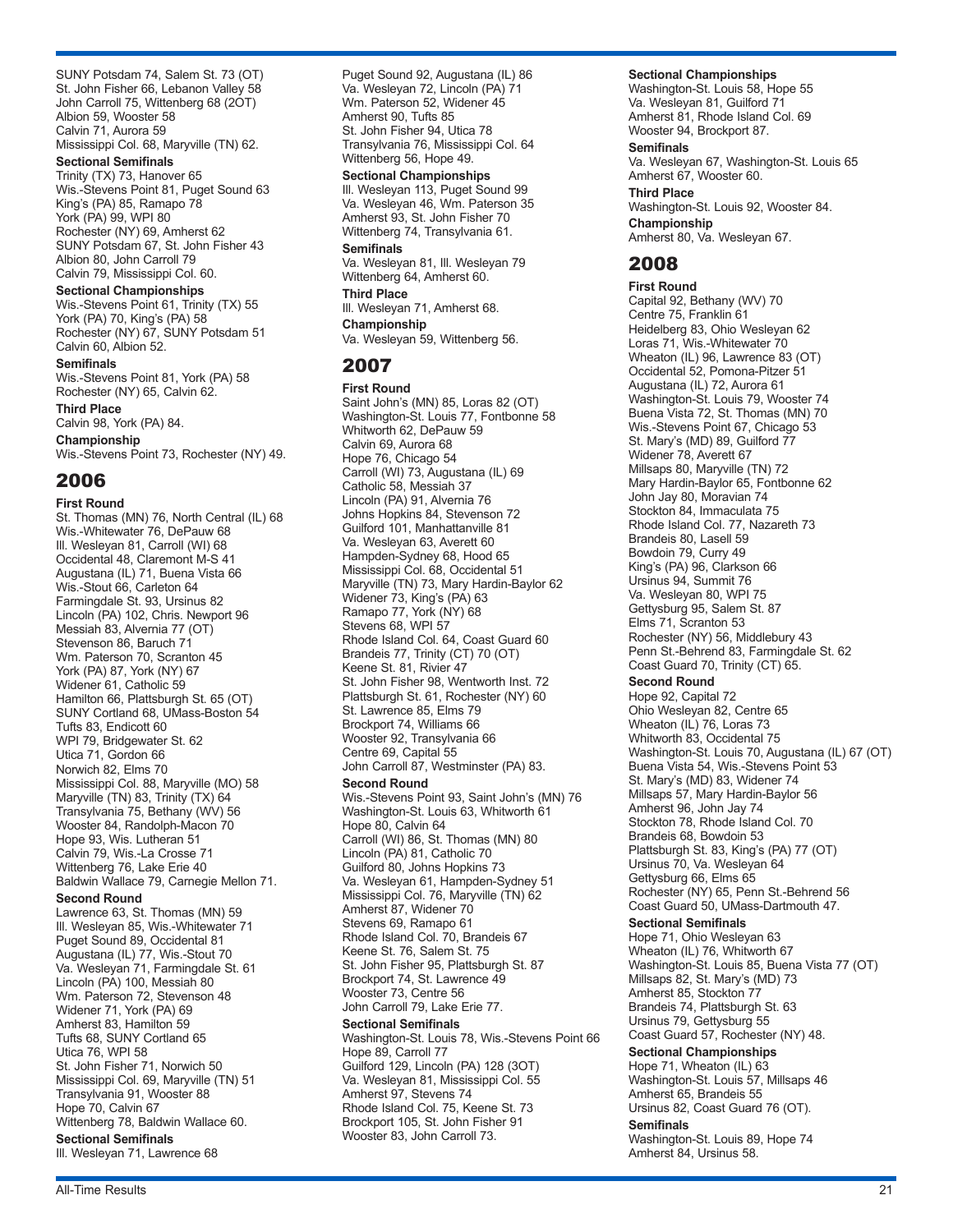**Third Place** Hope 100, Ursinus 86. **Championship** Washington-St. Louis 90, Amherst 68.

## 2009

**First Round** Trinity (TX) 68, Maryville (TN) 64 Capital 80, Thomas More 77 (OT) Wooster 79, Gettysburg 66 John Carroll 90, Medaille 79 Carnegie Mellon 75, Brockport 70 (2OT) Averett 76, Centre 71 Guilford 71, Transylvania 67 (OT) Wheaton (IL) 85, Fontbonne 58 Wis.-Platteville 83, Hope 59 Washington-St. Louis 67, Lawrence 65 Wis.-Whitewater 81, Elmhurst 79 (OT) St. Thomas (MN) 96, Aurora 73 Wis.-Stevens Point 61, Cornell College 53 Whitworth 81, Claremont M-S 63 Bridgewater St. 95, St. Joseph's (ME) 79 MIT 73, Rhode Island Col. 68 (OT) Farmingdale St. 90, U New England 73 St. Lawrence 81, Brooklyn 69 SUNY Poly 85, Elms 77 Stockton 79, Rensselaer 65 Gwynedd Mercy 68, Amherst 62 Widener 74, Va. Wesleyan 66 Salem St. 83, RIT 71 Frank. & Marsh. 93, Wesley 69 Brandeis 74, Scranton 60 WPI 86, Husson 57 UMass-Dartmouth 82, Baruch 72 DeSales 86, St. Joseph's (L.I.) 78. **Second Round** Texas-Dallas 70, Trinity (TX) 54 Capital 72, Wooster 70 John Carroll 76, Carnegie Mellon 74 Guilford 91, Averett 81 Wheaton (IL) 74, Wis.-Platteville 69 (OT) Washington-St. Louis 73, Wis.-Whitewater 70 St. Thomas (MN) 53, Wis.-Stevens Point 30 Puget Sound 84, Whitworth 72 Bridgewater St. 78, Middlebury 76 Farmingdale St. 67, MIT 61 St. Lawrence 90, SUNY Poly 80 Stockton 95, Gwynedd Mercy 88 Salem St. 69, Widener 66 Frank. & Marsh. 65, Brandeis 53 UMass-Dartmouth 81, WPI 68 DeSales 77, Ithaca 71.

#### **Sectional Semifinals**

Texas-Dallas 71, Capital 63 Guilford 78, John Carroll 73 Washington-St. Louis 55, Wheaton (IL) 52 St. Thomas (MN) 86, Puget Sound 69 Farmingdale St. 84, Bridgewater St. 64 Stockton 71, St. Lawrence 68 Frank. & Marsh. 67, Salem St. 61 DeSales 67, UMass-Dartmouth 59.

#### **Sectional Championships**

Guilford 64, Texas-Dallas 59 (OT) Washington-St. Louis 79, St. Thomas (MN) 64 Stockton 103, Farmingdale St. 60 Frank. & Marsh. 70, DeSales 60.

#### **Semifinals**

Washington-St. Louis 77, Guilford 58 Stockton 62, Frank. & Marsh. 58.

## **Third Place**

Guilford 79, Frank. & Marsh. 67. **Championship**

Washington-St. Louis 61, Stockton 52.

## 2010

#### **First Round**

Me.-Farmington 64, Bridgewater St. 63 SUNY Poly 71, Plattsburgh St. 65 Medaille 78, Nazareth 72 Middlebury 64, Gordon 57 Rhode Island Col. 72, Rutgers-Newark 60 St. John Fisher 60, Brooklyn 56 Brandeis 76, St. Lawrence 64 Guilford 83, Chris. Newport 59 John Carroll 88, Maryville (TN) 67 Wooster 63, Grove City 52 Wis.-Whitewater 75, Defiance 71 East. Mennonite 63, Centre 53 Wilmington (OH) 78, Lycoming 74 Chapman 58, Claremont-M-S 47 Wheaton (IL) 73, Mary Hardin-Baylor 58 Wis.-Stevens Point 59, Carleton 58 St. Norbert 72, Hope 65 Washington-St. Louis 79, Westminster (MO) 71 Ill. Wesleyan 86, Central (IA) 81 Carthage 84, Aurora 70 Anderson (IN) 73, St. Thomas (MN) 71 St. Mary's (MD) 88, Purchase 59 Va. Wesleyan 85, Stockton 82 Merchant Marine 67, Wesley 61 Frank. & Marsh. 91, SUNY Oneonta 77 Clark (MA) 69, Albright 67 Randolph-Macon 95, Cabrini 66 Albertus Magnus 57, Wm. Paterson 55 DeSales 72, MIT 64 (OT). **Second Round** Williams 83, Me.-Farmington 64 SUNY Poly 64, Medaille 63 Rhode Island Col. 75, Middlebury 59 Brandeis 66, St. John Fisher 52 Guilford 85, John Carroll 82 Wooster 87, Wis.-Whitewater 78 East. Mennonite 85, Wilmington (OH) 71 Whitworth 77, Chapman 56 Texas-Dallas 63, Wheaton (IL) 62 Wis.-Stevens Point 63, St. Norbert 48 Ill. Wesleyan 75, Washington-St. Louis 70 Carthage 76, Anderson (IN) 58 St. Mary's (MD) 72, Va. Wesleyan 69 Frank. & Marsh. 73, Merchant Marine 64 Randolph-Macon 70, Clark (MA) 60 DeSales 82, Albertus Magnus 49.

#### **Sectional Semifinals**

Williams 104, SUNY Poly 70 Brandeis 76, Rhode Island Col. 65 Guilford 75, Wooster 68 East. Mennonite 74, Whitworth 71 Wis.-Stevens Point 74, Texas-Dallas 67 Ill. Wesleyan 77, Carthage 72 Frank. & Marsh. 92, St. Mary's (MD) 87 Randolph-Macon 68, DeSales 55.

#### **Sectional Championships**

Williams 71, Brandeis 57 Guilford 90, East. Mennonite 80 Wis.-Stevens Point 72, Ill. Wesleyan 56 Randolph-Macon 73, Frank. & Marsh. 65.

## **Semifinals**

Williams 97, Guilford 88 Wis.-Stevens Point 72, Randolph-Macon 60. **Championship** Wis.-Stevens Point 78, Williams 73.

## 2011

#### **First Round**

Chapman 62, Redlands 38 Marietta 67, Centre 62 Wittenberg 74, La Roche 68 Wooster 74, Benedictine (IL) 68 Manchester 70, Bethany (WV) 58 Cabrini 85, New Jersey City 76 Purchase 79, Hartwick 69 Williams 86, Husson 83 (OT) Becker 80, Scranton 73 Va. Wesleyan 93, Delaware Valley 63 Frank. & Marsh. 69, N.C. Wesleyan 56 WPI 58, Bridgewater St. 57 Amherst 79, Skidmore 39 Oswego St. 64, Wells 58 Rhode Island Col. 83, Penn St.-Behrend 54 Mary Hardin-Baylor 86, Texas-Dallas 77 Augustana (IL) 76, Webster 51 Hope 73, Hanover 70 Luther 68, Concordia Wisconsin 61 Wis.-Stevens Point 70, St. Norbert 49 St. Thomas (MN) 70, Northwestern-St. Paul 60 Ill. Wesleyan 83, Wis.-River Falls 76 Johnson & Wales (RI) 114, Ramapo 106 (OT) Buffalo St. 83, Gwynedd Mercy 73 St. Mary's (MD) 72, Medgar Evers 55 Randolph-Macon 62, Alvernia 59 (OT) MIT 82, Ithaca 78 Rochester (NY) 81, Elms 70 Western Conn. St. 89, Salve Regina 67. **Second Round** Whitworth 77, Chapman 63 Marietta 63, Wittenberg 62 Wooster 47, Manchester 45 Cabrini 91, Purchase 84 Williams 84, Becker 63 Va. Wesleyan 79, Frank. & Marsh. 71 Amherst 92, WPI 70 Rhode Island Col. 71, Oswego St. 63 Mary Hardin-Baylor 70, McMurry 67 Augustana (IL) 88, Hope 80 (OT) Wis.-Stevens Point 76, Luther 56 St. Thomas (MN) 78, Ill. Wesleyan 70 Buffalo St. 96, Johnson & Wales (RI) 72 St. Mary's (MD) 68, Randolph-Macon 53 Rochester (NY) 60, MIT 52 Middlebury 79, Western Conn. St. 53.

#### **Sectional Semifinals**

Whitworth 93, Marietta 77 Wooster 94, Cabrini 77 Williams 79, Va. Wesleyan 73 Amherst 78, Rhode Island Col. 74 Augustana (IL) 70, Mary Hardin-Baylor 57 St. Thomas (MN) 66, Wis.-Stevens Point 64 St. Mary's (MD) 85, Buffalo St. 74 Middlebury 61, Rochester (NY) 52.

#### **Sectional Championships**

Wooster 76, Whitworth 66 Williams 77, Amherst 71 St. Thomas (MN) 72, Augustana (IL) 56 Middlebury 65, St. Mary's (MD) 50. **Semifinals**

Wooster 73, Williams 71 St. Thomas (MN) 59, Middlebury 57.

## **Championship**

St. Thomas (MN) 78, Wooster 54.

## 2012

**First Round** Cabrini 104, Castleton St. 87 Hobart 64, Ohio Wesleyan 60 Oswego St. 72, Endicott 71 (OT) Eastern Conn. St. 66, Medaille 51 Middlebury 75, Morrisville St. 49 Albertus Magnus 87, St. Joseph's (L.I.) 84 Becker 69, Wm. Paterson 53 Scranton 70, Messiah 67 (OT) Washington-St. Louis 71, Buena Vista 59 North Central (IL) 74, Rose-Hulman 71 Carroll (WI) 84, Transylvania 74 Wittenberg 63, Birmingham-So. 56 Wooster 70, Maryville (TN) 63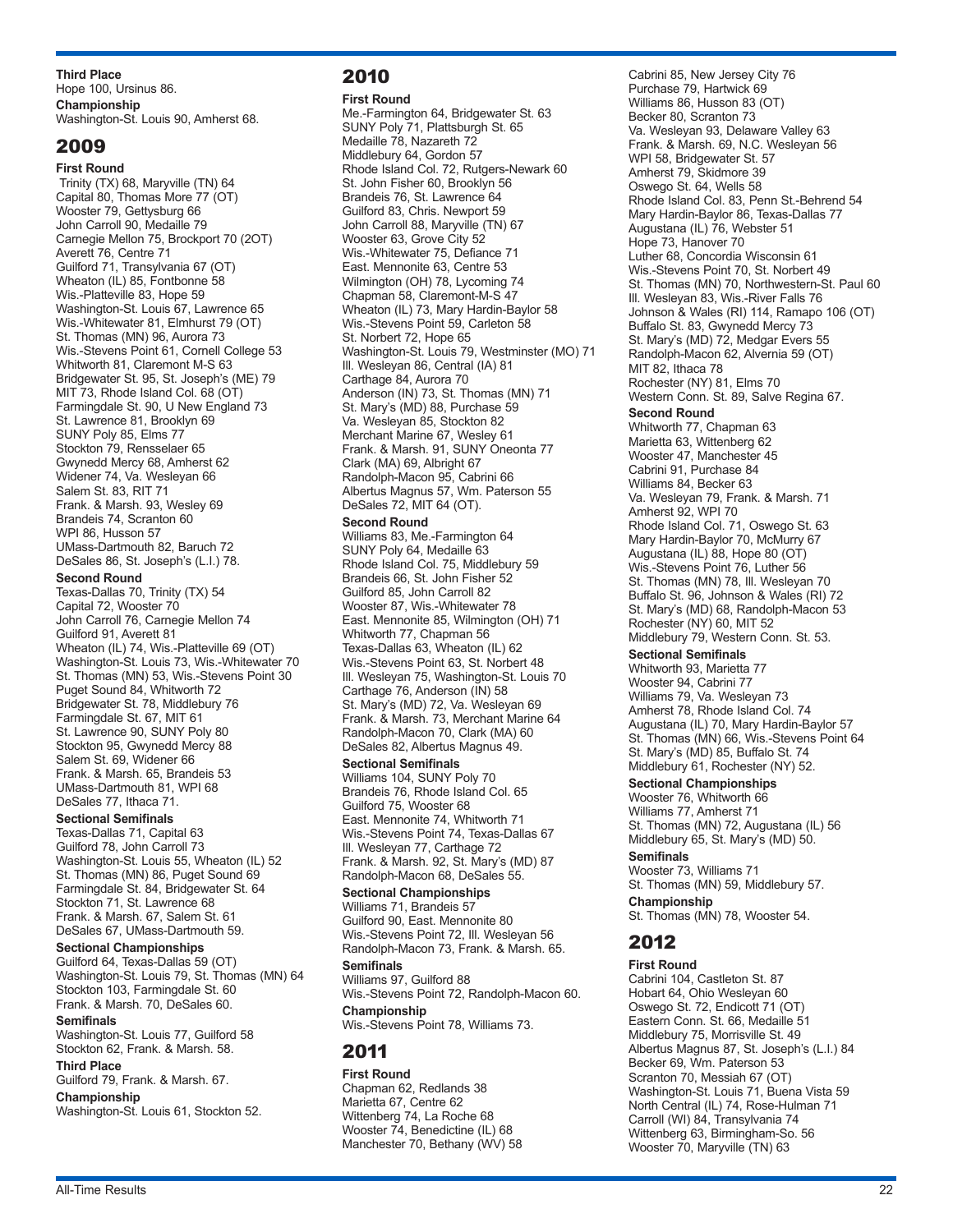Ill. Wesleyan 69, Wis.-Stevens Point 61 NYU 84, Misericordia 65 Frank. & Marsh. 72, York (PA) 50 Western Conn. St. 94, Chris. Newport 84 Farmingdale St. 98, Hartwick 88 (OT) MIT 62, Skidmore 55 Staten Island 98, Ithaca 73 Rhode Island Col. 77, Salem St. 60 St. Mary's (MD) 69, Bethany (WV) 57 Trinity (TX) 68, Mary Hardin-Baylor 66 Whitworth 90, McMurry 79 Edgewood 75, Wis.-River Falls 67 Wheaton (IL) 68, Gust. Adolphus 60 Wis.-Whitewater 71, Northwestern-St. Paul 59 St. Thomas (MN) 76, Claremont-M-S 74 (OT). **Second Round** Cabrini 90, Hobart 88 (OT) Eastern Conn. St. 70, Oswego St. 69 (2OT) Middlebury 89, Albertus Magnus 73 Scranton 69, Becker 41 North Central (IL) 72, Washington-St. Louis 68 Wittenberg 87, Carroll (WI) 70 Wooster 92, Capital 79 Ill. Wesleyan 108, Hope 101 (2OT) Amherst 80, NYU 56 Frank. & Marsh. 82, Western Conn. St. 72 MIT 83, Farmingdale St. 63 Staten Island 77, Rhode Island Col. 67 Va. Wesleyan 70, St. Mary's (MD) 55 Whitworth 64, Trinity (TX) 53 Wheaton (IL) 73, Edgewood 62

Capital 68, Randolph-Macon 60 Hope 79, Westminster (MO) 65

Wis.-Whitewater 91, St. Thomas (MN) 62.

#### **Sectional Semifinals**

Cabrini 72, Eastern Conn. St. 65 Scranton 58, Middlebury 55 Wittenberg 58, North Central (IL) 55 Ill. Wesleyan 69, Wooster 67 Frank. & Marsh. 80, Amherst 71 MIT 83, Staten Island 67 Va. Wesleyan 74, Whitworth 71 (OT) Wis.-Whitewater 67, Wheaton (IL) 56.

#### **Sectional Championships**

Cabrini 78, Scranton 58 Ill. Wesleyan 70, Wittenberg 49 MIT 69, Frank. & Marsh. 54 Wis.-Whitewater 76, Va. Wesleyan 62. **Semifinals**

Cabrini 81, Ill. Wesleyan 78 Wis.-Whitewater 71, MIT 56.

**Championship** Wis.-Whitewater 63, Cabrini 60.

## 2013

**First Round** Calvin 72, Rose-Hulman 52 Wis.-Stevens Point 71, Northwestern-St. Paul 54 St. Thomas (MN) 91, Aurora 62 Wheaton (IL) 59, St. Norbert 58 Va. Wesleyan 76, Delaware Valley 61 Chris. Newport 84, Rutgers-Newark 72 Williams 79, Wesley 78 Catholic 67, Staten Island 61 Concordia (TX) 87, Trinity (TX) 83 Whitworth 75, Redlands 69 Emory 77, Randolph 56 St. Mary's (MD) 85, MIT 76 Alvernia 97, Albertus Magnus 78 Morrisville St. 86, Ramapo 78 Rhode Island Col. 62, Hobart 59 (OT) Plattsburgh St. 84, Husson 63 Randolph-Macon 69, Stevens 60 WPI 80, Purchase 67 Wooster 62, Penn St.-Behrend 44 Dickinson 80, Marietta 65

Cabrini 80, Hampden-Sydney 78 Ohio Wesleyan 84, Saint Vincent 75 Washington-St. Louis 70, Spalding 61 Ill. Wesleyan 80, Transylvania 71 Wis.-Whitewater 58, Dubuque 42 North Central (IL) 66, Centre 50 Ithaca 89, Springfield 77 Rochester (NY) 91, Fitchburg St. 86 Middlebury 68, Curry 66 SUNY Cortland 85, Elms 59.

#### **Second Round**

Calvin 67, Wis.-Stevens Point 58 St. Thomas (MN) 68, Wheaton (IL) 58 Va. Wesleyan 80, Chris. Newport 69 Williams 89, Catholic 78 Mary Hardin-Baylor 117, Concordia (TX) 92 Whitworth 86, Emory 67 St. Mary's (MD) 72, Alvernia 66 Morrisville St. 66, Rhode Island Col. 61 (OT) Amherst 89, Plattsburgh St. 72 Randolph-Macon 79, WPI 68 Wooster 80, Dickinson 54 Cabrini 84, Ohio Wesleyan 81 Ill. Wesleyan 71, Washington-St. Louis 67 North Central (IL) 64, Wis.-Whitewater 60 Ithaca 70, Rochester (NY) 68 Middlebury 67, SUNY Cortland 63.

#### **Sectionals**

St. Thomas (MN) 63, Calvin 62 Williams 84, Va. Wesleyan 75 Mary Hardin-Baylor 71, Whitworth 63 St. Mary's (MD) 84, Morrisville St. 66 Amherst 93, Randolph-Macon 76 Cabrini 70, Wooster 63 North Central (IL) 83, Ill. Wesleyan 73 Middlebury 73, Ithaca 72.

#### **Quarterfinals**

St. Thomas (MN) 82, Williams 79 Mary Hardin-Baylor 69, St. Mary's (MD) 66 Amherst 101, Cabrini 82 North Central (IL) 77, Middlebury 65.

#### **Semifinals**

Mary Hardin-Baylor 74, St. Thomas (MN) 67 Amherst 52, North Central (IL) 44.

**Championship** Amherst 87, Mary Hardin-Baylor 70.

## 2014

**First Round** Whitworth 75, Trinity (TX) 73 Wooster 76, St. Vincent 67 Williams 81, Mitchell 66 Wheaton (IL) 64, Rose-Hulman 57 Wesley 83, Alvernia 78 Washington-St. Louis 100, Wilmington (OH) 69 Wis.-Whitewater 79, Northwestern (MN) 55 Wis.-Stevens Point 66, Marian (WI) 64 Va. Wesleyan 84, Johns Hopkins 72 Texas-Dallas 85, Chapman 70 Purchase St. 97, Hartwick 71 Stockton 72, Bowdoin 66 Plattsburgh St. 76, MIT 53 St. Norbert 87, Ohio Wesleyan 79 Mary Washington 78, Springfield 58 Mary Washington 77, DeSales 49 Ill. Wesleyan 71, Webster 70 Penn St. Behrend 70, Hope 66 Hobart 94, Scranton 81 Gordon 76, Babson 68 Eastern Conn. St. 81, Husson 75 Dickinson 83, SUNY Geneseo 76 DeSales 76, Randolph-Macon 70 Central (IA) 85, St. Olaf 72 Calvin 66, Wittenberg 51 Augustana (IL) 88, St. Thomas (MN) 77 Albertus Magnus 68, WPI 66

York (NY) 79, Rhode Island Col. 54 Centre 78, LaGrange 71 Morrisville St. 83, Brockport 80 Cabrini 100, Bridgewater St. 69. **Second Round** Dickinson 67, Wooster 64 Williams 81, Gordon 63 Wheaton (IL) 68, Penn St. Behrend 40 Calvin 83, Washington-St. Louis 75 Wis.-Whitewater 87, Augustana (IL) 68 Wis.-Stevens Pt. 76, Central (IA) 71 Va. Wesleyan 79, Wesley 74 Texas-Dallas 78, Whitworth 77 Albertus Magnus 87, Purchase St. 79 Plattsburgh St. 70, Eastern Conn. St. 60 Morrisville St. 86, Hobart 75 Ill. Wesleyan 84, St. Norbert 68 Emory 72, Centre 62 Stockton 85, Cabrini 76 Amherst 63, York (NY) 51.

#### **Sectionals**

Williams 110, Albertus Magnus 92 Mary Washington 74, Va. Wesleyan 70 Morrisville St. 88, Stockton 81 Ill. Wesleyan 78, Calvin 64 Dickinson 81, Wheaton (IL) 71 Amherst 87, Plattsburgh St. 63 Wis.-Whitewater 81, Texas-Dallas 63 Emory 76, Wis.-Stevens Pt. 73.

#### **Quarterfinals**

Williams 79, Mary Washington 46 Ill. Wesleyan 79, Dickinson 66 Amherst 84, Morrisville St. 74 Wis.-Whitewater 74, Emory 51.

## **Semifinals**

Williams 98, Amherst 69 Wis.-Whitewater 71, Ill. Wesleyan 63.

**Championship** Wis.-Whitewater 75, Williams 73.

## 2015

#### **First Round**

[Catholic 87, Alvernia 80](http://stats.ncaa.org/game/index/3877693?org_id=124) [DePauw 83, Washington-St. Louis 73](http://stats.ncaa.org/game/index/3805305?org_id=755) [Scranton 72, Baruch 62](http://stats.ncaa.org/game/index/3812691?org_id=633) [Wm. Paterson 80, Cobleskill St. 54](http://stats.ncaa.org/game/index/3806241?org_id=787) [Trinity \(CT\) 60, Colby-Sawyer 55](http://stats.ncaa.org/game/index/3877803?org_id=713) [Dickinson 74, Regis \(MA\) 64](http://stats.ncaa.org/game/index/3808410?org_id=185) [East Tex. Baptist 79, Hendrix 59](http://stats.ncaa.org/game/index/3806282?org_id=1124) III. Wesleyan 72, Dubuque 53 [Johns Hopkins 95, Keene St. 78](http://stats.ncaa.org/game/index/3806202?org_id=322) [Whitworth 88, LaGrange 60](http://stats.ncaa.org/game/index/3805974?org_id=1454) [Marietta 120, Medaille 81](http://stats.ncaa.org/game/index/3808425?org_id=385) [Mount Union 87, Neumann 59](http://stats.ncaa.org/game/index/3877770?org_id=452) [Northwestern-St. Paul 71, St. Thomas \(MN\) 70](http://stats.ncaa.org/game/index/3806104?org_id=30031) [Calvin 78, Oswego St. 69](http://stats.ncaa.org/game/index/3805950?org_id=114) [Amherst 91, Sage Colleges 67](http://stats.ncaa.org/game/index/3806028?org_id=11036) [Bates 92, Saint Vincent 80](http://stats.ncaa.org/game/index/3806009?org_id=30064) [Salisbury 66, Eastern Conn. St. 54](http://stats.ncaa.org/game/index/3805957?org_id=622) [Skidmore 81, Wesleyan \(CT\) 66](http://stats.ncaa.org/game/index/3805977?org_id=642) [Emory 88, Spalding 59](http://stats.ncaa.org/game/index/3811081?org_id=217) [Albertus Magnus 68, Springfield 58](http://stats.ncaa.org/game/index/3805980?org_id=673) [Elmhurst 110, St. Norbert 98 \(3OT\)](http://stats.ncaa.org/game/index/3806399?org_id=614) <u>[St. Olaf 90, Ohio Wesleyan 78](http://stats.ncaa.org/game/index/3806170?org_id=520)</u> [Stockton 81, Endicott 61](http://stats.ncaa.org/game/index/3806234?org_id=681) [Claremont-M-S 79, Texas Lutheran 55](http://stats.ncaa.org/game/index/3806098?org_id=1400) [Va. Wesleyan 101, John Carroll 86](http://stats.ncaa.org/game/index/3808413?org_id=745) [St. John Fisher 76, WPI 70](http://stats.ncaa.org/game/index/3877798?org_id=601) [Babson 75, Westfield St. 62](http://stats.ncaa.org/game/index/3806237?org_id=45) [Wis.-Stevens Point 88, Concordia Wisconsin 56](http://stats.ncaa.org/game/index/3806312?org_id=802) [Defiance 83, Wis.-Whitewater 71](http://stats.ncaa.org/game/index/3806341?org_id=805) [Wooster 84, Misericordia 59](http://stats.ncaa.org/game/index/3806042?org_id=807) **Second Round** [St. John Fisher 87, Amherst 70](http://stats.ncaa.org/game/index/3807934?org_id=601)

[Augustana \(IL\) 68, DePauw 66](http://stats.ncaa.org/game/index/3808428?org_id=40) [Dickinson 74, Albertus Magnus 72](http://stats.ncaa.org/game/index/3807977?org_id=185)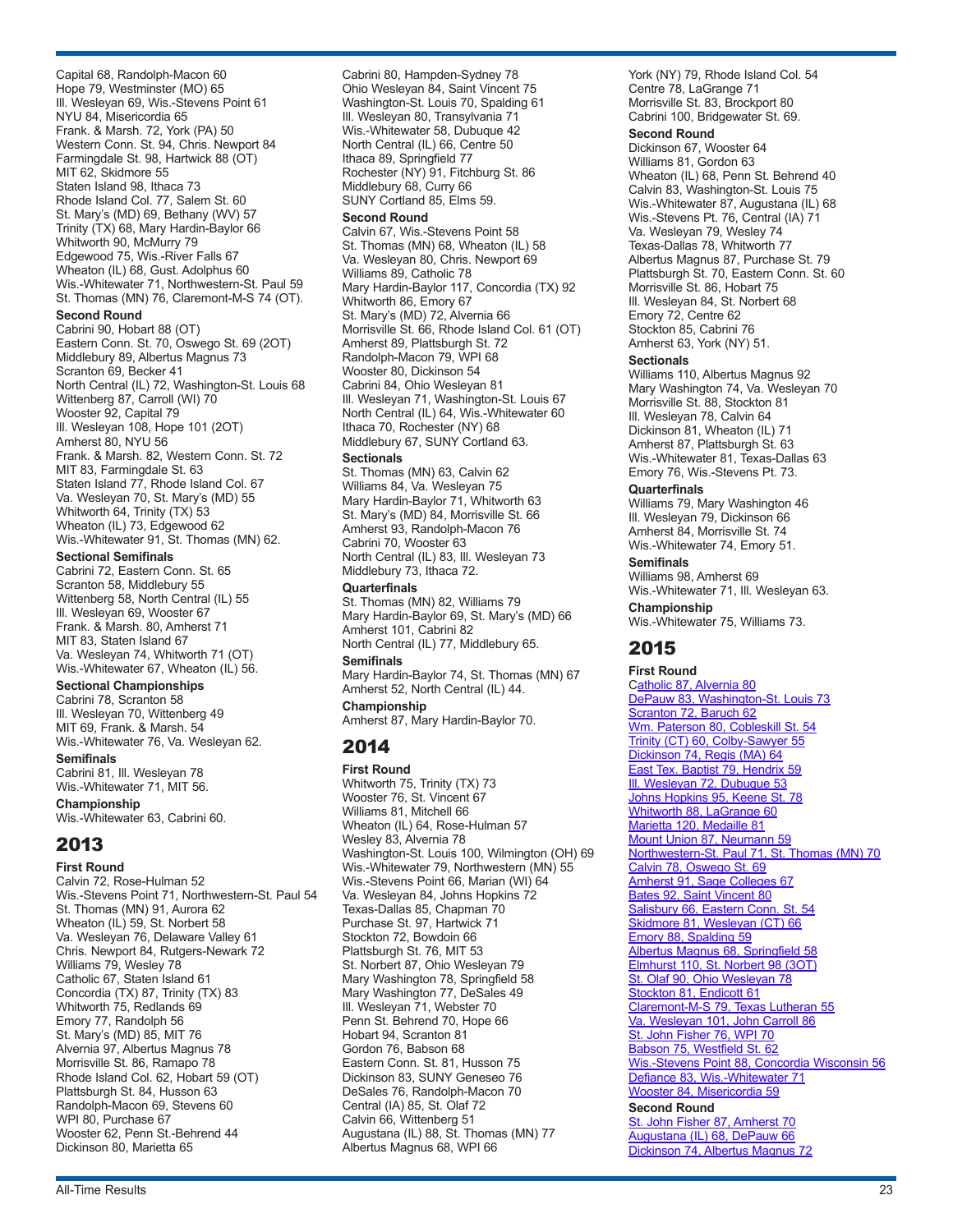[East Tex. Baptist 80, Claremont-M-S 75](http://stats.ncaa.org/game/index/3807799?org_id=142) [Mount Union 81, Calvin 69](http://stats.ncaa.org/game/index/3808432?org_id=452) [Northwestern-St. Paul 84, Elmhurst 75](http://stats.ncaa.org/game/index/3808151?org_id=212) [Randolph-Macon 78, Catholic 65](http://stats.ncaa.org/game/index/3807688?org_id=565) [Trinity \(CT\) 60, Salisbury 47](http://stats.ncaa.org/game/index/3807956?org_id=713) [Babson 54, Scranton 47](http://stats.ncaa.org/game/index/3810105?org_id=633) [Johns Hopkins 61, Skidmore 58](http://stats.ncaa.org/game/index/3807935?org_id=322) <u>[St. Olaf 68, Defiance 63](http://stats.ncaa.org/game/index/3808382?org_id=615)</u> [Bates 68, Stockton 59 \(OT\)](http://stats.ncaa.org/game/index/3807999?org_id=681) [Va. Wesleyan 77, Wm. Paterson 74](http://stats.ncaa.org/game/index/3808153?org_id=787) [Emory 85, Whitworth 84](http://stats.ncaa.org/game/index/3808132?org_id=217) [Wis.-Stevens Point 70, Ill. Wesleyan 53](http://stats.ncaa.org/game/index/3808053?org_id=802) [Marietta 88, Wooster 86](http://stats.ncaa.org/game/index/3807969?org_id=385)

#### **Sectionals**

[Babson 49, Johns Hopkins 47](http://stats.ncaa.org/game/index/3817116?org_id=322) [Augustana \(IL\) 82, Mount Union 69](http://stats.ncaa.org/game/index/3815024?org_id=40) [East Tex. Baptist 70, Northwestern-St. Paul 46](http://stats.ncaa.org/game/index/3818050?org_id=1062) [Randolph-Macon 64, St. John Fisher 57](http://stats.ncaa.org/game/index/3814947?org_id=565) [Marietta 79, St. Olaf 72](http://stats.ncaa.org/game/index/3817275?org_id=385) [Trinity \(CT\) 79, Bates 62](http://stats.ncaa.org/game/index/3817118?org_id=713) [Va. Wesleyan 75, Dickinson 65](http://stats.ncaa.org/game/index/3815003?org_id=745) [Wis.-Stevens Point 73, Emory 53](http://stats.ncaa.org/game/index/3815057?org_id=802)

#### **Sectional Finals**

[Augustana \(IL\) 100, Marietta 51](http://stats.ncaa.org/game/index/3817119?org_id=40) [Va. Wesleyan 49, Randolph-Macon 47](http://stats.ncaa.org/game/index/3816050?org_id=565) [Babson 76, Trinity \(CT\) 69](http://stats.ncaa.org/game/index/3817120?org_id=713) (OT) [Wis.-Stevens Point 45, East Tex. Baptist 28](http://stats.ncaa.org/game/index/3816181?org_id=802)

**Semifinals** [Augustana \(IL\) 68, Babson 48](http://stats.ncaa.org/game/index/3822334?org_id=40) [Wis.-Stevens Point 68, Va. Wesleyan 59](http://stats.ncaa.org/game/index/3822406?org_id=745) **Championship** [Wis.-Stevens Point 70, Augustana \(IL\) 54](http://stats.ncaa.org/game/index/3823296?org_id=40)

## 2016

**First Round**

Hardin-Simmons 97, Texas Lutheran 81 Ohio Wesleyan 114, Pitt.-Greensburg 68<br>Lynchburg 82, Scranton 55 Lynchburg 82, Scranton 55 St. Norbert 77, Northwestern-St. Paul 58 St. Olaf 80, North Central (IL) 78 John Carroll 99, St. Vincent 85 Alma 74, Denison 60 Amherst 74, Husson 72 SUNY Cortland 69, WPI 50 Susquehanna 77, Old Westbury 73 Babson 80, Hartwick 69 Fitchburg St. 84, Plattsburgh St. 81 John. & Wales (RI) 75, Trinity (CT) 73 Tufts 78, Southern Vermont 76 <u>Skidmore 83, Frank. & Marsh. 72</u> Augustana (IL) 105, Westminster (MO) 52 Hope 98, Mt. St. Joseph 87 Emory 76, Covenant 51 Birmingham-Southern 93, LaGrange 88 St. Thomas (MN) 78, Central (IA) 66 Elmhurst 73, Wis.-Oshkosh 63 Whitman 91, Chapman 84 Chris.Newport 79, Lycoming 71 NYU 86, Brooklyn 67 Keene St. 72, Stockton 71 Middlebury 75, Salisbury 73 Gwynedd Mercy 86, Marietta 85 Oswego St. 88, Delaware Valley 78 Endicott 84, Catholic 76 Wooster 96, Lancaster Bible 83 **Second Round**

Benedictine (IL) 85, Hardin-Simmons 64 Ohio Wesleyan 97, Lynchburg 94 St. Norbert 63, St. Olaf 61 Alma 90, John Carroll 83 Amherst 69, SUNY Cortland 68 Babson 70, Susquehanna 67 John. & Wales (RI) 86, Fitchburg St. 74 Tufts 88, Skidmore 80 Augustana (IL) 96, Hope 80 Emory 84, Birmingham-So. 78

<u>St. Thomas (MN) 94, Elmhurst 81</u> Whitman 88, Whitworth 86 Chris. Newport 67, NYU 64 Keene St. 72, Middlebury 71 Oswego St. 78, Gwynedd Mercy 77 Wooster 91, Endicott 83

#### **Sectionals**

Benedictine (IL) 97, Ohio Wesleyan 84 Alma 70, St. Norbert 64 Amherst 88, Babson 76 Tufts 101, John. & Wales (RI) 85 Augustana (IL) 88, Emory 65 St. Thomas (MN) 99, Whitman 73 Chris. Newport 74, Keene St. 62 Wooster 66, Oswego St. 65

**Sectional Finals** Benedictine (IL) 93, Alma 73 Amherst 86, Tufts 73 St. Thomas (MN) 86, Augustana (IL) 76 Chris. Newport 81, Wooster 61

#### **Semifinals**

Benedictine (IL) 63, Amherst 60 St. Thomas (MN) 66, Chris. Newport 62 **Championship** St. Thomas (MN) 82, Benedictine (IL) 76

## 2017

#### **First Round**

[Keene St. 69, Amherst 66](http://stats.ncaa.org/game/index/4305181?org_id=330) [Augustana \(IL\) 77, St. Thomas \(MN\) 74](http://stats.ncaa.org/game/index/4307108?org_id=620) [Wartburg 92, Benedictine \(IL\) 66](http://stats.ncaa.org/game/index/4305251?org_id=750) [Wis.-River Falls 94, Bethel \(MN\) 92 \(2OT\)](http://stats.ncaa.org/game/index/4305581?org_id=801) [Lycoming 86, Cabrini 70](http://stats.ncaa.org/game/index/4305126?org_id=373) [Chris. Newport 81, Morrisville St. 45](http://stats.ncaa.org/game/index/4307171?org_id=139) [Claremont-M-S 78, Whitworth 73](http://stats.ncaa.org/game/index/4305599?org_id=142) [Emory 82, Texas Lutheran 69](http://stats.ncaa.org/game/index/4305759?org_id=217) [Middlebury 84, Farmingdale St. 75](http://stats.ncaa.org/game/index/4305340?org_id=420) [Hanover 72, Westminster \(MO\) 64](http://stats.ncaa.org/game/index/4305707?org_id=1115) [Hope 87, Wis.-Oshkosh 85](http://stats.ncaa.org/game/index/4305361?org_id=286) [Babson 92, Husson 76](http://stats.ncaa.org/game/index/4305330?org_id=45) [Hardin-Simmons 109, LaGrange 103](http://stats.ncaa.org/game/index/4305539?org_id=271) [Eastern Conn. St. 86, MIT 70](http://stats.ncaa.org/game/index/4305371?org_id=398) [Marietta 83, Calvin 66](http://stats.ncaa.org/game/index/4305389?org_id=385) [Susquehanna 89, Medaille 82](http://stats.ncaa.org/game/index/4305363?org_id=685) [Ramapo 73, Misericordia 63](http://stats.ncaa.org/game/index/4306541?org_id=564) [Nichols 96, Neumann 93](http://stats.ncaa.org/game/index/4305655?org_id=1254) [North Central \(IL\) 77, Wooster 72](http://stats.ncaa.org/game/index/4305161?org_id=492) [Whitman 111, Rhodes 98](http://stats.ncaa.org/game/index/4305727?org_id=780) [Washington-St. Louis 87, Ripon 72](http://stats.ncaa.org/game/index/4305123?org_id=577) [Rochester \(NY\) 89, Albertus Magnus 66](http://stats.ncaa.org/game/index/4305343?org_id=2798) [Endicott 71, Salisbury 68](http://stats.ncaa.org/game/index/4305153?org_id=8981) [Scranton 82, Oswego St. 77 \(OT\)](http://stats.ncaa.org/game/index/4305153?org_id=8981) [Skidmore 75, New Jersey City 67](http://stats.ncaa.org/game/index/4305291?org_id=319) [St. John Fisher 77, St. Lawrence 72](http://stats.ncaa.org/game/index/4305394?org_id=601) [Swarthmore 86, Staten Island 61](http://stats.ncaa.org/game/index/4305404?org_id=686) [Guilford 74, Thomas More 54](http://stats.ncaa.org/game/index/4307604?org_id=1112) [Tufts 84, Salem St. 81](http://stats.ncaa.org/game/index/4305706?org_id=621) [Union \(NY\) 89, Wesleyan \(CT\) 83](http://stats.ncaa.org/game/index/4305147?org_id=764) [Williams 91, Becker 63](http://stats.ncaa.org/game/index/4305726?org_id=26107) [Wis.-Whitewater 85, Northwestern-St. Paul 81](http://stats.ncaa.org/game/index/4305552?org_id=805) **Second Round** [Augustana \(IL\) 72, Wis.-Whitewater 70](http://stats.ncaa.org/game/index/4307099?org_id=805) [Chris. Newport 77, Swarthmore 67](http://stats.ncaa.org/game/index/4306930?org_id=686) [Whitman 79, Claremont-M-S 73](http://stats.ncaa.org/game/index/4307458?org_id=780) [Hardin-Simmons 95, Emory 85](http://stats.ncaa.org/game/index/4307137?org_id=271) [Endicott 111, Nichols 75](http://stats.ncaa.org/game/index/4307025?org_id=8981) <u>[Hanover 64, North Central \(IL\) 63](http://stats.ncaa.org/game/index/4306952?org_id=492)</u> [Hope 94, Washington-St. Louis 80](http://stats.ncaa.org/game/index/4307779?org_id=286) [Middlebury 95, Lycoming 76](http://stats.ncaa.org/game/index/4306931?org_id=420) [Marietta 88, Guilford 64](http://stats.ncaa.org/game/index/4306928?org_id=385) [Keene St. 92, Ramapo 91 \(OT\)](http://stats.ncaa.org/game/index/4307034?org_id=564) [Rochester \(NY\) 82, Union \(NY\) 60](http://stats.ncaa.org/game/index/4307648?org_id=581) [Babson 72, Skidmore 65](http://stats.ncaa.org/game/index/4306976?org_id=45) [Susquehanna 72, Eastern Conn. St. 67](http://stats.ncaa.org/game/index/4306971?org_id=685) [Tufts 94, St. John Fisher 81](http://stats.ncaa.org/game/index/4307032?org_id=601) [Wartburg 76, Wis.-River Falls 43](http://stats.ncaa.org/game/index/4307085?org_id=801)

#### [Williams 80, Scranton 53](http://stats.ncaa.org/game/index/4307645?org_id=633)

**Sectionals** [Augustana \(IL\) 80, Wartburg 69](http://stats.ncaa.org/game/index/4314129?org_id=40) [Keene St. 68, Chris. Newport 64](http://stats.ncaa.org/game/index/4314102?org_id=330) [Middlebury 89, Endicott 60](http://stats.ncaa.org/game/index/4314305?org_id=420) [Hanover 79, Hope 77](http://stats.ncaa.org/game/index/4314360?org_id=286) [Rochester \(NY\) 85, Marietta 80](http://stats.ncaa.org/game/index/4314370?org_id=385) [Babson 87, Tufts 80](http://stats.ncaa.org/game/index/4314387?org_id=45) [Whitman 102, Hardin-Simmons 82](http://stats.ncaa.org/game/index/4314103?org_id=271) [Williams 78, Susquehanna 61](http://stats.ncaa.org/game/index/4314185?org_id=789)

**Sectional Finals** [Augustana \(IL\) 77, Hanover 64](http://stats.ncaa.org/game/index/4316136?org_id=40) [Babson 102, Keene St. 79](http://stats.ncaa.org/game/index/4315823?org_id=45) [Whitman 91, Rochester \(NY\) 87](http://stats.ncaa.org/game/index/4316209?org_id=581) [Williams 79, Middlebury 75](http://stats.ncaa.org/game/index/4315788?org_id=420)

**Semifinals** [Augustana \(IL\) 90, Williams 79](http://stats.ncaa.org/game/index/4322028?org_id=789) [Babson 91, Whitman 85](http://stats.ncaa.org/game/index/4321803?org_id=780) **Championship** [Babson 79, Augustana \(IL\) 78](http://stats.ncaa.org/game/index/4323476?org_id=45)

## 2018

**First Round** [Williams 56, Bridgewater St. 45](https://stats.ncaa.org/contests/25747/box_score) [Ramapo 86, Moravian 61](https://stats.ncaa.org/contests/25773/box_score) [Chris. Newport 68, Lancaster Bible 65](https://stats.ncaa.org/contests/25748/box_score) [Franklin & Marshall 73, Emory & Henry 59](https://stats.ncaa.org/contests/25802/box_score) [Eastern Conn. St. 75, Johnson & Wales \(RI\) 59](https://stats.ncaa.org/contests/25749/box_score) [Middlebury 83, Lebanon Valley 63](https://stats.ncaa.org/contests/25825/box_score) [Johns Hopkins 52, La Roche 39](https://stats.ncaa.org/contests/25750/box_score) [MIT 81, Brockport 67](https://stats.ncaa.org/contests/25767/box_score) [Wittenberg 91, Misericordia 61](https://stats.ncaa.org/contests/25751/box_score) [Wis.-Oshkosh 74, Marietta 67](https://stats.ncaa.org/contests/25816/box_score) [Emory 91, Berry 72](https://stats.ncaa.org/contests/25752/box_score) [LeTourneau 85, Hanover 77](https://stats.ncaa.org/contests/25766/box_score) [Augustana \(IL\) 123, Greenville 111](https://stats.ncaa.org/contests/25753/box_score) [Hope 93, Augsburg 91](https://stats.ncaa.org/contests/25807/box_score) [John Carroll 95, Thomas More 72](https://stats.ncaa.org/contests/25754/box_score) [Wooster 72, Ill. Wesleyan 68](https://stats.ncaa.org/contests/25778/box_score) [Whitman 87, Schreiner 77](https://stats.ncaa.org/contests/25758/box_score) [Claremont-M-S 83, Whitworth 82](https://stats.ncaa.org/contests/25813/box_score) [Bethany Lutheran 102, Saint John's \(MN\) 92](https://stats.ncaa.org/contests/25759/box_score) [Wis.-Stevens Point 72, North Central \(IL\) 55](https://stats.ncaa.org/contests/25812/box_score) [Aurora 82, Washington-St. Louis 80](https://stats.ncaa.org/contests/25760/box_score) [Neb. Wesleyan 94, Maryville \(TN\) 70](https://stats.ncaa.org/contests/25817/box_score) [Wis.-Platteville 91, Monmouth \(IL\) 76](https://stats.ncaa.org/contests/25761/box_score) <u>[St. Olaf 88, Sul Ross St. 75](https://stats.ncaa.org/contests/25830/box_score)</u> [Wesleyan \(CT\) 101, Southern Vt. 71](https://stats.ncaa.org/contests/25755/box_score) [Swarthmore 90, New England Col. 63](https://stats.ncaa.org/contests/25829/box_score) [Plattsburgh St. 103, Nichols 86](https://stats.ncaa.org/contests/25756/box_score) [Union \(NY\) 76, New Jersey City 72](https://stats.ncaa.org/contests/25805/box_score) [York \(PA\) 81, Yeshiva 67](https://stats.ncaa.org/contests/25826/box_score) [Hamilton 86, Nazareth 72](https://stats.ncaa.org/contests/25831/box_score) [Cabrini 88, Staten Island 86](https://stats.ncaa.org/contests/25757/box_score) [Springfield 88, Albright 86](https://stats.ncaa.org/contests/25800/box_score)

#### **Second Round**

[Ramapo 66, Williams 62](https://stats.ncaa.org/contests/25924/box_score) [Franklin & Marshall 66, Chris. Newport 52](https://stats.ncaa.org/contests/25925/box_score) [Middlebury 83, Eastern Conn. St. 58](https://stats.ncaa.org/contests/25927/box_score) <u>[MIT 62, Johns Hopkins 54](https://stats.ncaa.org/contests/25928/box_score)</u> [Wis.-Oshkosh 68, Wittenberg 60](https://stats.ncaa.org/contests/25930/box_score) [Emory 83, LeTourneau 82](https://stats.ncaa.org/contests/25931/box_score) [Augustanta \(IL\) 95, Hope 83](https://stats.ncaa.org/contests/25934/box_score) [John Carroll 91, Wooster 85](https://stats.ncaa.org/contests/25935/box_score) [Whitman 89, Claremont-M-S 84](https://stats.ncaa.org/contests/25926/box_score) [Wis.-Stevens Point 82, Bethany Lutheran 44](https://stats.ncaa.org/contests/25974/box_score) [Neb. Wesleyan 82, Aurora 61](https://stats.ncaa.org/contests/25976/box_score) <u>[Wis.-Platteville 74, St. Olaf 68](https://stats.ncaa.org/contests/25929/box_score)</u> [Swarthmore 97, Wesleyan \(CT\) 75](https://stats.ncaa.org/contests/25932/box_score) [Plattsburgh St. 87, Union \(NY\) 75](https://stats.ncaa.org/contests/25933/box_score) [Hamilton 69, York \(PA\) 66](https://stats.ncaa.org/contests/25936/box_score) [Springfield 96, Cabrini 88](https://stats.ncaa.org/contests/25937/box_score)

#### **Sectionals**

[Ramapo 72, Franklin & Marshall 62](https://stats.ncaa.org/contests/26168/box_score) [MIT 79, Middlebury 76](https://stats.ncaa.org/contests/26203/box_score) [Wis.-Oshkosh 93, Emory 72](https://stats.ncaa.org/contests/26211/box_score)